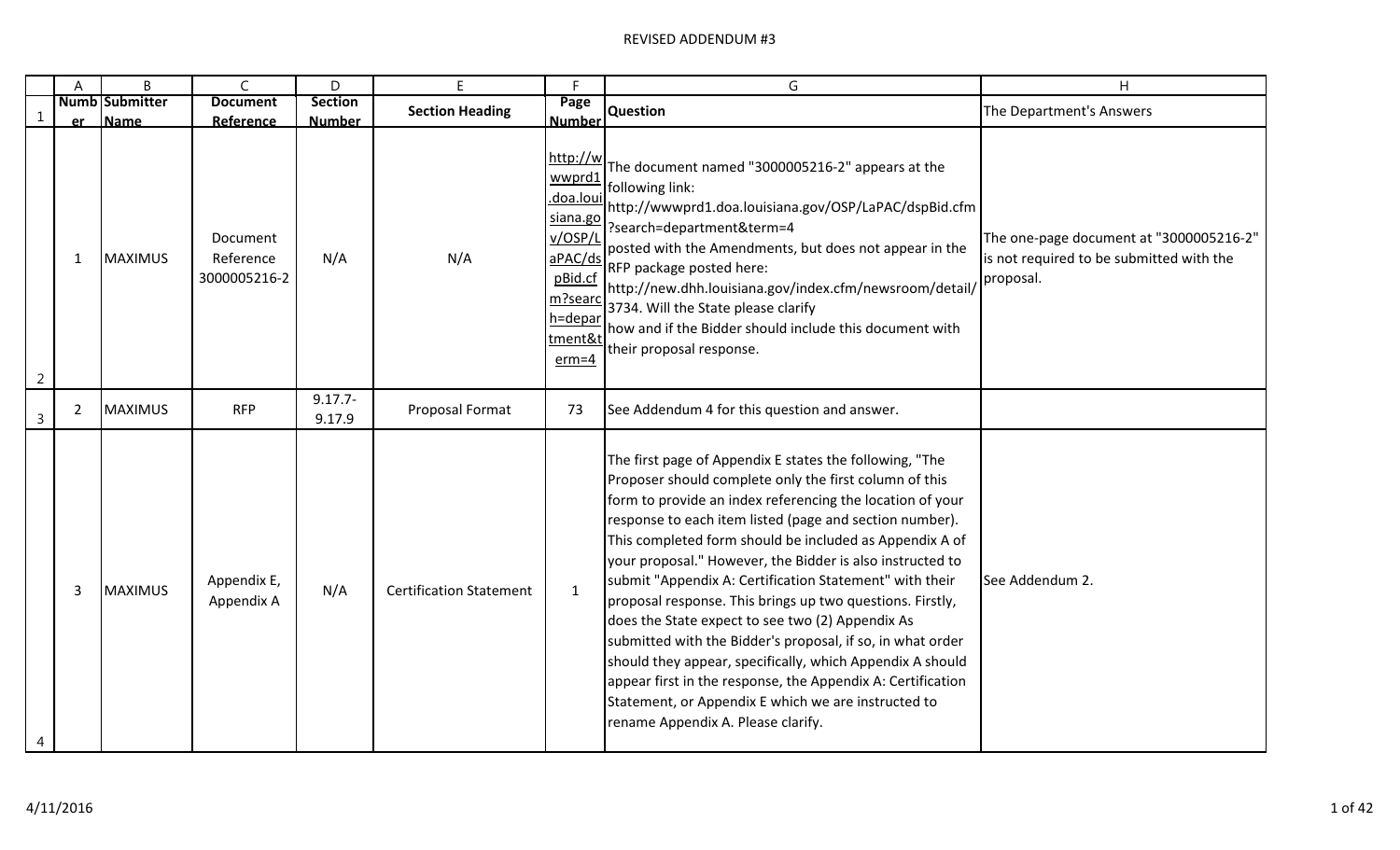|   |   | <sub>R</sub>              |                              | D.                              | E.                      | Е                     | G                                                                                                                                                                                                                                                                                                                                                                                                                                                                                                           | H                                                                                                                            |
|---|---|---------------------------|------------------------------|---------------------------------|-------------------------|-----------------------|-------------------------------------------------------------------------------------------------------------------------------------------------------------------------------------------------------------------------------------------------------------------------------------------------------------------------------------------------------------------------------------------------------------------------------------------------------------------------------------------------------------|------------------------------------------------------------------------------------------------------------------------------|
|   |   | Numb Submitter<br>er Name | <b>Document</b><br>Reference | <b>Section</b><br><b>Number</b> | <b>Section Heading</b>  | Page<br><b>Number</b> | <b>Question</b>                                                                                                                                                                                                                                                                                                                                                                                                                                                                                             | The Department's Answers                                                                                                     |
|   | Δ | <b>MAXIMUS</b>            | <b>RFP</b>                   | 9.16.4.                         | <b>Proposal Content</b> | 72                    | The requirement states, "Proposals should include,<br>whenever possible, supporting data in responses to<br>questions about experiences, outcomes and/or practices in See Addendum 2.<br>other dates. Failure to do so will be reflected in scoring."<br>We believe "dates" is a typo and should read "States"<br>please confirm, or clarify.                                                                                                                                                               |                                                                                                                              |
|   | 5 | <b>MAXIMUS</b>            | <b>RFP</b>                   | 9.15.1                          | n/a                     | $71 - 72$             | Can the Department please clarify how the proposer can<br>address each "shall", "must", and "required" statements<br>while remaining within the allotted page limits? In order to  Pleae see Addendum 2 related to Sections<br>stay within those limits, is it considered compliant to<br>provide an overall statement agreeing to meet these<br>requirements? If not, would the State like the proposer to<br>address each of these statements in an appendix that is<br>exempt from the page limitations? | 9.15.1 and 9.15.2. Proposers shall use the<br>template and instructions in Appendices E<br>and F regarding page limitations. |
|   | 6 | <b>MAXIMUS</b>            | <b>RFP</b>                   | 9.12.6                          | n/a                     | 71                    | Does the Department prefer that the redacted copy be<br>submitted as hard copy (paper) or electronic (CD/flash<br>drive)?                                                                                                                                                                                                                                                                                                                                                                                   | The redacted copy of the proposal should be<br>submitted in hardcopy.                                                        |
| 8 |   | <b>MAXIMUS</b>            | <b>RFP</b>                   | 2                               | Organization of RFP     | 8                     | For the requirement to address both FFS and MLTSS scopes<br>of work, is the State expecting that the Proposer write to<br>both scopes within the stipulated page limits for each<br>section?                                                                                                                                                                                                                                                                                                                | Correct.                                                                                                                     |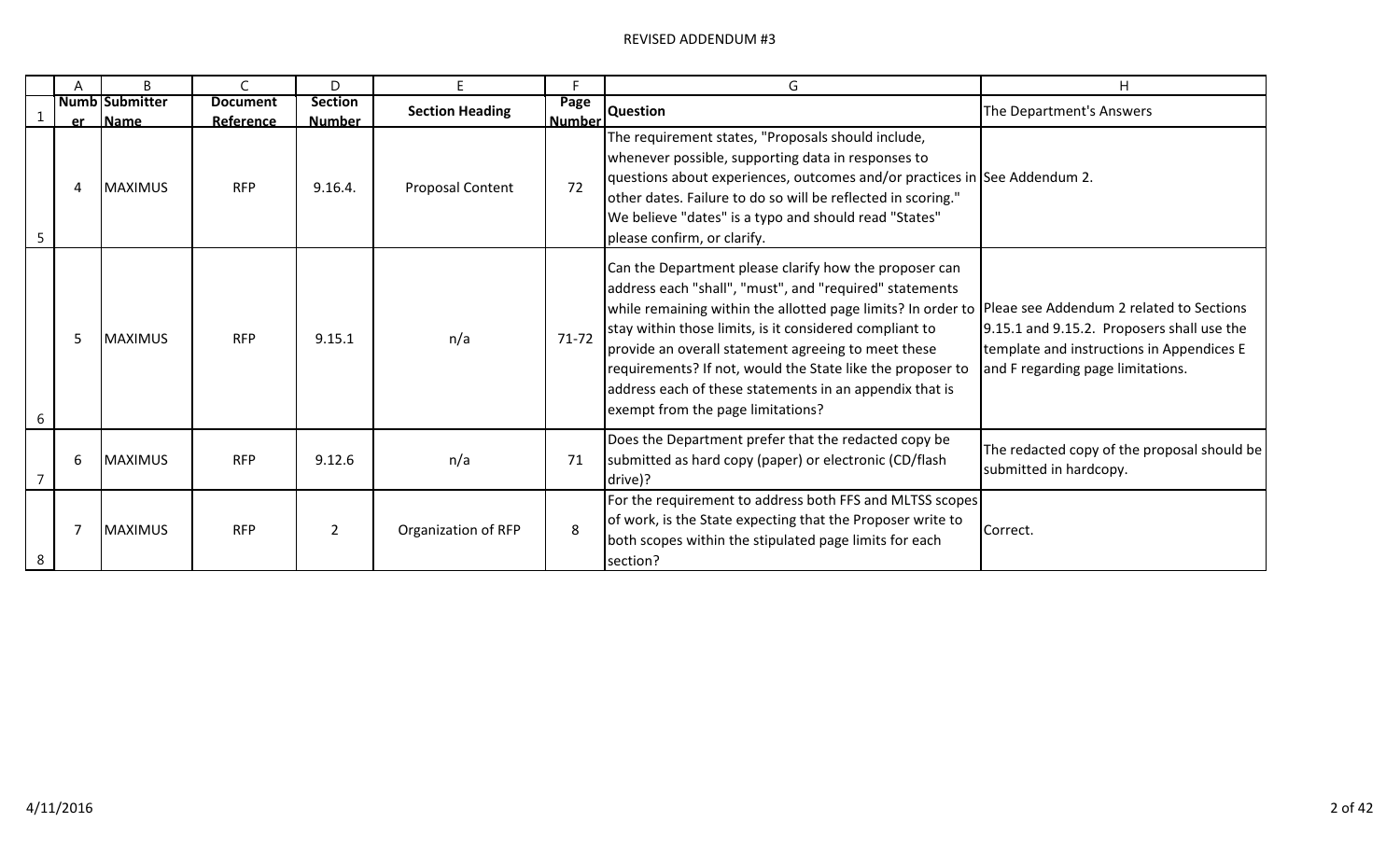|              | A         | B                             | C                            | D                               | F                                             | E                     | G                                                                                                                                                                                                                                                                                                                                                                                                                                                                        | H                                                                                                                                                                                                                                                                                                                                                                                                                 |
|--------------|-----------|-------------------------------|------------------------------|---------------------------------|-----------------------------------------------|-----------------------|--------------------------------------------------------------------------------------------------------------------------------------------------------------------------------------------------------------------------------------------------------------------------------------------------------------------------------------------------------------------------------------------------------------------------------------------------------------------------|-------------------------------------------------------------------------------------------------------------------------------------------------------------------------------------------------------------------------------------------------------------------------------------------------------------------------------------------------------------------------------------------------------------------|
| $\mathbf{1}$ | <b>er</b> | <b>Numb Submitter</b><br>Name | <b>Document</b><br>Reference | <b>Section</b><br><b>Number</b> | <b>Section Heading</b>                        | Page<br><b>Number</b> | <b>Question</b>                                                                                                                                                                                                                                                                                                                                                                                                                                                          | The Department's Answers                                                                                                                                                                                                                                                                                                                                                                                          |
| 9            | q         | <b>MAXIMUS</b>                | <b>RFP</b>                   | 1.7                             | <b>Schedule of Events</b>                     | 6                     | Due to the complexity of the program, due the State<br>anticipate extending the Contract Begin Date in the event a<br>non-incumbent bidder is successful and will not have the<br>advantages of the incumbent with existing infrastructure<br>and staff in place?                                                                                                                                                                                                        | The state does not anticipate extending the<br>contract begin date. Please see the<br>anticipated phase in of responsibility as<br>descriped in Section 10.0 Transition<br>Requirements. The contractor may not<br>invoice for or be paid the administrative<br>component until they successfully<br>demonstrate performance of contract<br>functions. The contractor therefore<br>assumes the cost of any delay. |
| 10           | 10        | <b>MAXIMUS</b>                | Appendix                     | Appendix G                      | Cost Template                                 |                       | Will the State consider a leveling factor to accommodate<br>for non-payment of transition costs in light of the<br>advantage that the incumbent would have in this area?                                                                                                                                                                                                                                                                                                 | No.                                                                                                                                                                                                                                                                                                                                                                                                               |
| 11           | 11        | <b>MAXIMUS</b>                | <b>RFP</b>                   | 2.8.3.1                         | <b>Written Translation</b><br><b>Services</b> | 18                    | The RFP states that written materials must be available in<br>any language that is spoken as a primary language for four<br>percent (4%) or more of participants. According to the "LA<br>Language Distribution" report in the Procurement Library,<br>there is only one parish (Jefferson) that has any non-<br>English language (Spanish) at or above the 4% threshold.<br>Do we need to provide materials for that parish only in<br>Spanish or for the entire state? | The contractor must provide materials for<br>the entire state.                                                                                                                                                                                                                                                                                                                                                    |
| 12           | 13        | <b>MAXIMUS</b>                | <b>RFP</b>                   | 5.3                             | <b>Staffing Requirements</b>                  | 47                    | Training and certification by OASS is required for<br>Telephone Counselors, Assessment Specialists, and<br>Assessment Specialist Supervisors. How can anyone other<br>than the incumbent contractor fulfill this requirement?                                                                                                                                                                                                                                            | OAAS will provide the training and<br>certificaton to contractor staff prior to Go-<br>Live.                                                                                                                                                                                                                                                                                                                      |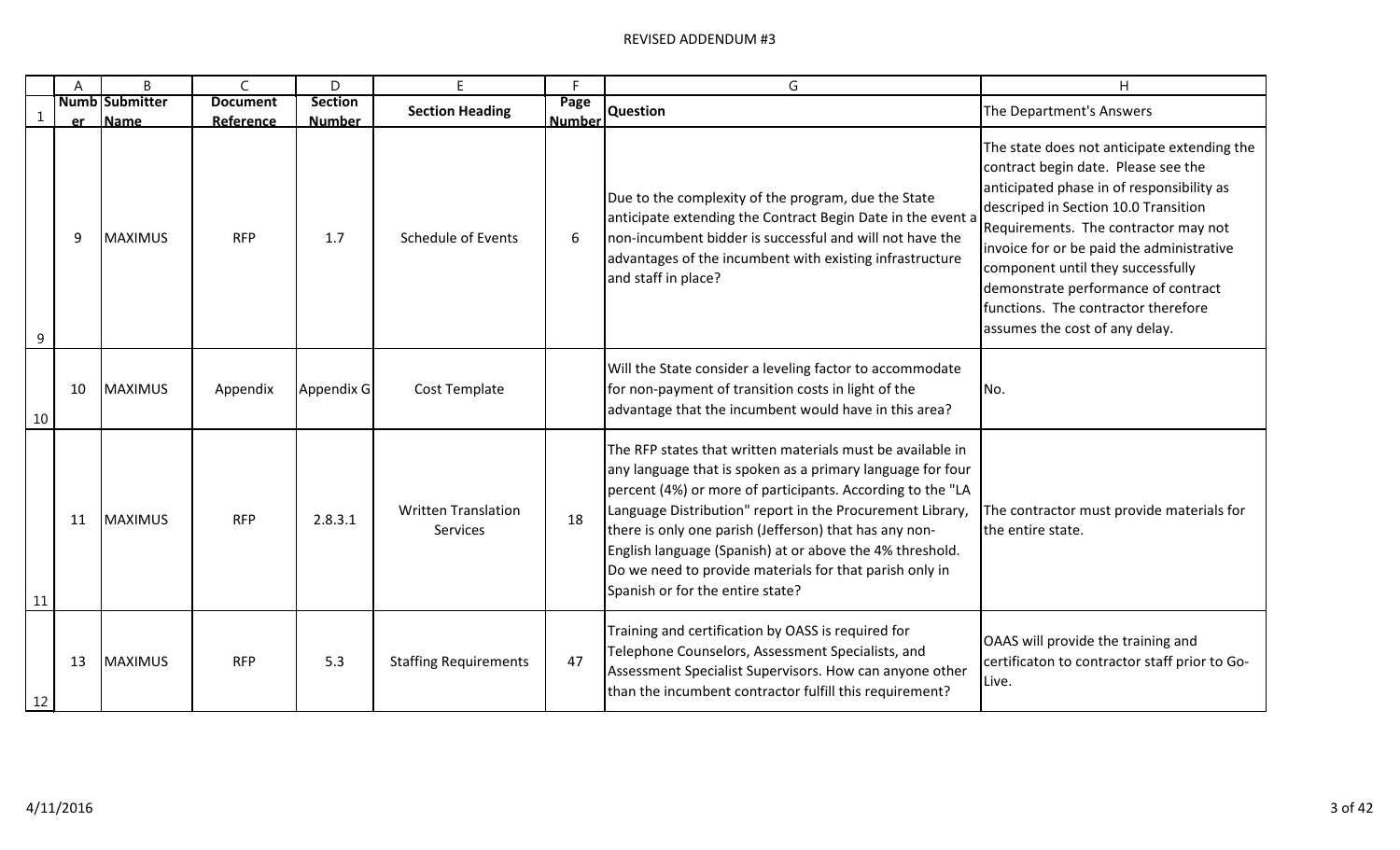|              | A         | B                             | C                            | D                               | F                           |                       | G                                                                                                                                                                     | H                                                                                                                                                                                                                                                                                                                                                                                                                            |
|--------------|-----------|-------------------------------|------------------------------|---------------------------------|-----------------------------|-----------------------|-----------------------------------------------------------------------------------------------------------------------------------------------------------------------|------------------------------------------------------------------------------------------------------------------------------------------------------------------------------------------------------------------------------------------------------------------------------------------------------------------------------------------------------------------------------------------------------------------------------|
| $\mathbf{1}$ | <b>er</b> | <b>Numb Submitter</b><br>Name | <b>Document</b><br>Reference | <b>Section</b><br><b>Number</b> | <b>Section Heading</b>      | Page<br><b>Number</b> | <b>Question</b>                                                                                                                                                       | The Department's Answers                                                                                                                                                                                                                                                                                                                                                                                                     |
| 13           | 14        | <b>MAXIMUS</b>                | <b>RFP</b>                   | 12.1.5                          | <b>General Requirements</b> | 89                    | Contractor requests language that would allow pricing<br>equitable adjustment in the event of material increased<br>costs as a result of changes in law.              | At this time, DHH will not consider revising<br>the RFP language as requested. After the<br>contract has been awarded, DHH and the<br>successful proposer will have the<br>opportunity to consider and discuss possible<br>revisions to be included in the language of<br>the final executed contract. DHH expressly<br>disclaims any intention to make a binding<br>commitment that it will agree to any such<br>revisions. |
| 14           | 15        | <b>MAXIMUS</b>                | <b>RFP</b>                   | 12.12.3                         | <b>Entire Contract</b>      | 94                    | Contractor requests a pricing equitable adjustment in the<br>event of material increased costs as a result of changes in<br>Medicaid policies and procedures.         | At this time, DHH will not consider revising<br>the RFP language as requested. After the<br>contract has been awarded, DHH and the<br>successful proposer will have the<br>opportunity to consider and discuss possible<br>revisions to be included in the language of<br>the final executed contract. DHH expressly<br>disclaims any intention to make a binding<br>commitment that it will agree to any such<br>revisions. |
| 15           | 16        | <b>MAXIMUS</b>                | <b>RFP</b>                   | 12.26.7                         | Terms of Payment            | 99                    | Contractor requests a discussion on a lower withhold for<br>this section.                                                                                             | No. Please note that the 75% withold<br>applies only to payment for the final month<br>of the contract.                                                                                                                                                                                                                                                                                                                      |
| 16           | 17        | <b>MAXIMUS</b>                | <b>RFP</b>                   | 12.26.8                         | Terms of Payment            | 99                    | Contractor requests the addition of the language "as<br>amended" at the end of this provision in the event of any<br>change order that increases the contract amount? | This is already understood to be the case. It<br>is not necessary to modify the RFP language.                                                                                                                                                                                                                                                                                                                                |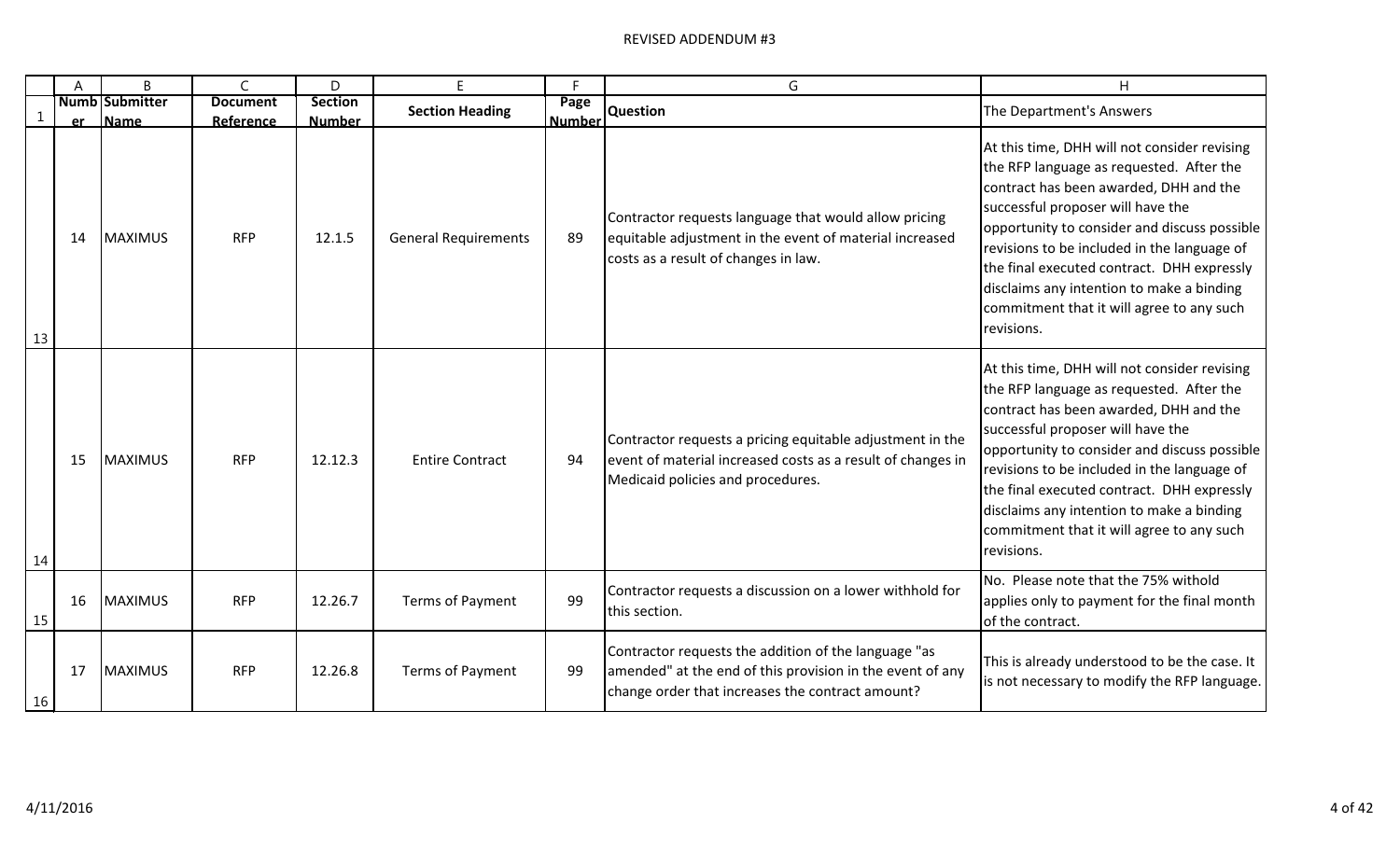|              | A         | B                                    | C                            | D                        |                                                                                          | c                     | G                                                                                                                                                                                                                                                                  | н                                                                                                                                                                                                                                                                                                                                                                                                                                                            |
|--------------|-----------|--------------------------------------|------------------------------|--------------------------|------------------------------------------------------------------------------------------|-----------------------|--------------------------------------------------------------------------------------------------------------------------------------------------------------------------------------------------------------------------------------------------------------------|--------------------------------------------------------------------------------------------------------------------------------------------------------------------------------------------------------------------------------------------------------------------------------------------------------------------------------------------------------------------------------------------------------------------------------------------------------------|
| $\mathbf{1}$ | <b>er</b> | <b>Numb Submitter</b><br><b>Name</b> | <b>Document</b><br>Reference | Section<br><b>Number</b> | <b>Section Heading</b>                                                                   | Page<br><b>Number</b> | <b>Question</b>                                                                                                                                                                                                                                                    | The Department's Answers                                                                                                                                                                                                                                                                                                                                                                                                                                     |
| 17           | 18        | <b>MAXIMUS</b>                       | <b>RFP</b>                   | 12.39                    | <b>Termination or Reduction</b><br>in Scope of Work<br>For Non-Appropriation Of<br>Funds | 102                   | Contractor requests language that makes clear that the<br>parties will mutually agree to the reduced scope.                                                                                                                                                        | DHH will not consider revising the RFP<br>language as requested. Such a revision<br>would be inconsistent with the purpose and<br>intent of section 12.39.                                                                                                                                                                                                                                                                                                   |
| 18           | 19        | <b>MAXIMUS</b>                       | DHH-CF-1<br>Appendix B       | 12                       | Ownership of Proprietary<br>Data                                                         | $\overline{2}$        | Contractor requests language that makes clear that "non-<br>third party software and source code" does not include<br>Contractor pre-existing proprietary software and source<br>code. Section 6.1.10 requires Contractor to designate all<br>proprietary systems. | At this time, DHH will not consider revising<br>the RFP language as requested. After the<br>contract has been awarded, DHH and the<br>successful proposer will have the<br>opportunity to consider and discuss possible<br>revisions to be included in the language of<br>the final executed contract in order to clarify<br>this matter. DHH expressly disclaims any<br>intention to make a binding commitment<br>that it will agree to any such revisions. |
| 19           | 20        | <b>MAXIMUS</b>                       | DHH-CF-1<br>Appendix B       | 21                       | Indemnity                                                                                | 3                     | Contractor requests that the indemnity provision apply<br>only to third-party claims. Additionally it is requested that<br>this indemnity be conformed to the indemnity in the main<br>body of the contract as these two provisions are not<br>consistent.         | At this time, DHH will not consider revising<br>the RFP language as requested. After the<br>contract has been awarded, DHH and the<br>successful proposer will have the<br>opportunity to consider and discuss possible<br>revisions to be included in the language of<br>the final executed contract in order to clarify<br>this matter. DHH expressly disclaims any<br>intention to make a binding commitment<br>that it will agree to any such revisions  |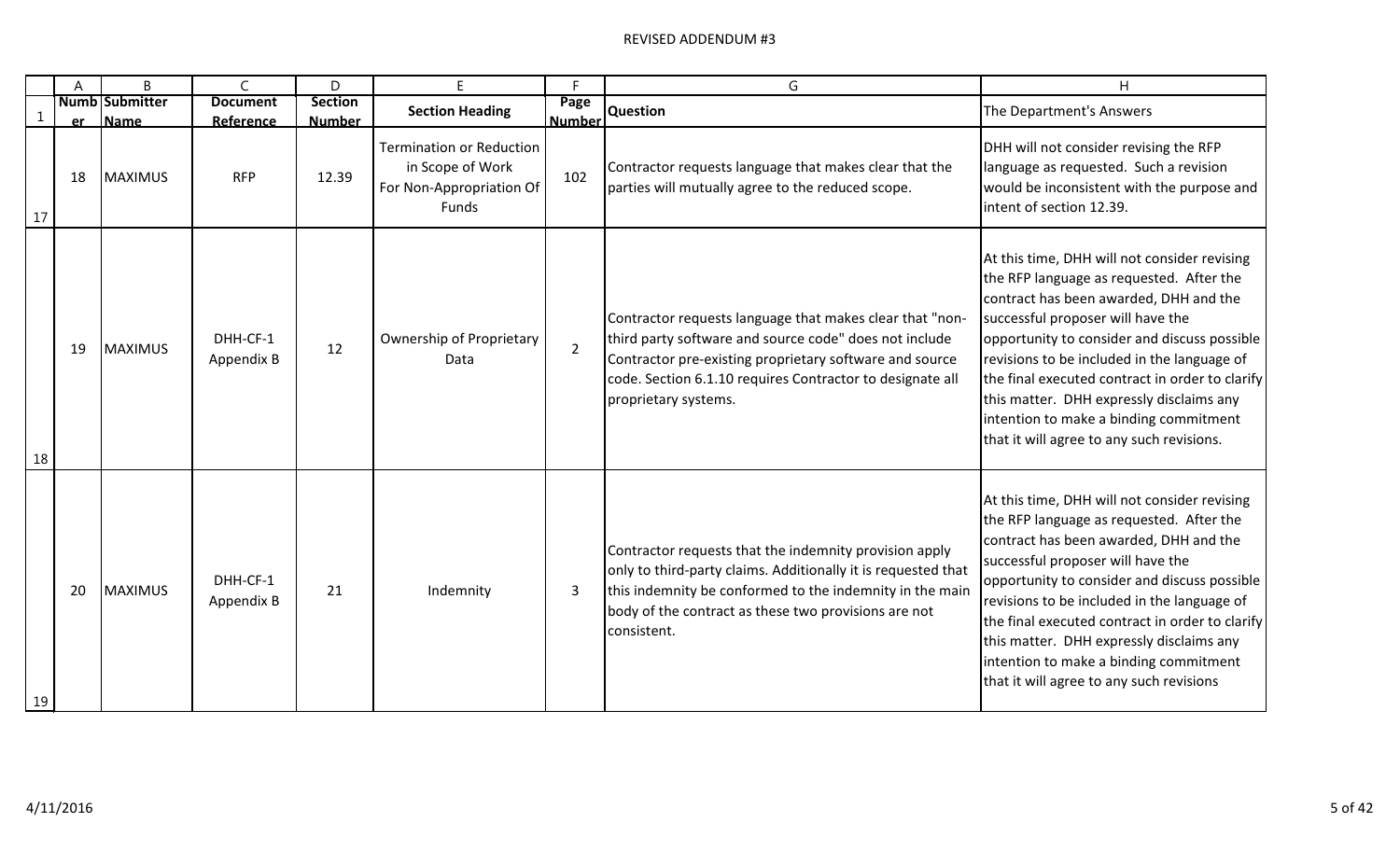|    |           | B                                    |                              | D                               |                                           |                       | G                                                                                                                                                                                                                                                                                                                                                                                                                                       | H                                                                                                                                                                                                                                                                                                                                                                                                                            |
|----|-----------|--------------------------------------|------------------------------|---------------------------------|-------------------------------------------|-----------------------|-----------------------------------------------------------------------------------------------------------------------------------------------------------------------------------------------------------------------------------------------------------------------------------------------------------------------------------------------------------------------------------------------------------------------------------------|------------------------------------------------------------------------------------------------------------------------------------------------------------------------------------------------------------------------------------------------------------------------------------------------------------------------------------------------------------------------------------------------------------------------------|
|    | <b>er</b> | <b>Numb Submitter</b><br><b>Name</b> | <b>Document</b><br>Reference | <b>Section</b><br><b>Number</b> | <b>Section Heading</b>                    | Page<br><b>Number</b> | <b>Question</b>                                                                                                                                                                                                                                                                                                                                                                                                                         | The Department's Answers                                                                                                                                                                                                                                                                                                                                                                                                     |
| 20 | 21        | <b>MAXIMUS</b>                       | <b>RFP</b>                   | 12.7                            | Contract Language<br>Interpretation       | 92                    | Contractor requests negotiation of this clause.                                                                                                                                                                                                                                                                                                                                                                                         | At this time, DHH will not consider revising<br>the RFP language as requested. After the<br>contract has been awarded, DHH and the<br>successful proposer will have the<br>opportunity to consider and discuss possible<br>revisions to be included in the language of<br>the final executed contract. DHH expressly<br>disclaims any intention to make a binding<br>commitment that it will agree to any such<br>revisions. |
| 21 | 22        | <b>MAXIMUS</b>                       | <b>RFP</b>                   | 2.3.5.2.                        | <b>Telephone Call Recording</b><br>System | 12                    | Regarding - 100% of calls and telephonic LOCET screenings<br>shall be recorded and stored for a period of at least 90<br>days for the purpose of appeals reference. The contractor<br>must have the capacity to store at least 5% of recorded<br>calls for longer periods of time.<br>Ouestion:<br>Please define "longer periods of time." Costs for data<br>storage can vary depending on the length of time<br>recordings are stored. | DHH is clarifying the second sentence of<br>section 2.3.5.2 by amending it to read as<br>follows: "The contractor must have the<br>capacity to store at least 5% of recorded<br>calls for a longer periods of time, not to<br>exceed one year, if requested by DHH." See<br>Addendum 2.                                                                                                                                      |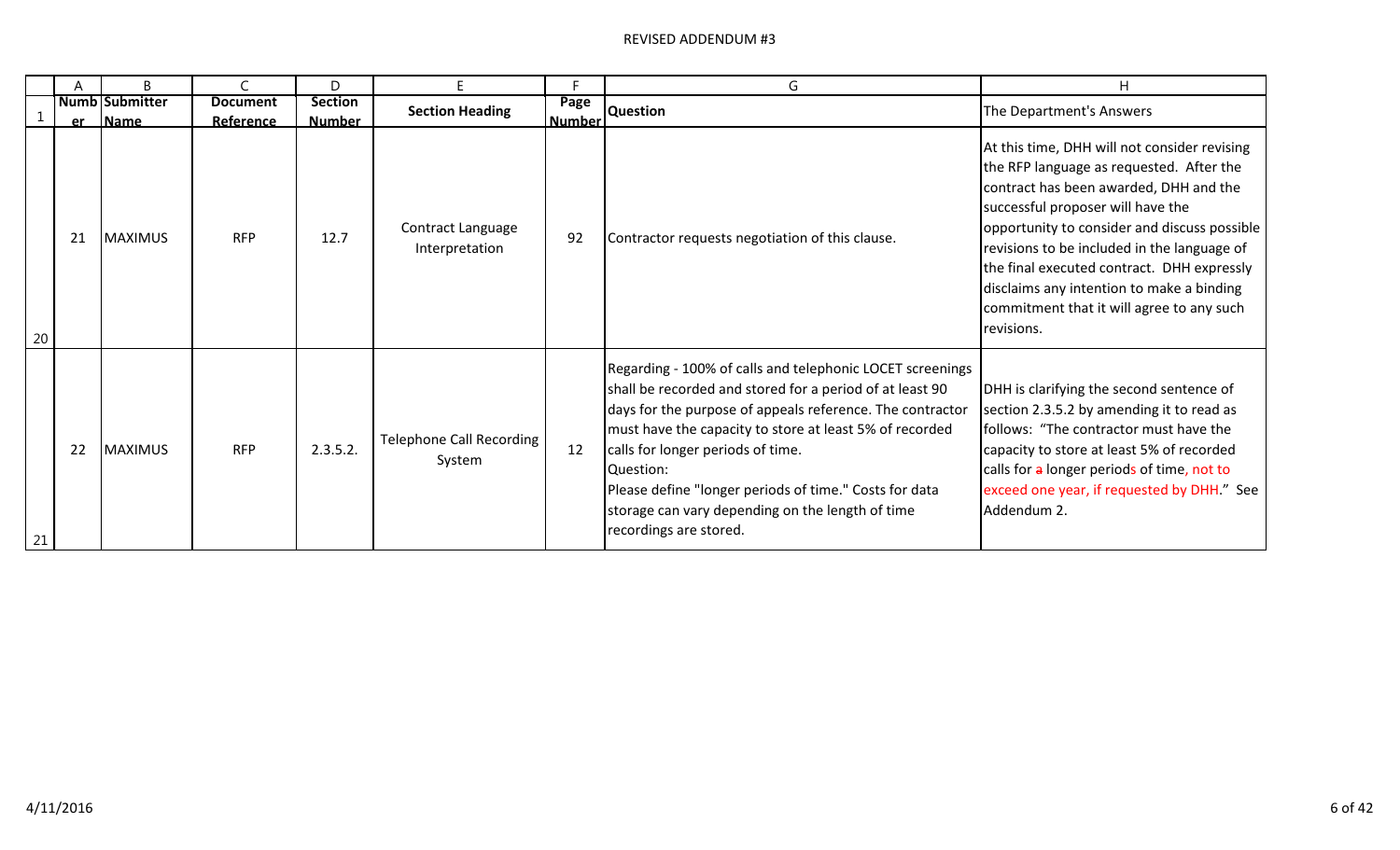|    | A  | B                     | $\mathsf{C}$    | D              | E                                                                  | Е             | G                                                                                                                                                                                                                                                                                                                                                                                                                                                                                                                                                                                                                   | H                                                                                                                                                                                                                                                                                                                                                                                      |
|----|----|-----------------------|-----------------|----------------|--------------------------------------------------------------------|---------------|---------------------------------------------------------------------------------------------------------------------------------------------------------------------------------------------------------------------------------------------------------------------------------------------------------------------------------------------------------------------------------------------------------------------------------------------------------------------------------------------------------------------------------------------------------------------------------------------------------------------|----------------------------------------------------------------------------------------------------------------------------------------------------------------------------------------------------------------------------------------------------------------------------------------------------------------------------------------------------------------------------------------|
|    |    | <b>Numb Submitter</b> | <b>Document</b> | <b>Section</b> | <b>Section Heading</b>                                             | Page          | <b>Question</b>                                                                                                                                                                                                                                                                                                                                                                                                                                                                                                                                                                                                     | The Department's Answers                                                                                                                                                                                                                                                                                                                                                               |
|    |    | er Name               | Reference       | <b>Number</b>  |                                                                    | <b>Number</b> |                                                                                                                                                                                                                                                                                                                                                                                                                                                                                                                                                                                                                     |                                                                                                                                                                                                                                                                                                                                                                                        |
| 22 | 23 | <b>MAXIMUS</b>        | <b>RFP</b>      | 2.3.4.1        | Telephone Access and<br><b>Automated Call</b><br>Distributor (ACD) | 10            | Regarding - The contractor shall provide a toll-free (1-800<br>number) telephone system which is accessible throughout<br>the state of Louisiana. The contractor shall also implement<br>an Automated Call Distributor (ACD) to queue calls, track<br>timeliness of answered calls, length of calls, type of caller<br>(e.g., applicant/participant, family, friend or service<br>provider), and the purpose of the call (e.g., information<br>and referral, request for services, complaint, status of<br>application).<br>Question:<br>Please provide the current ACD scripts for English and<br>other languages. | ACD scripts will be provided upon contract<br>award.                                                                                                                                                                                                                                                                                                                                   |
| 23 | 24 | <b>MAXIMUS</b>        | <b>RFP</b>      | 2.6.3.1.       | <b>Check Medicaid Eligibility</b><br>for all LTSS Applicants       | 15            | Regarding - The contractor shall check Medicaid eligibility<br>through the on-line DHH Medicaid eligibility system or<br>other system as specified by OAAS.<br>Questions:<br>Please confirm that the "on-line DHH Medicaid eligibility<br>system" is readily accessible to authorized contractor<br>users.<br>Please provide a listing of the "other system as specified by<br>OAAS." Please provide access information for accessing<br>these other "systems."                                                                                                                                                     | The online DHH Medicaid eligibility system<br>will be made available to the authorized<br>contractor. Access is provided over a<br>contractor-supplied secure connection. A<br>new eligiblity system is expected to be put<br>into production during the term of the<br>contract. Connection information will be<br>provided to authorized entities before the<br>system is available. |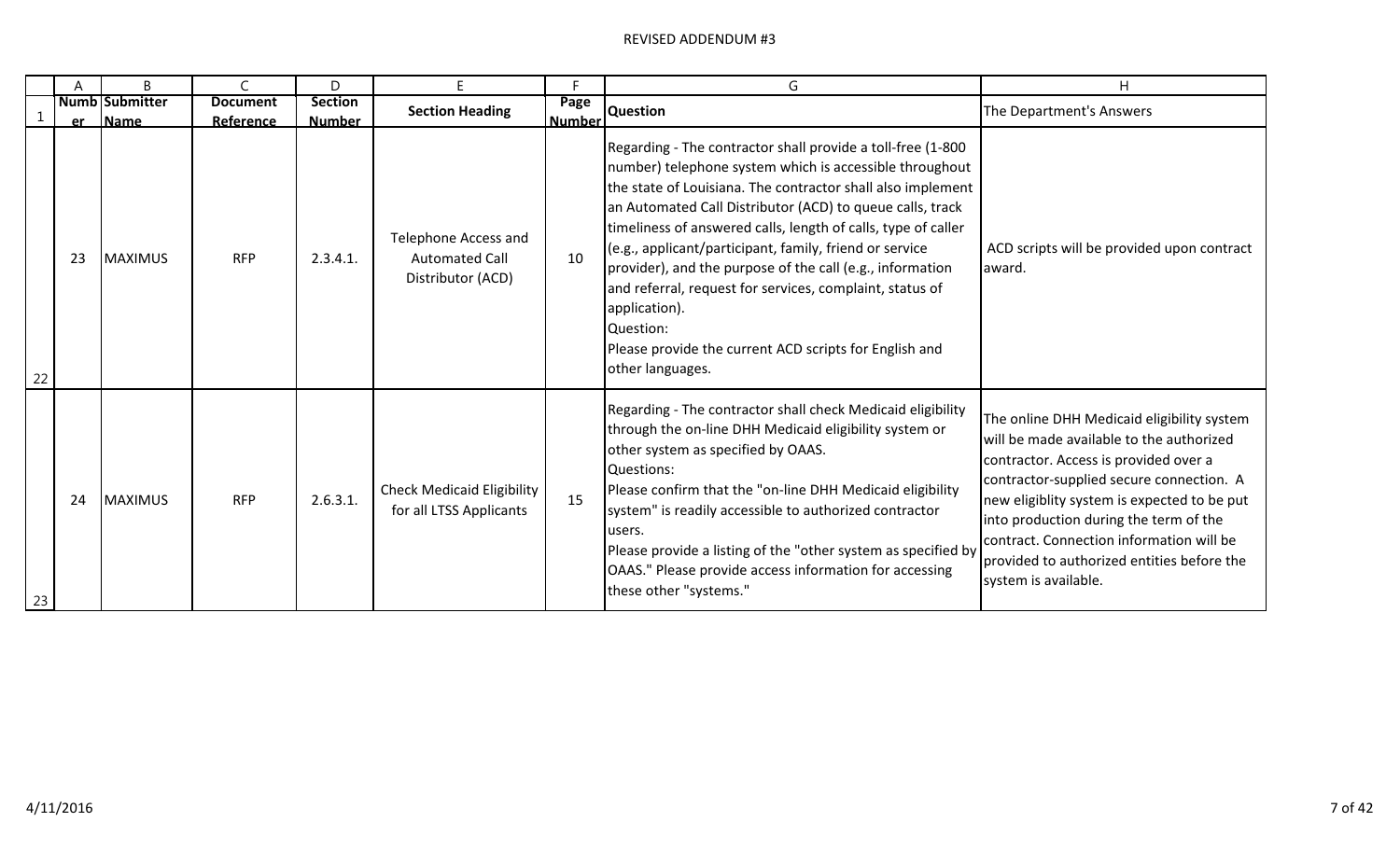|    | Α  | B                             | $\mathsf{C}$                 | D                               | F                                                                                                   | F.                    | G                                                                                                                                                                                                                                                                                                                                                                                                                                                                       | H                                                                                                                                                                                                                                                                                                                                                                                                                                                                                                    |
|----|----|-------------------------------|------------------------------|---------------------------------|-----------------------------------------------------------------------------------------------------|-----------------------|-------------------------------------------------------------------------------------------------------------------------------------------------------------------------------------------------------------------------------------------------------------------------------------------------------------------------------------------------------------------------------------------------------------------------------------------------------------------------|------------------------------------------------------------------------------------------------------------------------------------------------------------------------------------------------------------------------------------------------------------------------------------------------------------------------------------------------------------------------------------------------------------------------------------------------------------------------------------------------------|
| 1  | er | <b>Numb Submitter</b><br>Name | <b>Document</b><br>Reference | <b>Section</b><br><b>Number</b> | <b>Section Heading</b>                                                                              | Page<br><b>Number</b> | <b>Question</b>                                                                                                                                                                                                                                                                                                                                                                                                                                                         | The Department's Answers                                                                                                                                                                                                                                                                                                                                                                                                                                                                             |
| 24 | 25 | <b>MAXIMUS</b>                | <b>RFP</b>                   | 2.11.3.2.1.                     | Call Center and LOCET<br>Quality                                                                    | 20                    | Regarding - Contractor will monitor a representative simple<br>random sample of telephone calls utilizing a telephone<br>audit tool supplied or endorsed by OAAS to measure.<br>Questions:<br>Please provide the details for the "telephone audit tool"<br>that OAAS would supply.<br>Please provide the details for the "telephone audit tool"<br>that OAAS would endorse.                                                                                             | Relevant sections from the OAAS internal<br>"Operations Manual, Chapter VI" have been<br>added to the procurement library.                                                                                                                                                                                                                                                                                                                                                                           |
| 25 | 26 | <b>MAXIMUS</b>                | <b>RFP</b>                   | 3.2.8.                          | <b>Conduct Face-to-Face</b><br>Assessment Visits for<br><b>LTPCS Applicants and</b><br>Participants | 26                    | Regarding - Notification to the data management<br>contractor shall be sent electronically and be<br>communicated to the service provider by telephone or by<br>electronic mail.<br>Questions:<br>Please provide the name of the data management<br>contractor.<br>Please describe what methods of notification to the "data<br>management contractor" are currently in place.<br>Please provide acceptable data transfer methods to the<br>data management contractor. | 1. The name of the data management<br>contractor is Statistical Resources Inc.<br>2. A Secure File Transfer Protocol (SFTP) is<br>used for for file transfer and notification.<br>The contractor will complete a nightly SFTP<br>upload onto the States SFTP server and<br>Statistical Resources Inc will pull the file<br>from the State's server.<br>3. The only acceptable form of data transfer<br>at this time is by an encrypted data file being<br>transferred to Statistical Rescources Inc. |
| 26 | 27 | <b>MAXIMUS</b>                | <b>RFP</b>                   | 3.9.3.                          | Participate in Appeals                                                                              | 29                    | Regarding - The contractor shall upload the appeals packet<br>to the Division of Administrative Law SharePoint site within<br>five (5) business days of receipt of notice of the docketed<br>appeal and notify OAAS of the upload via email.<br>Questions:<br>Please provide the access details to the Division of<br>Administrative Law SharePoint site.<br>How is the SharePoint site currently accessed by the<br>incumbent?                                         | The Division of Administrative Law<br>SharePoint site is a standard Microsoft<br>Office SharePoint site used to communicate<br>documents with the Division of<br>Administrative Law. It is accessed by<br>authorized external entities with<br>permissions managed by DHH personnel.                                                                                                                                                                                                                 |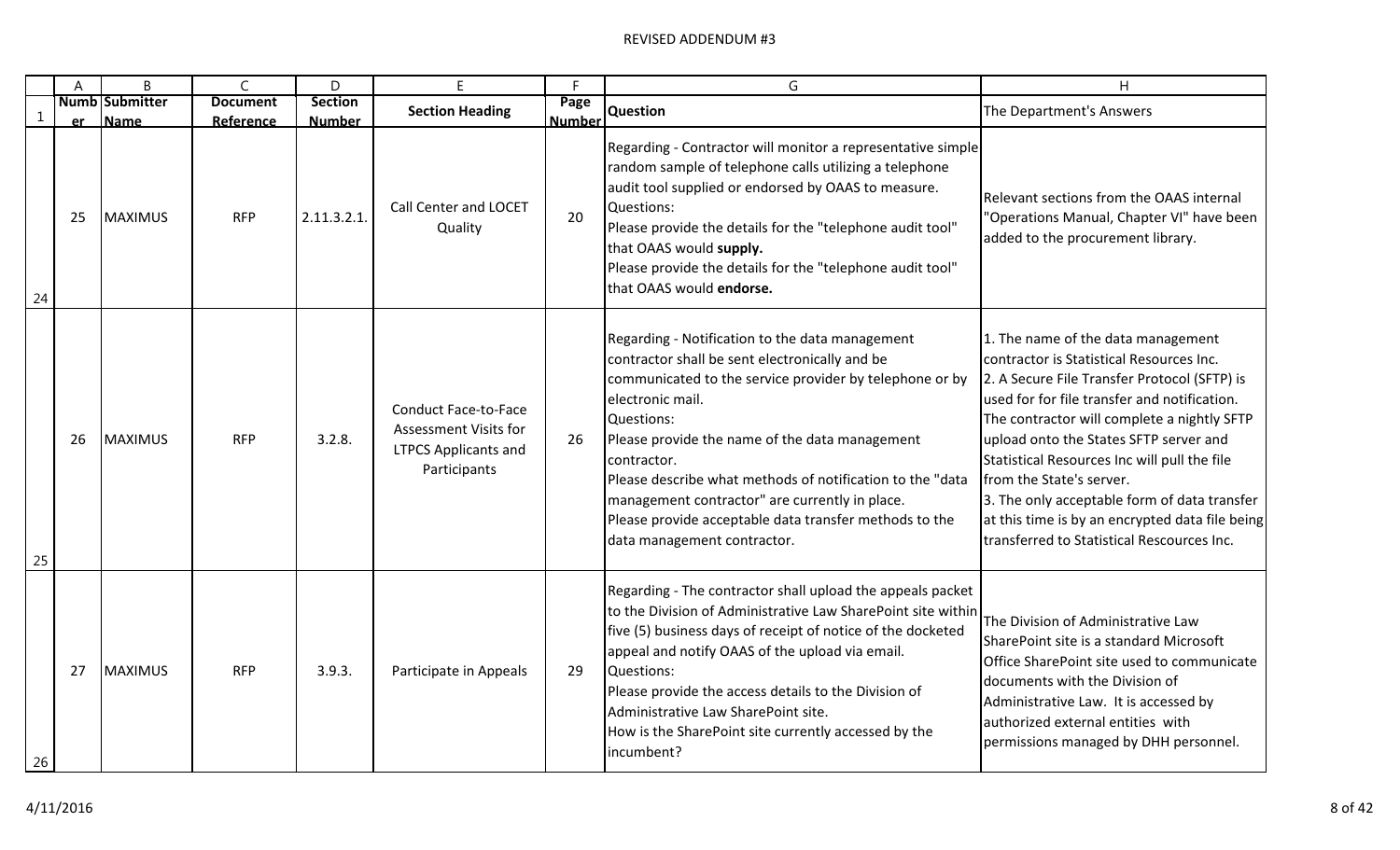|    | A  | B                             | $\mathsf C$                  | D                               | F                                              | F                     | G                                                                                                                                                                                                                                                                                                                                                                                                                                                                                                                                                                                                          | H                                                                                                                                                                                                                                                                                                                                                                |
|----|----|-------------------------------|------------------------------|---------------------------------|------------------------------------------------|-----------------------|------------------------------------------------------------------------------------------------------------------------------------------------------------------------------------------------------------------------------------------------------------------------------------------------------------------------------------------------------------------------------------------------------------------------------------------------------------------------------------------------------------------------------------------------------------------------------------------------------------|------------------------------------------------------------------------------------------------------------------------------------------------------------------------------------------------------------------------------------------------------------------------------------------------------------------------------------------------------------------|
| 1  | er | <b>Numb Submitter</b><br>Name | <b>Document</b><br>Reference | <b>Section</b><br><b>Number</b> | <b>Section Heading</b>                         | Page<br><b>Number</b> | <b>Question</b>                                                                                                                                                                                                                                                                                                                                                                                                                                                                                                                                                                                            | The Department's Answers                                                                                                                                                                                                                                                                                                                                         |
| 27 | 28 | <b>MAXIMUS</b>                | <b>RFP</b>                   | 3.16.1.                         | Develop Customer<br><b>Satisfaction Survey</b> | 32                    | Regarding - The contractor shall develop a customer<br>satisfaction survey that shall be approved by OAAS and<br>which shall address, at a minimum, the following areas. It<br>shall be conducted at least annually.<br>Question-<br>Is this requirement related to the requirement 2.11.3.2.1<br>on page 20 of the RFP? Or are the two different? Please<br>clarify.                                                                                                                                                                                                                                      | These are two different requirements.<br>2.11.3.2.1 refers to monitoring and quality<br>assurance for call center activities and<br>LOCET screening. 3.16.1 refers to a customer<br>satisfaction survey that covers all aspects of<br>contractor services including face-to-face<br>assessment processes.                                                        |
| 28 | 29 | <b>MAXIMUS</b>                | <b>RFP</b>                   | 6.1.3.                          | <b>General Requirements</b>                    | 43                    | Regarding - All contractor applications, operating software,<br>middleware, and networking hardware and software shall<br>be able to interoperate as needed with DHH's systems and<br>shall conform to applicable standards and specifications set<br>by DHH.<br>Questions:<br>Please define "interoperate" in terms of DHH's systems.<br>Please provide DHH "standards and specifications" as<br>defined for this contract.                                                                                                                                                                               | Interoperate refers to the transfer of data<br>between systems using one of a number of<br>mechanisms. It is expected that future<br>systems will make use of HIPAA standard<br>transactions, however, at this time<br>information transfers are in the form of FTP<br>transfers of files in fixed width format and<br>database queries over secure connections. |
| 29 | 30 | <b>MAXIMUS</b>                | <b>RFP</b>                   | 6.1.3.                          | <b>General Requirements</b>                    | 43                    | Regarding - All contractor applications, operating software,<br>middleware, and networking hardware and software shall<br>be able to interoperate as needed with DHH's systems and<br>shall conform to applicable standards and specifications set<br>by DHH.<br>Questions:<br>Can the Department provide additional information<br>regarding the state system?<br>Can the Department system be accessed outside the state<br>network? If so, what technology would a vendor use to<br>access the system remotely?<br>Is this a web interface system, thin client Citrix platform, or<br>mainframe system? | The Department systems can be accessed<br>outside of the state network using secure<br>connections. Information transfers are in the<br>form of FTP transfers of files in fixed width<br>format and database queries over secure<br>connections.                                                                                                                 |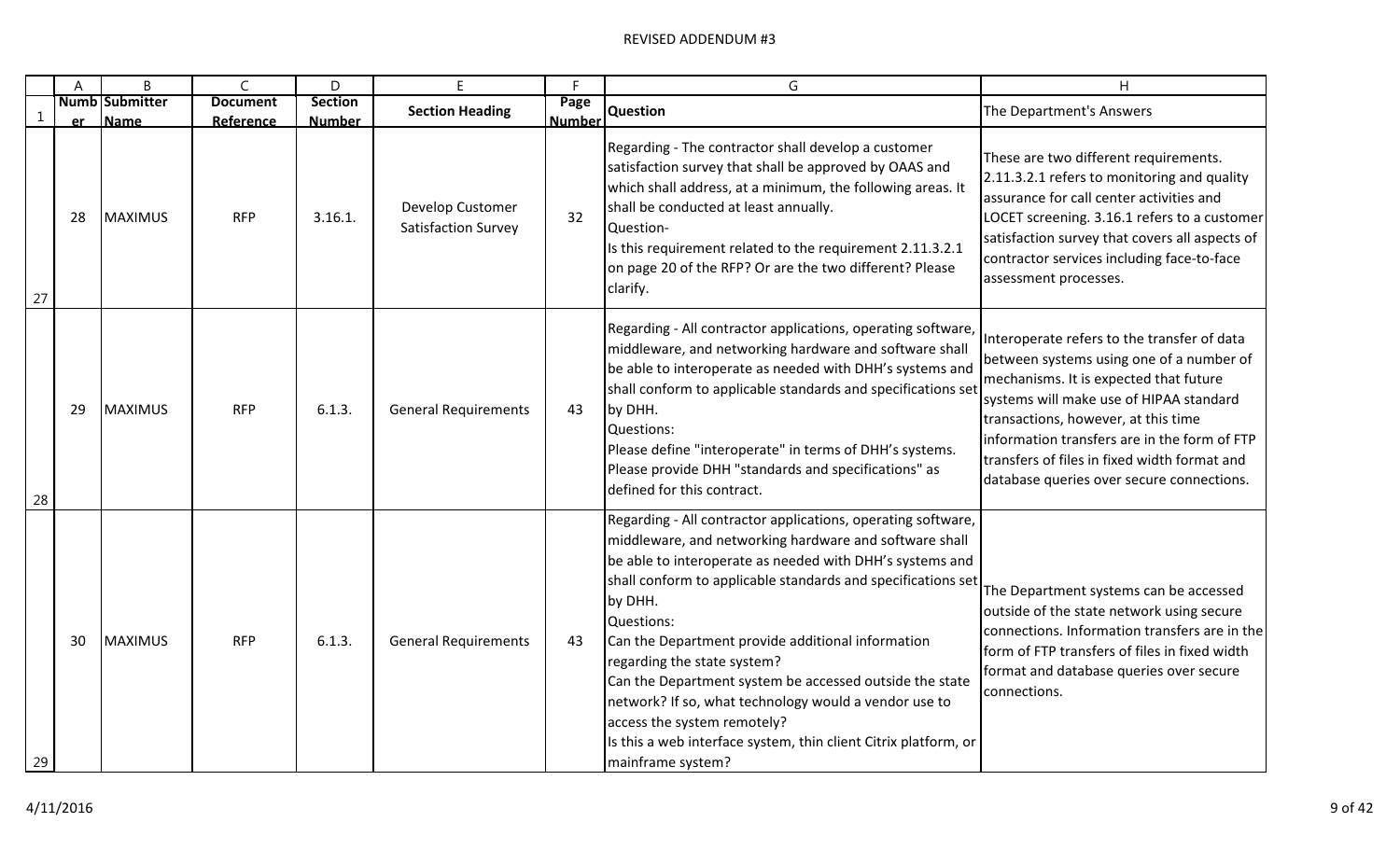|    |    | B                         | $\mathsf{C}$            | D                       | E                                       | F                   | G                                                                                                                                                                                                                                                                                                                                                                                                                                                                                                                                                                                                                                                 | H                                                                                     |
|----|----|---------------------------|-------------------------|-------------------------|-----------------------------------------|---------------------|---------------------------------------------------------------------------------------------------------------------------------------------------------------------------------------------------------------------------------------------------------------------------------------------------------------------------------------------------------------------------------------------------------------------------------------------------------------------------------------------------------------------------------------------------------------------------------------------------------------------------------------------------|---------------------------------------------------------------------------------------|
|    |    | Numb Submitter            | <b>Document</b>         | <b>Section</b>          | <b>Section Heading</b>                  | Page                | <b>Question</b>                                                                                                                                                                                                                                                                                                                                                                                                                                                                                                                                                                                                                                   | The Department's Answers                                                              |
| 30 | 31 | er Name<br><b>MAXIMUS</b> | Reference<br><b>RFP</b> | <b>Number</b><br>6.2.1. | <b>HIPAA Standards and Code</b><br>Sets | <b>Number</b><br>45 | Regarding - The systems shall be able to transmit, receive<br>and process data in current HIPAA compliant or DHH<br>specific formats and/or methods, including, but not limited<br>to, secure File Transfer Protocol (FTP) over a secure<br>connection such as a Virtual Private Network (VPN), that<br>are in use at the start of systems Readiness Review<br>activities.<br>Question:<br>Please confirm if the Department gill allow a network<br>communication using an internet site secure VPN tunnel<br>for accessing the state system? Accessing other vendors,<br>entities, etc.?                                                         | Site to Site VPN will be established over a<br>contractor-supplied secure connection. |
| 31 | 32 | <b>MAXIMUS</b>            | <b>RFP</b>              | 6.3.1.                  | Connectivity                            | 45                  | Regarding-DHH is requiring that the contractor interface<br>with DHH, the Medicaid Fiscal Intermediary (FI), the<br>Enrollment Broker (EB), OAAS Participant Tracking System<br>(OPTS), MCOs and other parties as designated by OAAS.<br>The contractor must have capacity for real time<br>connectivity to all systems approved by DHH, including<br>systems owned by DHH and others approved by DHH but<br>managed by external entities.<br>Question:<br>Please confirm the Department allow a network<br>communication using an internet site secure VPN tunnel<br>for accessing the state system? Accessing other vendors,<br>entities, etc.? | Site to Site VPN will be established over a<br>contractor-supplied secure connection. |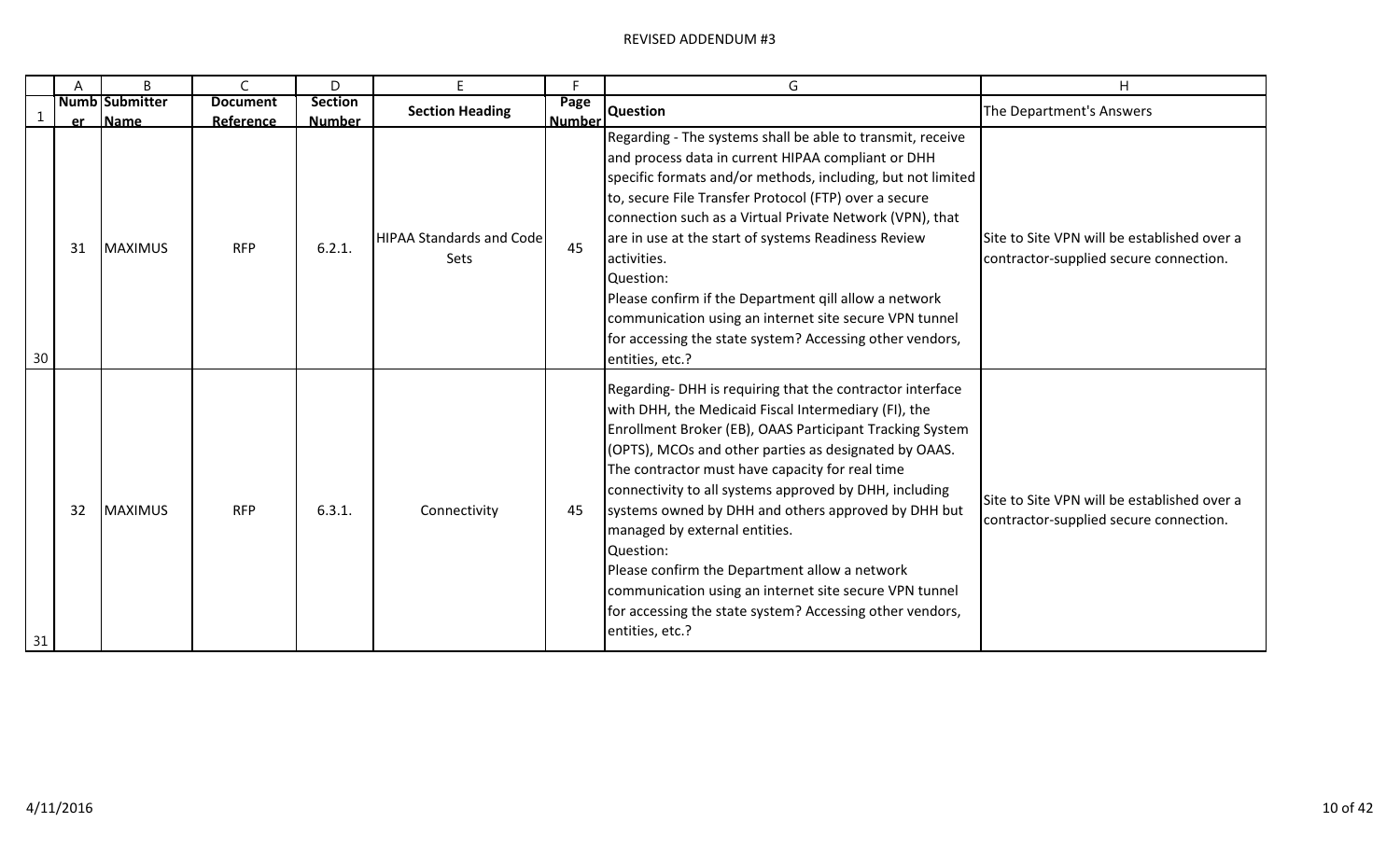|    | A  | B                     | $\mathsf C$     | D              | F                                   | F.            | G                                                                                                                                                                                                                                                                                                                                                                                                                                                                                                                                                        | H                                                                                     |
|----|----|-----------------------|-----------------|----------------|-------------------------------------|---------------|----------------------------------------------------------------------------------------------------------------------------------------------------------------------------------------------------------------------------------------------------------------------------------------------------------------------------------------------------------------------------------------------------------------------------------------------------------------------------------------------------------------------------------------------------------|---------------------------------------------------------------------------------------|
| -1 |    | <b>Numb Submitter</b> | <b>Document</b> | <b>Section</b> | <b>Section Heading</b>              | Page          | <b>Question</b>                                                                                                                                                                                                                                                                                                                                                                                                                                                                                                                                          | The Department's Answers                                                              |
|    | er | Name                  | Reference       | <b>Number</b>  |                                     | <b>Number</b> |                                                                                                                                                                                                                                                                                                                                                                                                                                                                                                                                                          |                                                                                       |
| 32 | 33 | <b>MAXIMUS</b>        | <b>RFP</b>      | 6.3.2.         | Connectivity                        | 46            | Regarding-The contractor must have the capability and<br>shall allow authorized DHH personnel to<br>have real-time read-only connectivity to the contractor's<br>system as remote connections from DHH offices.<br>Furthermore, DHH staff or other individuals authorized by<br>DHH shall have direct read-only access to its data for the<br>purpose of data mining, monitoring and review.<br>Questions:<br>Please provide the number of authorized DHH personnel<br>that will require real-time read-only connectivity to the<br>contractor's system. | Fewer than 20, with very few concurrent<br>users.                                     |
| 33 | 34 | <b>MAXIMUS</b>        | <b>RFP</b>      | 6.6.5.         | Network and Back-up<br>Capabilities | 48            | Regarding-Establish independent generator back-up power<br>capable of supplying necessary power for a minimum of<br>four (4) days for all information systems and supporting<br>infrastructure.<br>Question:<br>Please confirm that the 4 day power backup is related to<br>data center(s) and not related to the physical call center<br>site.                                                                                                                                                                                                          | All locations hosting system infrastructure<br>must adhere to this requirement.       |
| 34 | 35 | <b>MAXIMUS</b>        | <b>RFP</b>      | 6.9.2.         | <b>Electronic Messaging</b>         | 50            | Regarding-As needed, the contractor shall be able to<br>communicate with DHH over a secure Virtual Private<br>Network (VPN).<br>Question:<br>Please confirm if the Department will allow a network<br>communication using an internet site secure VPN tunnel<br>for accessing the state system?                                                                                                                                                                                                                                                          | Site to Site VPN will be established over a<br>contractor-supplied secure connection. |
| 35 | 36 | <b>MAXIMUS</b>        | <b>RFP</b>      | 6.10.1.        | <b>Eligibility Data Exchange</b>    | 50            | Regarding-Receive, process and update files sent daily by<br>the Enrollment Broker.<br>Question:<br>Can the Enrollment Broker support SFTP (ftp over ssh) for<br>secure data transmission?                                                                                                                                                                                                                                                                                                                                                               | Yes                                                                                   |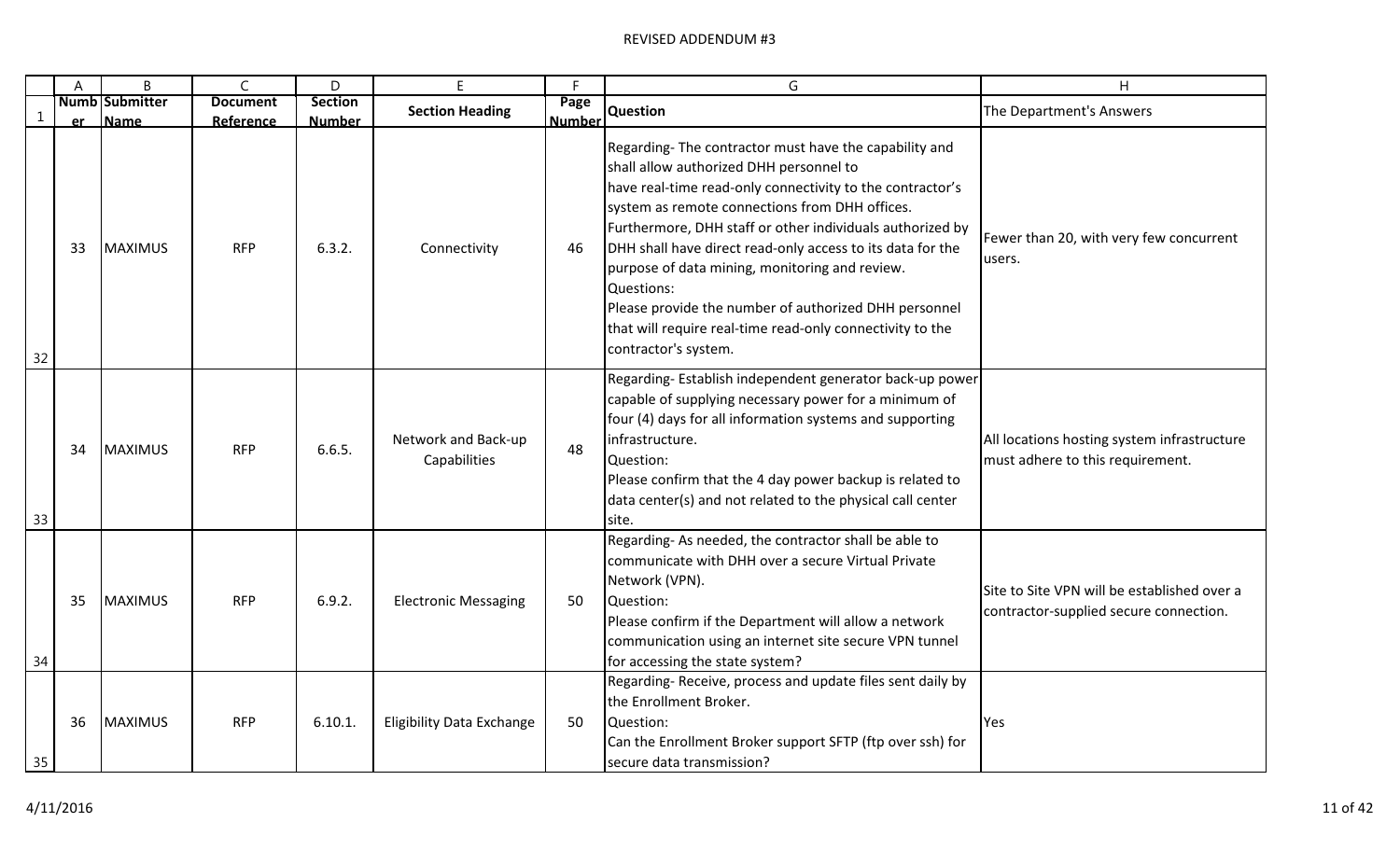|              | A  | B                                | $\mathsf{C}$                 | D                               | F                                                                                                                             | F                     | G                                                                                                                                                                                                                                                                                                                                                                    | H                                                                                                                                                                                         |
|--------------|----|----------------------------------|------------------------------|---------------------------------|-------------------------------------------------------------------------------------------------------------------------------|-----------------------|----------------------------------------------------------------------------------------------------------------------------------------------------------------------------------------------------------------------------------------------------------------------------------------------------------------------------------------------------------------------|-------------------------------------------------------------------------------------------------------------------------------------------------------------------------------------------|
| $\mathbf{1}$ |    | <b>Numb Submitter</b><br>er Name | <b>Document</b><br>Reference | <b>Section</b><br><b>Number</b> | <b>Section Heading</b>                                                                                                        | Page<br><b>Number</b> | <b>Question</b>                                                                                                                                                                                                                                                                                                                                                      | The Department's Answers                                                                                                                                                                  |
| 36           | 37 | <b>MAXIMUS</b>                   | <b>RFP</b>                   | 6.2.3.                          | <b>HIPAA Standards and Code</b><br>Sets                                                                                       | 45                    | Are all of the listed transactions (834, 270/271, 276, 277,<br>and 278) all expected to be utilized for this scope of work?                                                                                                                                                                                                                                          | See Addendum Number 2. It is possible that<br>future systems would make use of 270/271,<br>278 and 834 transaction. 276 and 277<br>transactions are not in the scope of this<br>contract. |
| 37           | 38 | <b>MAXIMUS</b>                   | <b>RFP</b>                   | 6.2.3.                          | <b>HIPAA Standards and Code</b><br><b>Sets</b>                                                                                | 45                    | For the transactions that are expected to be used for the<br>scope of work in the RFP, do you have Companion Guides<br>that can you can share for each?                                                                                                                                                                                                              | DHH can provide file layouts and database<br>(MS SQL Server) queries.                                                                                                                     |
| 38           | 39 | <b>MAXIMUS</b>                   | <b>RFP</b>                   | 6.3.4.                          | Connectivity                                                                                                                  | 46                    | Is the contractor's system required to store address<br>Information in Standard USPS format or can the standards<br>be applied to the addresses when mailings occur?                                                                                                                                                                                                 | No, the addresses are not required to be<br>stored in USPS format.                                                                                                                        |
| 39           | 40 | <b>MAXIMUS</b>                   | <b>RFP</b>                   | 6.10.                           | <b>Eligibility Data Exchange</b>                                                                                              | 50                    | Is it DHH's expectation that the contractor's system will<br>track participant's plan choice and will reconcile with the<br>EB vendor to ensure that both systems match for the<br>MLTSS model?                                                                                                                                                                      | Yes, the contractor's system should capture<br>plan choice and reconcile with the EB<br>vendor.                                                                                           |
| 40           | 41 | MAXIMUS                          | <b>RFP</b>                   | 6.11.8.                         | <b>Information Systems</b><br>Availability                                                                                    | 51                    | Can the Department confirm that this is requiring the<br>contractor's DR/BC system to be up and available within 8<br>hours of an official declaration of a disaster? Or is this<br>requirement only for unscheduled system unavailability<br>that is NOT a disaster?                                                                                                | This requirement pertains to any<br>unscheduled system unavailability.                                                                                                                    |
| 41           | 42 | <b>MAXIMUS</b>                   | <b>RFP</b>                   | 2.3.9.1                         | Utilize a statewide<br>comprehensive and<br>current resource<br>directory of long term<br>supports and services<br>resources. | 13                    | Is it DHH's expectation that the current contractor will<br>transition the existing database (or data at the very least)<br>of long term supports and services resources to the new<br>vendor? Doing so would provide for a more fair and<br>equitable procurement and also limit the risk of disruption<br>of information and referral services to this population. | Data from the existing system will be made<br>available to a new contractor.                                                                                                              |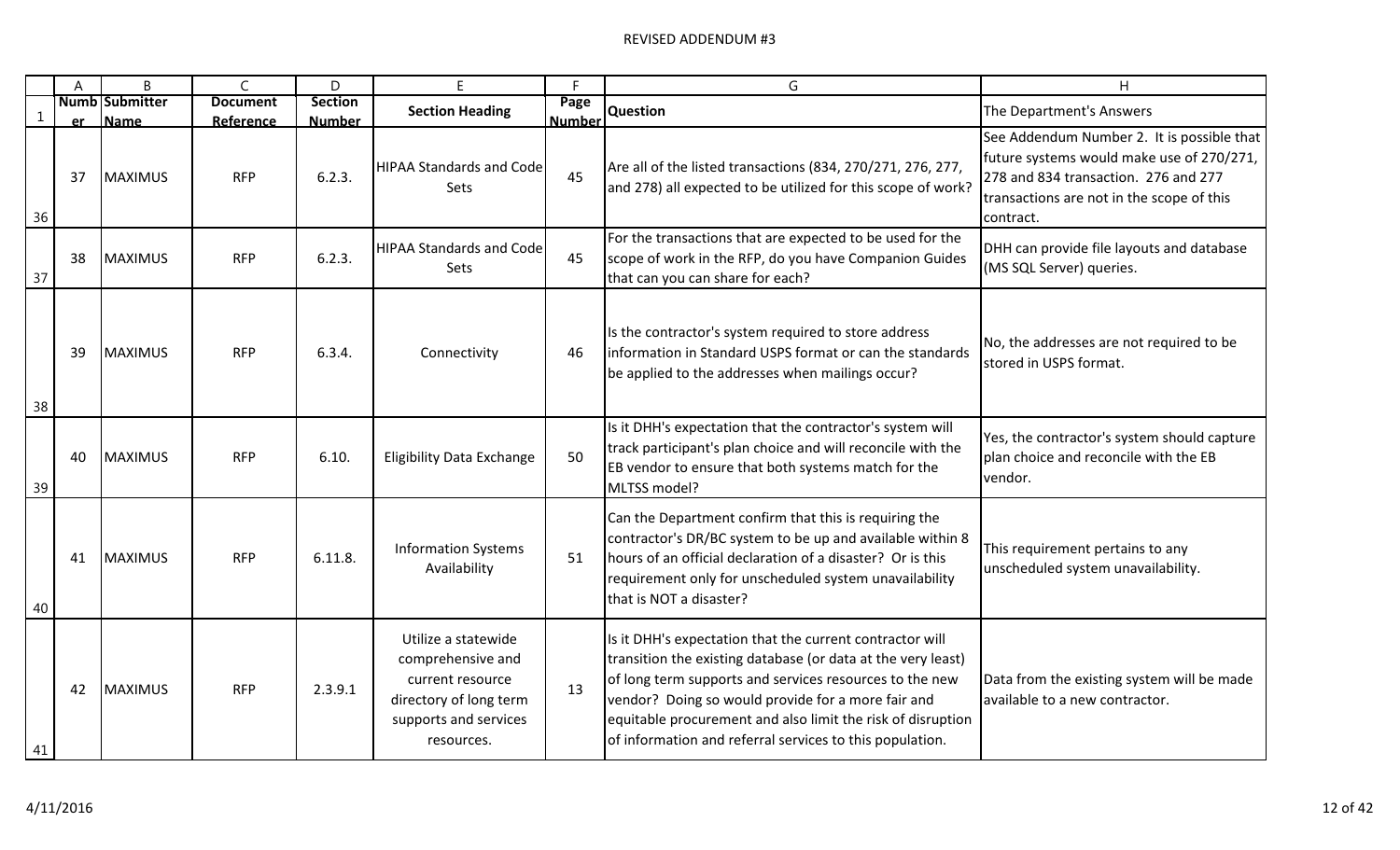|              | A  | $\mathsf B$                   | C                            | D                               | F                                                                                                                             | F.   | G                                                                                                                                                                                                                                                                                                                                                                                                                                                                                                                                                                                                                                                                                                                            | H                                                                                                                                                                                                                                                                                                                           |
|--------------|----|-------------------------------|------------------------------|---------------------------------|-------------------------------------------------------------------------------------------------------------------------------|------|------------------------------------------------------------------------------------------------------------------------------------------------------------------------------------------------------------------------------------------------------------------------------------------------------------------------------------------------------------------------------------------------------------------------------------------------------------------------------------------------------------------------------------------------------------------------------------------------------------------------------------------------------------------------------------------------------------------------------|-----------------------------------------------------------------------------------------------------------------------------------------------------------------------------------------------------------------------------------------------------------------------------------------------------------------------------|
| $\mathbf{1}$ | er | <b>Numb Submitter</b><br>Name | <b>Document</b><br>Reference | <b>Section</b><br><b>Number</b> | <b>Section Heading</b>                                                                                                        | Page | Number Question                                                                                                                                                                                                                                                                                                                                                                                                                                                                                                                                                                                                                                                                                                              | The Department's Answers                                                                                                                                                                                                                                                                                                    |
| 42           | 43 | MAXIMUS                       | <b>RFP</b>                   | 2.3.9.1                         | Utilize a statewide<br>comprehensive and<br>current resource<br>directory of long term<br>supports and services<br>resources. | 13   | Is there an existing electronic source or data feed that<br>could be utilized by a new contractor to populate (at least<br>in part) the directory of available long term supports and<br>services resources?                                                                                                                                                                                                                                                                                                                                                                                                                                                                                                                 | Data from the existing system will be made<br>available to a new contractor.                                                                                                                                                                                                                                                |
| 43           | 44 | <b>MAXIMUS</b>                | <b>RFP</b>                   | 2.3.10.                         | Provide written<br>information                                                                                                | 13   | Can DHH provide a list of the required written notifications a printable MDS-HC, MDS-HC Notebook,<br>for this scope of work that will need to be generated from<br>the contractor's system (versus Telesys or OPTS)?                                                                                                                                                                                                                                                                                                                                                                                                                                                                                                         | Copies of all currently required written<br>notifications can be found in the<br>procurement library. Telesys will generate<br>MDS-HC CAPS, Plan of Care and Plan of Care<br>Notebook, while OPTS will generate a<br>printable LOCET. The contractor's system<br>will be required to generate all other<br>noticifications. |
| 44           | 45 | <b>MAXIMUS</b>                | <b>RFP</b>                   | 6.2.3.                          | <b>HIPAA Standards and Code</b><br>Sets                                                                                       | 45   | The RFP states, "The systems shall conform to the<br>following HIPAA-compliant standards as amended for<br>information exchange. Transaction types may include, but<br>are not limited to, the following:<br>ASC X12N 834 Benefit Enrollment and Maintenance;<br>ASC X12N 270/271 Eligibility/Benefit Inquiry/Response;<br>- ASC X12N 276 Claims Status Inquiry;<br>ASC X12N 277 Claims Status Response;<br>ASC X12N 278Utilization Review Inquiry/Response;"<br>Question: Shall the Contract expect the transmission<br>protocol for each of these transaction types to be using<br>Secure File Transfer (SFTP) or shall the State also provide<br>web service interfaces?<br>Question: If so, for which transaction types? | It is possible that future systems would<br>make use of 270/271, 278 and 834<br>transactions over a secure connection. The<br>specific protocols are to be determined.<br>See Addendum Number 2:<br>276 and 277 transactions are not in the<br>scope of this contract.                                                      |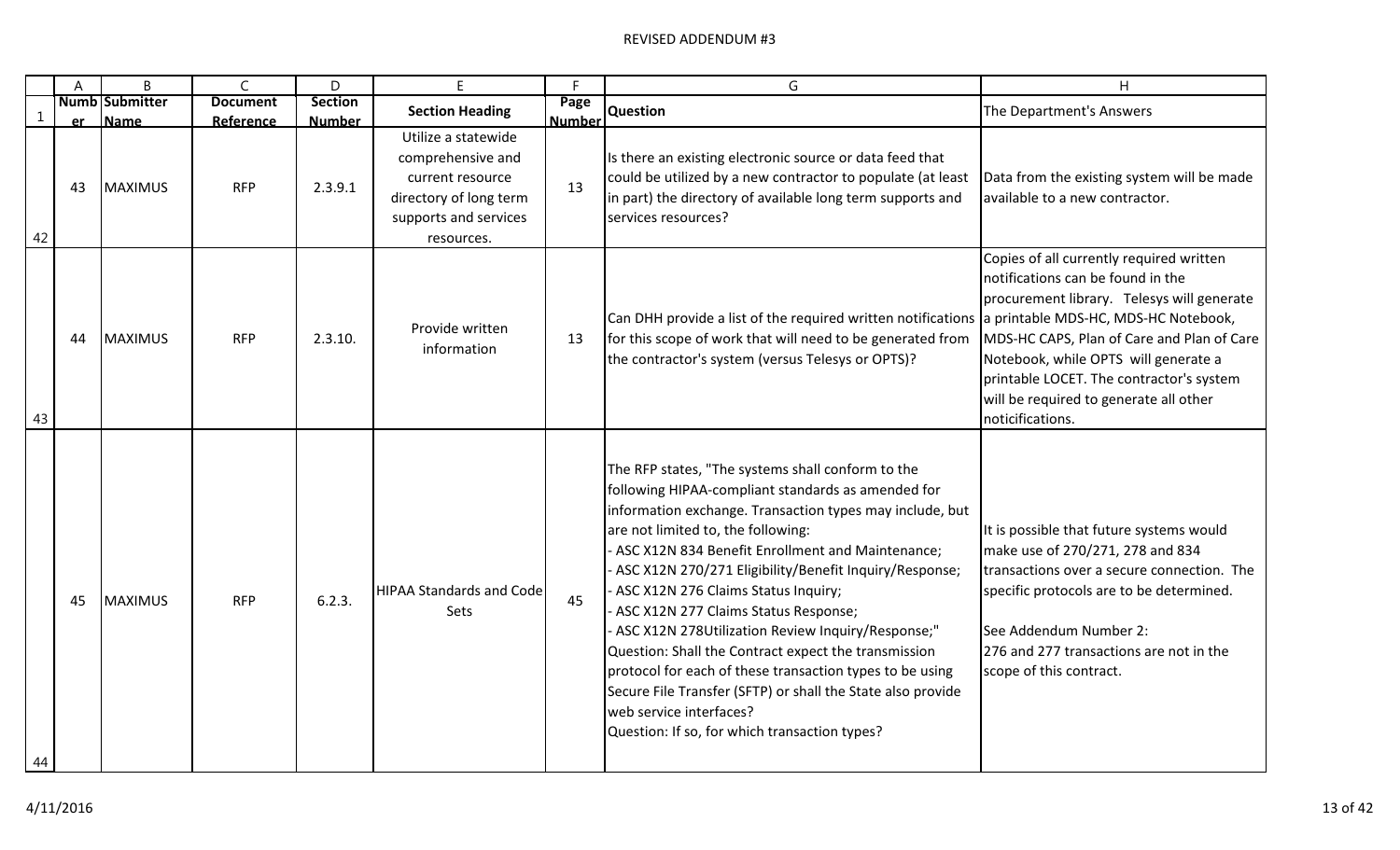|    | A  | B                                 |                              | D                               | F                                                                                       |                       | G                                                                                                                                                                                                                                                                                                                                                                                                                                                                                                                                                                                                                                                                                                                                                                                                                                                                                                             | H                                                                                                                                                                                                                                                                                                                                                                                                                                                                                                                                                                          |
|----|----|-----------------------------------|------------------------------|---------------------------------|-----------------------------------------------------------------------------------------|-----------------------|---------------------------------------------------------------------------------------------------------------------------------------------------------------------------------------------------------------------------------------------------------------------------------------------------------------------------------------------------------------------------------------------------------------------------------------------------------------------------------------------------------------------------------------------------------------------------------------------------------------------------------------------------------------------------------------------------------------------------------------------------------------------------------------------------------------------------------------------------------------------------------------------------------------|----------------------------------------------------------------------------------------------------------------------------------------------------------------------------------------------------------------------------------------------------------------------------------------------------------------------------------------------------------------------------------------------------------------------------------------------------------------------------------------------------------------------------------------------------------------------------|
|    |    | <b>Numb Submitter</b><br>er  Name | <b>Document</b><br>Reference | <b>Section</b><br><b>Number</b> | <b>Section Heading</b>                                                                  | Page<br><b>Number</b> | <b>Question</b>                                                                                                                                                                                                                                                                                                                                                                                                                                                                                                                                                                                                                                                                                                                                                                                                                                                                                               | The Department's Answers                                                                                                                                                                                                                                                                                                                                                                                                                                                                                                                                                   |
| 45 | 46 | <b>MAXIMUS</b>                    | <b>RFP</b>                   | 2.3.9.1                         | Call Center Operations to<br>Provide Effective<br><b>Information and Referral</b>       | 13                    | See Addendum 4 for this question and answer.                                                                                                                                                                                                                                                                                                                                                                                                                                                                                                                                                                                                                                                                                                                                                                                                                                                                  |                                                                                                                                                                                                                                                                                                                                                                                                                                                                                                                                                                            |
| 46 | 48 | <b>MAXIMUS</b>                    | <b>RFP</b>                   | 3.1                             | Perform Comprehensive<br>Assessments for<br><b>LTPCS Applicants and</b><br>Participants | 23                    | The RFP states, "The contractor shall provide timely face-to-<br>face assessment visits to individuals seeking and receiving<br>LTPCS services. This includes face-to-face visits for initial<br>assessments, reassessments for participant change in<br>status, and annual reassessments for recertification as<br>required by OAAS protocol.<br>For all face-to-face assessment visits, the MDS-HC<br>instrument shall be used with OAAS-approved processes<br>while meeting OAAS workflow expectations as noted in<br>Section 3.3.1. through Section 3.3.2."<br>Question 1: Will the Contractor be required to capture<br>document images or take pictures during these face-to-<br>face assessment visits?<br>Question 2: Shall the Contractor be required to upload<br>additional or supporting documentation into State<br>systems? If so, please specify which documents and in<br>what circumstances. | 1. The contractor will not be required to<br>capture document images or take pictures<br>during these face-to-face assessment vistis.<br>2. Any type of communication is required to<br>be uploaded into the system being used.<br>This includes information gathered from<br>phone calls, faxes, USPS mail, and/or<br>documents signed or gathered at meetings.<br>Some examples of information may include<br>power of attorney, intradiction paperwork,<br>hospice or home health documents, any<br>type of medical documentation, emails,<br>provider change requests. |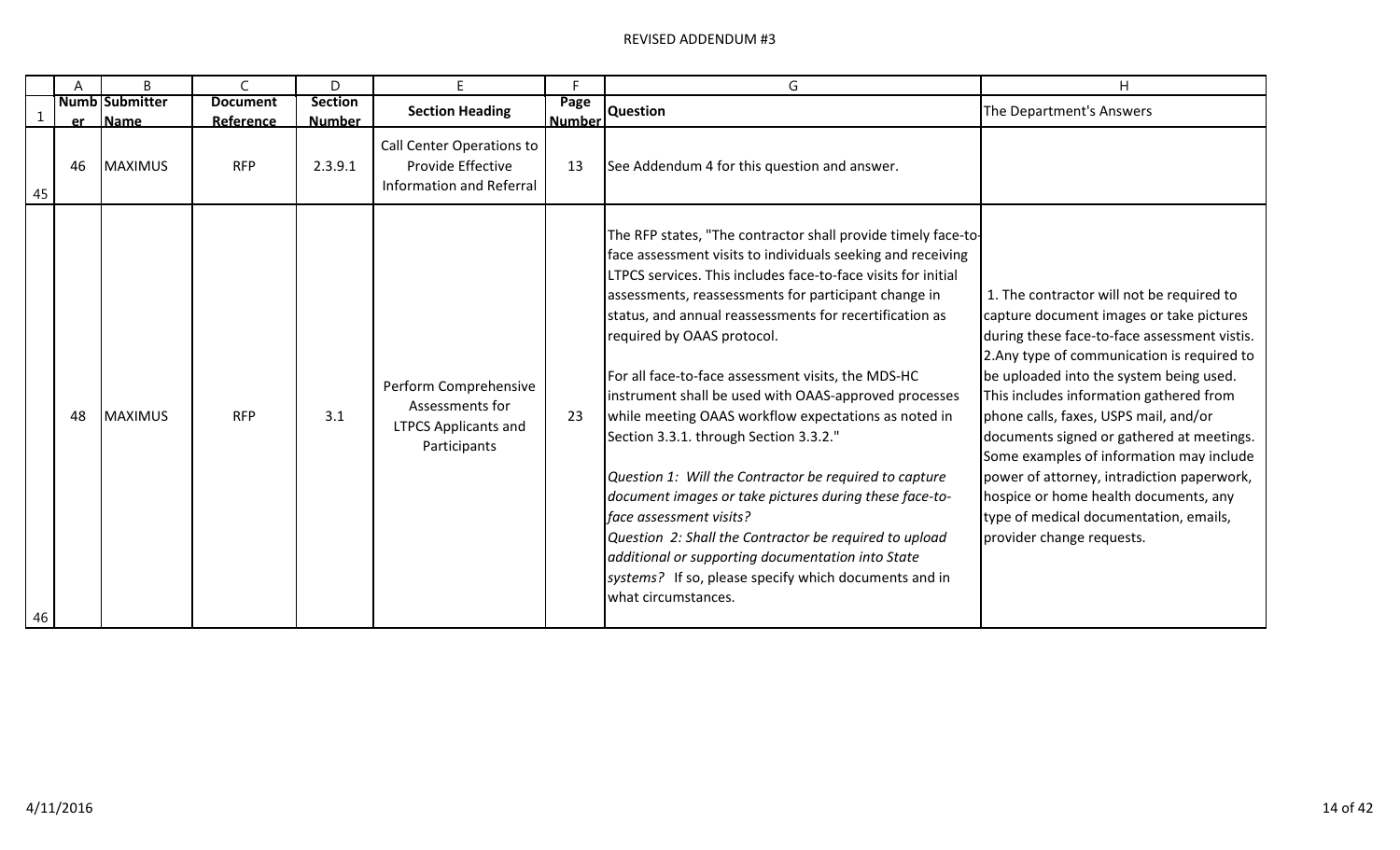|    | A  | B                     | $\mathsf{C}$    | D              | E.                                                    | F.            | G                                                                                                                                                                                                                                                                                                                                                                                                                                                                                                                                        | H                                                                                                                                                                                   |
|----|----|-----------------------|-----------------|----------------|-------------------------------------------------------|---------------|------------------------------------------------------------------------------------------------------------------------------------------------------------------------------------------------------------------------------------------------------------------------------------------------------------------------------------------------------------------------------------------------------------------------------------------------------------------------------------------------------------------------------------------|-------------------------------------------------------------------------------------------------------------------------------------------------------------------------------------|
|    |    | <b>Numb Submitter</b> | <b>Document</b> | <b>Section</b> | <b>Section Heading</b>                                | Page          | <b>Question</b>                                                                                                                                                                                                                                                                                                                                                                                                                                                                                                                          | The Department's Answers                                                                                                                                                            |
|    | er | Name                  | Reference       | <b>Number</b>  |                                                       | <b>Number</b> |                                                                                                                                                                                                                                                                                                                                                                                                                                                                                                                                          |                                                                                                                                                                                     |
| 47 | 49 | <b>MAXIMUS</b>        | <b>RFP</b>      | 11.4.2         | <b>Transfer of Data</b>                               | 88            | The RFP states, "The contractor shall transfer all data<br>including but not limited to documentation regarding the<br>provision of participant services to DHH or a third party, at<br>the sole discretion of DHH and as directed by DHH. All<br>transferred data must be compliant with HIPAA."<br>Question:<br>Is this the same as the turnover plan for the current<br>incumbent and shall the Contractor expect to receive all<br>data maintained in the current system(s)?                                                         | Yes                                                                                                                                                                                 |
| 48 | 50 | <b>MAXIMUS</b>        |                 | 10.6.6.1       | 10.6.6. Information<br><b>System Transfer of Data</b> | 81            | See Addendum 4 for this question and answer.                                                                                                                                                                                                                                                                                                                                                                                                                                                                                             |                                                                                                                                                                                     |
| 49 | 51 | <b>MAXIMUS</b>        |                 | 6.4            | <b>OPTS (OAAS Participant</b><br>Tracking System)     | 46            | The RFP states, "The OAAS Participant Tracking System<br>(OPTS) contains participant demographic and contact<br>information, information related to the participant's initial<br>and subsequent LOCET screenings and PASRR (Pre-<br>Admission Screening and Resident Review) information (if<br>any). This is OAAS' system of record for participant<br>demographic information."<br>Question: Shall the OPTS system also provide generation of<br>any outbound letters and notices, or is this the<br>responsibility of the Contractor? | The LOCET can be printed from OPTS<br>however the OPTS system does not provde<br>generation of any outbound letters or<br>notices. This is the responsibility of the<br>contractor. |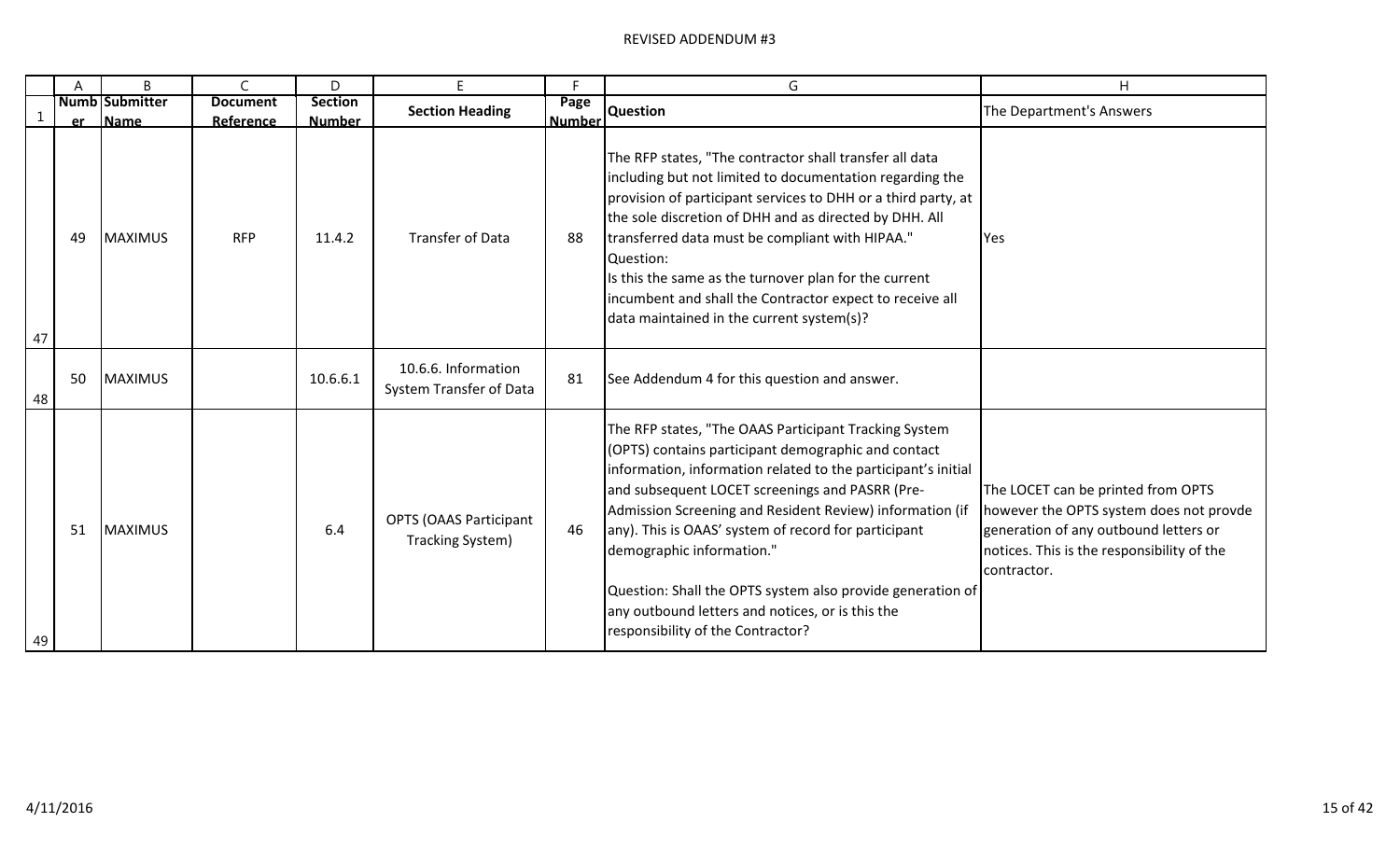|              | A  | B                                | $\mathsf{C}$                 | D                               | E.                              | F                     | G                                                                                                                                                                                                                                                                                                                                                                                                                                                                                                 | H                               |
|--------------|----|----------------------------------|------------------------------|---------------------------------|---------------------------------|-----------------------|---------------------------------------------------------------------------------------------------------------------------------------------------------------------------------------------------------------------------------------------------------------------------------------------------------------------------------------------------------------------------------------------------------------------------------------------------------------------------------------------------|---------------------------------|
| $\mathbf{1}$ |    | <b>Numb Submitter</b><br>er Name | <b>Document</b><br>Reference | <b>Section</b><br><b>Number</b> | <b>Section Heading</b>          | Page<br><b>Number</b> | <b>Question</b>                                                                                                                                                                                                                                                                                                                                                                                                                                                                                   | The Department's Answers        |
| 50           | 52 | <b>MAXIMUS</b>                   | Appendix E                   | Part III,<br>12.b               | <b>Organizational Structure</b> | 7/20                  | 12 b requires bidder to include a statement of whether you<br>intend to use major subcontractors. Under the definition of<br>Major Subcontract in the Glossary (page 109), for the<br>purposes of the RFP, excluded from the list are "contracts"<br>with direct service providers." It is unclear what is meant<br>by direct service provider. For example, would a<br>subcontractor providing assessment services be considered<br>a direct service provider?<br>Please clarify the definition. | See Addendum 2.                 |
| 51           | 53 | MAXIMUS                          | Appendix E                   | Part III,<br>12.b               | <b>Organizational Structure</b> | 7/20                  | 12 b requires bidder to include a statement of whether you<br>intend to use major subcontractors. If we plan to include<br>providers under the Hudson Initiative to support staffing,<br>should they be included in this discussion?                                                                                                                                                                                                                                                              | Yes.                            |
| 52           | 54 | <b>MAXIMUS</b>                   | <b>RFP</b>                   | 5.3                             | <b>Staffing Requirements</b>    | 41                    | Telephone counselors, Assessment Specialists, and Staff<br>assigned to technical or management positions are<br>required to have a Bachelors degree in a human services<br>field.<br>Would DHH allow substitutions of work experience for this<br>requirement? For example, in lieu of a bachelors degree,<br>candidate may count 4 additional years of experience.                                                                                                                               | A bachelors degree is required. |
| 53           | 55 | <b>MAXIMUS</b>                   | <b>RFP</b>                   | 5.3.1                           | <b>Staffing Requirements</b>    | 41                    | The RFP states that we should provide staff with training<br>and certification in the use of LOCET as conducted by<br>OAAS. Can the State clarify that providing staff that will<br>receive OAAS training after contract award but prior to the<br>applicable Readiness Review date would be acceptable?                                                                                                                                                                                          | Yes, this will be acceptable.   |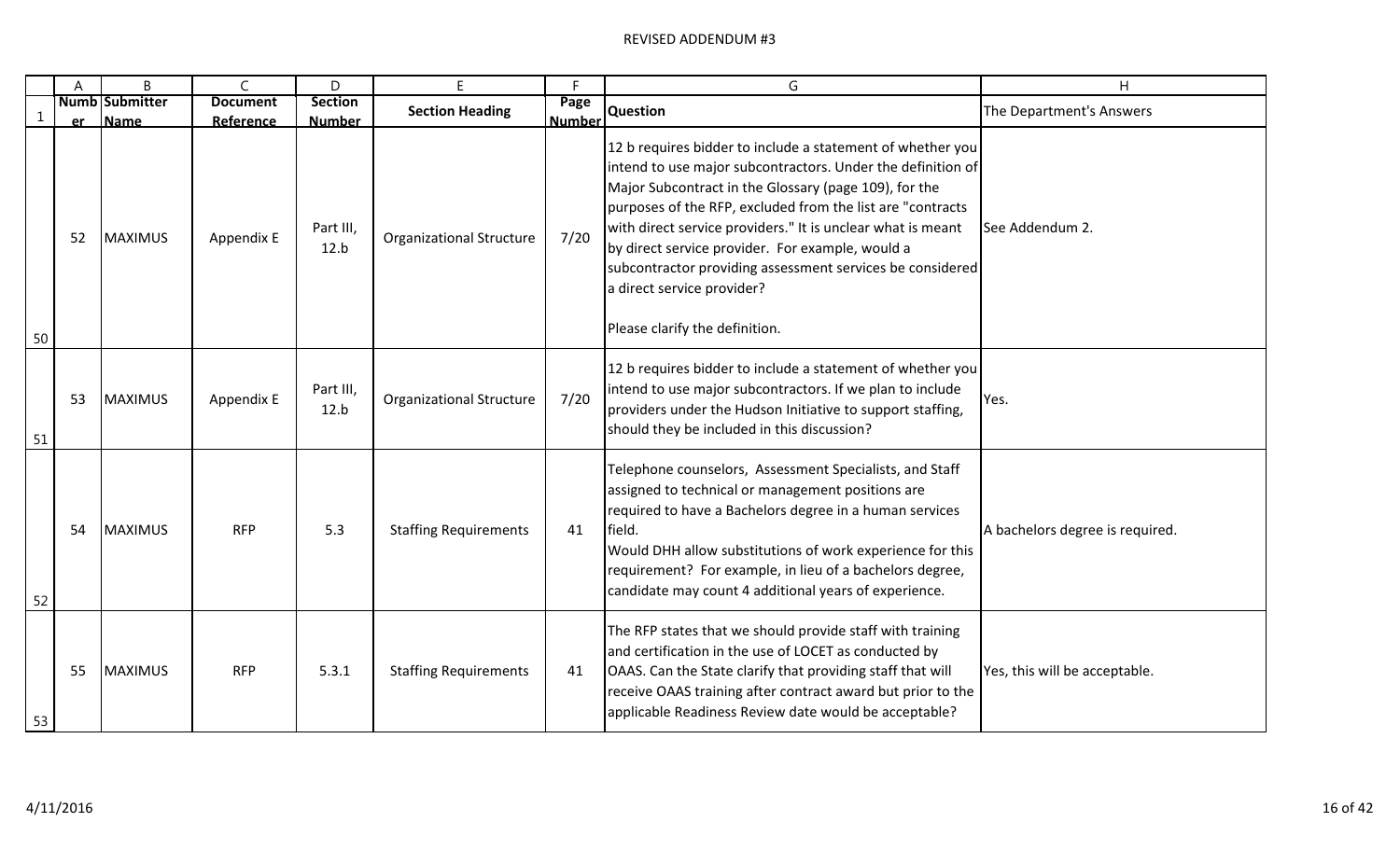|    | Α    | B                             |                              | D                               | E.                                                                        | F                     | G                                                                                                                                                                                                                                                                                                    | H                                                                                                                                                                                                        |
|----|------|-------------------------------|------------------------------|---------------------------------|---------------------------------------------------------------------------|-----------------------|------------------------------------------------------------------------------------------------------------------------------------------------------------------------------------------------------------------------------------------------------------------------------------------------------|----------------------------------------------------------------------------------------------------------------------------------------------------------------------------------------------------------|
|    | er – | <b>Numb</b> Submitter<br>Name | <b>Document</b><br>Reference | <b>Section</b><br><b>Number</b> | <b>Section Heading</b>                                                    | Page<br><b>Number</b> | <b>Question</b>                                                                                                                                                                                                                                                                                      | The Department's Answers                                                                                                                                                                                 |
| 54 | 57   | <b>MAXIMUS</b>                | <b>RFP</b>                   | 5.3                             | <b>Staffing Requirements</b>                                              | 41                    | See Addendum 4 for this question and answer.                                                                                                                                                                                                                                                         |                                                                                                                                                                                                          |
| 55 | 59   | <b>MAXIMUS</b>                | <b>RFP</b>                   | 1.1.8.6.1                       | Level of Care Evaluation<br><b>Tool and Minimum Data</b><br>Set Home Care | 9                     | Can DHH clarify the percentage of total LOCET screenings<br>requiring a Medical Deterioration Review?                                                                                                                                                                                                | Approximately 4.5% of LOCETs require a<br>Medical Deterioration (physician<br>documentation) Review.                                                                                                     |
| 56 | 60   | <b>MAXIMUS</b>                | <b>RFP</b>                   | 1.1.8.6.1                       | Level of Care Evaluation<br><b>Tool and Minimum Data</b><br>Set Home Care | 9                     | What is the average handle time for the contractor to<br>conduct a Medical Deterioration Review?                                                                                                                                                                                                     | 20 minutes or less to review and document<br>the findings of each Medical Deterioration<br>Form.                                                                                                         |
| 57 | 61   | <b>MAXIMUS</b>                | <b>RFP</b>                   | 1.1.8.6.1                       | Level of Care Evaluation<br><b>Tool and Minimum Data</b><br>Set Home Care | 9                     | Can the Department confirm that the LOCET instrument is<br>completed by Contractor staff in the OPTS system - with<br>summary data and demographic information being tracked<br>in the contractor's data system as well?                                                                             | Yes, demographic information is captured in<br>OPTS. The LOCET instrument is part of the<br>OPTS package. The contractor's data system<br>should import demographic and LOCET<br>summary data from OPTS. |
| 58 | 62   | <b>MAXIMUS</b>                | <b>RFP</b>                   | 1.1.8.6.2                       | Level of Care Evaluation<br><b>Tool and Minimum Data</b><br>Set Home Care | 10                    | Can the Department confirm that the MDS_HC instrument<br>is completed by field assessment staff in the State's Telesys At this time the MDS-HC is completed in<br>system, with summary data and assessment tasks<br>scheduled, completed, or in progress tracked in the<br>contractor's data system? | TeleSys. MDS-HC information is available for<br>importing into the contractor's system.                                                                                                                  |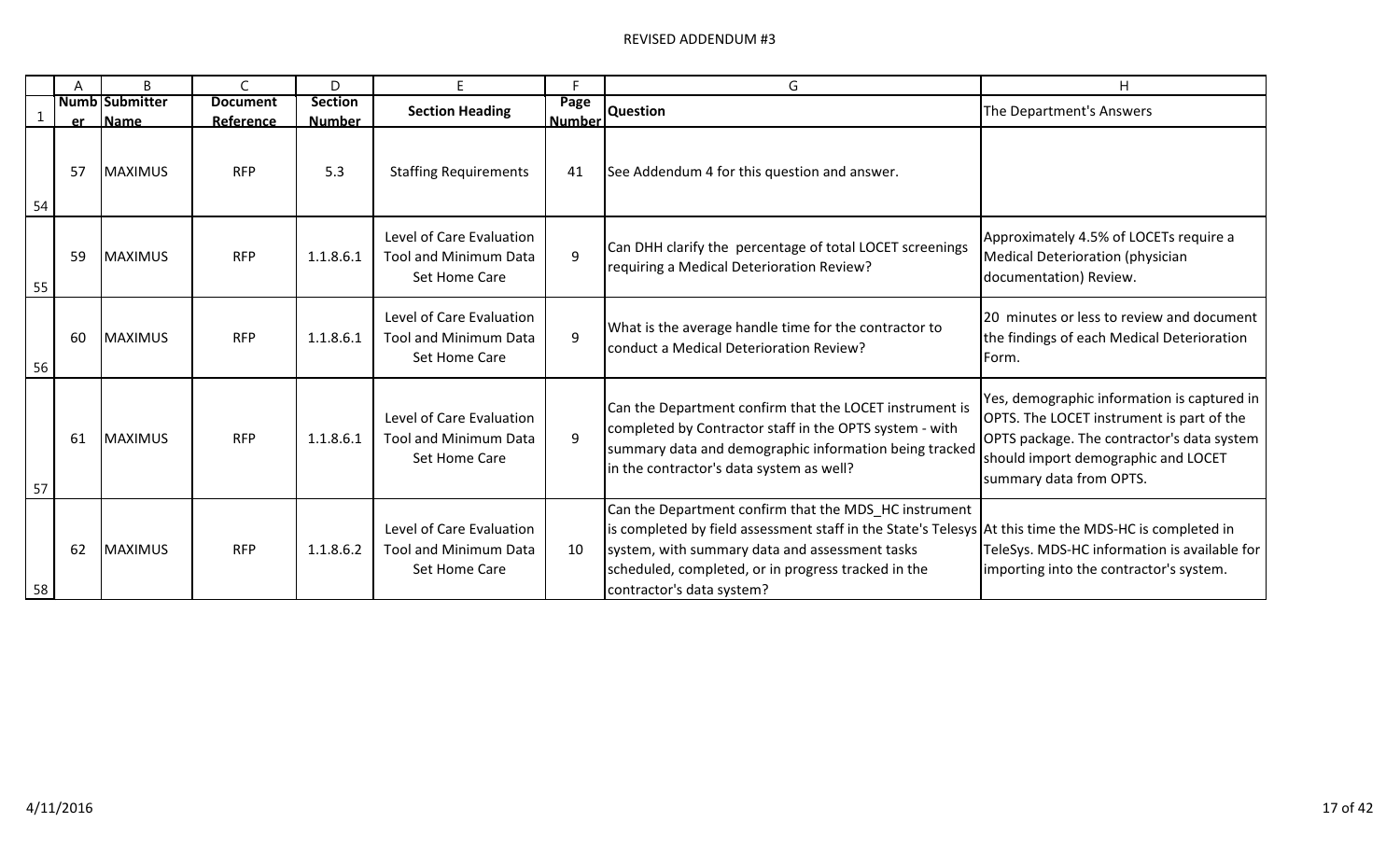|             | A  | B                         | $\mathsf{C}$            | D                          | E.                                                                        | F.                    | G                                                                                                                                                                                                                                                                                                                                                                                     | H                                                                                                                                                                                                                                                                                                                                                                                                                                                                                             |
|-------------|----|---------------------------|-------------------------|----------------------------|---------------------------------------------------------------------------|-----------------------|---------------------------------------------------------------------------------------------------------------------------------------------------------------------------------------------------------------------------------------------------------------------------------------------------------------------------------------------------------------------------------------|-----------------------------------------------------------------------------------------------------------------------------------------------------------------------------------------------------------------------------------------------------------------------------------------------------------------------------------------------------------------------------------------------------------------------------------------------------------------------------------------------|
| $\mathbf 1$ |    | <b>Numb Submitter</b>     | <b>Document</b>         | <b>Section</b>             | <b>Section Heading</b>                                                    | Page<br><b>Number</b> | <b>Question</b>                                                                                                                                                                                                                                                                                                                                                                       | The Department's Answers                                                                                                                                                                                                                                                                                                                                                                                                                                                                      |
| 59          | 63 | er Name<br><b>MAXIMUS</b> | Reference<br><b>RFP</b> | <b>Number</b><br>1.1.8.6.2 | Level of Care Evaluation<br><b>Tool and Minimum Data</b><br>Set Home Care | 10                    | Is the State's SHARe system a component of the MDS-HC<br>tool in Telesys, or is it a separate system to be accessed by<br>the contractor in the course of developing the plan of<br>care?                                                                                                                                                                                             | SHARe is not a component of Telesys. The<br>MDS-HC tool in Telesys includes an<br>algorithm that calculates the individual's<br>activities of daily living (ADL) score based<br>upon the information collected via the MDS-<br>HC. SHARe is a State-developed<br>methodology that sets a maximum number<br>of LTPCS hours which can be authorized<br>based on the individual's ADL score. The<br>contractor shall develop a plan of care not<br>to exceed the maximum defined under<br>SHARe. |
| 60          | 64 | <b>MAXIMUS</b>            | <b>RFP</b>              | 1.7                        | <b>Schedule of Events</b>                                                 | 12                    | Would the Department consider an extension of the<br>Deadline for Receipt of Written Proposals as outlined in<br>the Schedule of Events? The current schedule, given the<br>complexity of the response and the need to provide a fully<br>responsible bid to support this vulnerable population,<br>heavily favors the incumbent contractor over any other<br>qualified organizations | At this time the Department will not<br>consider an extension.                                                                                                                                                                                                                                                                                                                                                                                                                                |
| 61          | 65 | <b>MAXIMUS</b>            | <b>RFP</b>              | $\overline{2}$             | Organization of RFP                                                       | 14                    | Can the Department provide an assumption for<br>respondents to use in their pricing starting date and<br>method of MLTSS adoption? Understanding the desired<br>start date for MLTSS adoption,<br>the pace of transition over a regional model, etc. would<br>help contractors offer a more responsible pricing<br>submittal.                                                         | Current planning calls for implementation to<br>be statewide. Contractor is to assume all<br>initial assessments, reassessments upon re-<br>certification date and change in status<br>assessments for LTPCS, ADHC and CCW<br>programs.                                                                                                                                                                                                                                                       |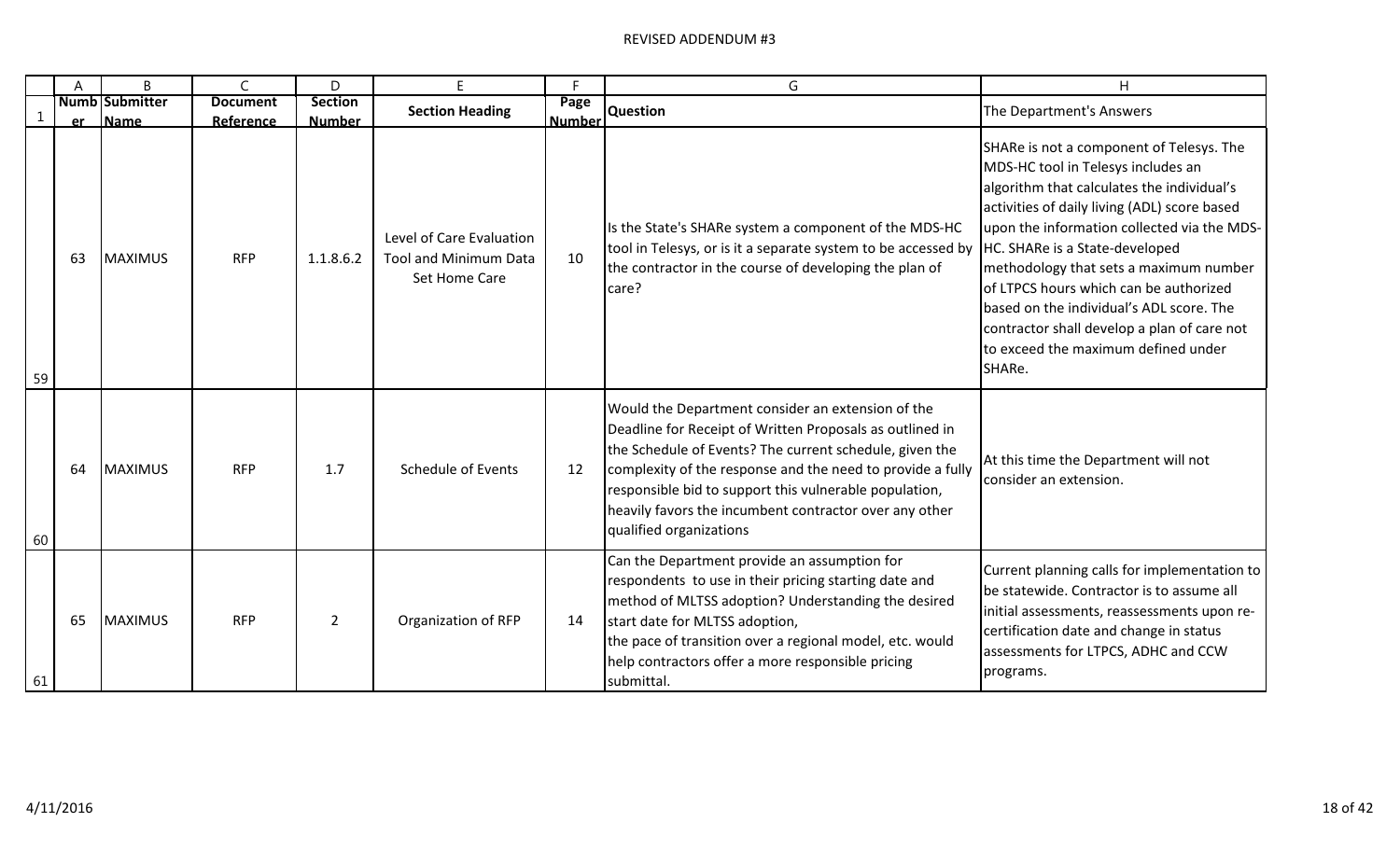|    | A  | B                             | $\mathsf{C}$                 | D                               | F.                                                                                                                           | F                     | G                                                                                                                                                                                                                              | H                                                                                                                                                                                                                                              |
|----|----|-------------------------------|------------------------------|---------------------------------|------------------------------------------------------------------------------------------------------------------------------|-----------------------|--------------------------------------------------------------------------------------------------------------------------------------------------------------------------------------------------------------------------------|------------------------------------------------------------------------------------------------------------------------------------------------------------------------------------------------------------------------------------------------|
| 1  | er | <b>Numb Submitter</b><br>Name | <b>Document</b><br>Reference | <b>Section</b><br><b>Number</b> | <b>Section Heading</b>                                                                                                       | Page<br><b>Number</b> | <b>Question</b>                                                                                                                                                                                                                | The Department's Answers                                                                                                                                                                                                                       |
| 62 | 66 | <b>MAXIMUS</b>                | <b>RFP</b>                   | $\overline{2}$                  | Organization of RFP                                                                                                          | 14                    | If the Department cannot provide the above, should the<br>contractor assume for pricing purposes that each scope of<br>work should be priced separately as if it was to be the<br>model for the full duration of the contract? | The contractor shall submit pricing<br>separately as if either model will be used for<br>the full duration of the contract.                                                                                                                    |
| 63 | 67 | <b>MAXIMUS</b>                | <b>RFP</b>                   | 2.3.9                           | Utilize a statewide<br>comprehensive and<br>current resource directory<br>Ωf<br>long term supports and<br>services resources | 19                    | See Addendum 4 for this question and answer.                                                                                                                                                                                   |                                                                                                                                                                                                                                                |
| 64 | 68 | <b>MAXIMUS</b>                | <b>RFP</b>                   | 2.3.10.2                        | Provide Written<br>Information                                                                                               | 19                    | Can the Department please clarify the volume of written<br>material (number of documents, pages per document if<br>possible) that it anticipates the contractor will need to mail Library.<br>on a monthly basis?              | This information is in the Procurement                                                                                                                                                                                                         |
| 65 | 69 | MAXIMUS                       | <b>RFP</b>                   | 2.4.1                           | <b>Call Center Location</b>                                                                                                  | 19                    | Would the Department confirm that a call center site<br>located outside of Louisiana but not requiring overnight<br>travel would fulfill this requirement?                                                                     | Confirmed.                                                                                                                                                                                                                                     |
| 66 | 70 | <b>MAXIMUS</b>                | <b>RFP</b>                   | 2.6.2                           | Timely Level of Care<br>Screening using Level of<br>Care Eligibility Tool<br>(LOCET)                                         | 21                    | Can the Department clarify the average handle time (both<br>time on the phone with the applicant and post-call work if<br>possible) to complete the LOCET?                                                                     | Typically LOCETs for nursing facility<br>admissions are completed in 15 to 20<br>minutes. LOCETs for home and community<br>based services are typically completed in 25<br>to 30 minutes. This includes call time and<br>post-call processing. |
| 67 | 71 | <b>MAXIMUS</b>                | <b>RFP</b>                   | 2.6.2                           | <b>Timely Level of Care</b><br>Screening using Level of<br>Care Eligibility Tool<br>(LOCET)                                  | 21                    | Can the Department provide the percentage of overall<br>inbound calls that involve completion of a LOCET<br>assessment.                                                                                                        | The percentage of overall inbound calls that<br>involve a completion of a LOCET assessment<br>is 37%.                                                                                                                                          |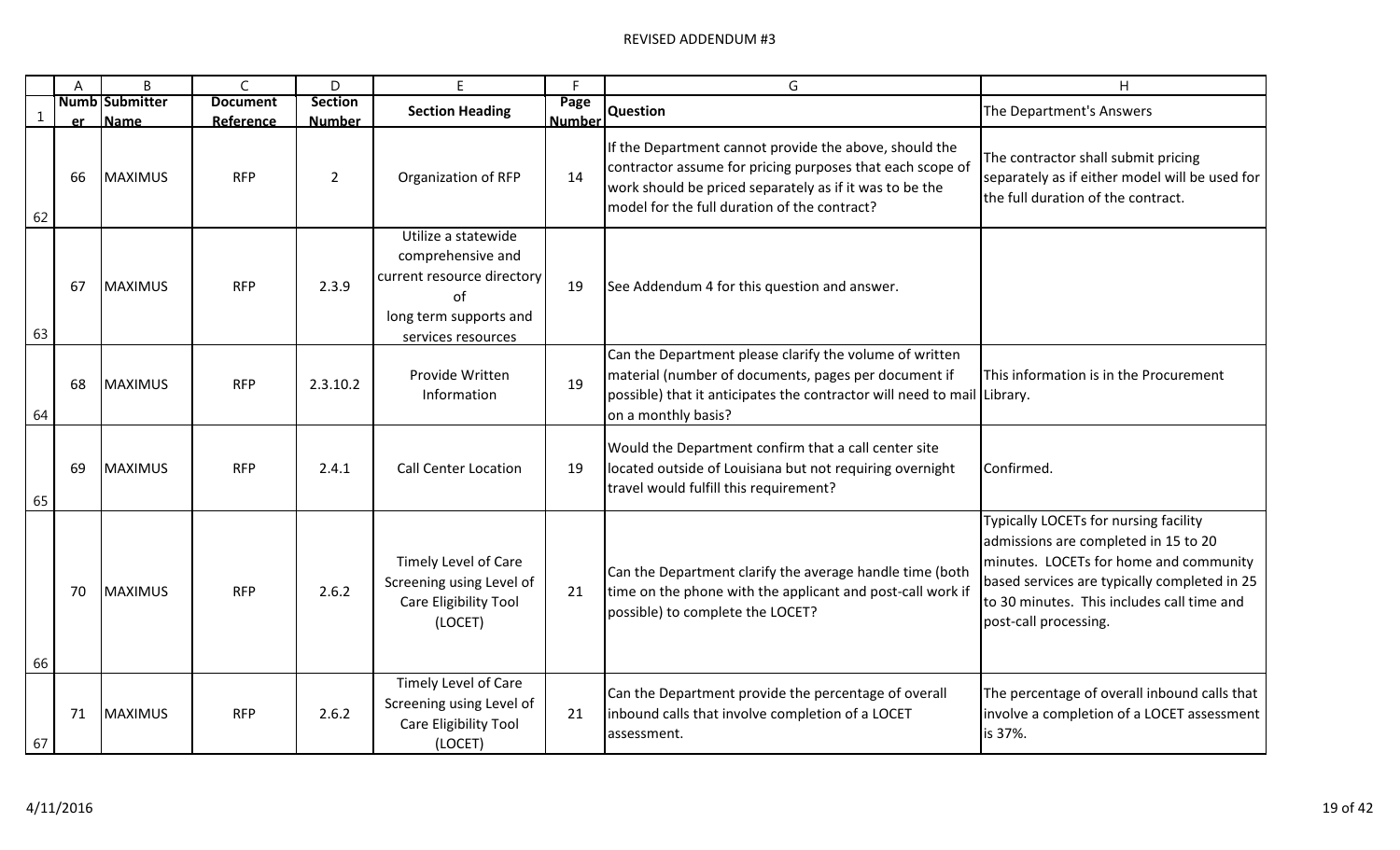|    | А         | B                                    |                              | D                               |                                                                                                     |                       | G                                                                                                                                                                                | н                                                                                                                                                                      |
|----|-----------|--------------------------------------|------------------------------|---------------------------------|-----------------------------------------------------------------------------------------------------|-----------------------|----------------------------------------------------------------------------------------------------------------------------------------------------------------------------------|------------------------------------------------------------------------------------------------------------------------------------------------------------------------|
|    | <b>er</b> | <b>Numb Submitter</b><br><b>Name</b> | <b>Document</b><br>Reference | <b>Section</b><br><b>Number</b> | <b>Section Heading</b>                                                                              | Page<br><b>Number</b> | <b>Question</b>                                                                                                                                                                  | The Department's Answers                                                                                                                                               |
| 68 | 72        | <b>MAXIMUS</b>                       | <b>RFP</b>                   | 2.6.3                           | <b>Check Medicaid Eligibility</b><br>for all LTSS applicants                                        | 22                    | Can the Department provide an estimate of the number or<br>percentage calls each month that are transferred to State<br>Medicaid offices or other available community resources? | The average number of calls that are<br>transferred to Medicaid are 52 per month.<br>For other community resources, the average<br>is 370 per month.                   |
| 69 | 73        | <b>MAXIMUS</b>                       | <b>RFP</b>                   | 2.6.4.1                         | Make appropriate Level of<br>Care screening decisions                                               | 22                    | Can the Department provide an assumption as to the<br>percentage of LOCET assessments that require physician<br>documentation review?                                            | Approximately 4.5% of LOCETs require a<br>Medical Deterioration (physician<br>documentation) Review.                                                                   |
| 70 | 74        | <b>MAXIMUS</b>                       | <b>RFP</b>                   | 3.2                             | Conduct Face-to-Face<br>Assessment Visits for<br><b>LTPCS Applicants and</b><br>Participants        | 29                    | Can the Department provide the current staffing model of<br>field assessors, including the number of assessors, their<br>geographical location, and their reporting structure?   | This is proprietary information of the<br>incumbent contractor. The staffing model<br>and the reporting structure is up to each<br>proposer / contractor to determine. |
| 71 | 75        | <b>MAXIMUS</b>                       | <b>RFP</b>                   | 3.2                             | <b>Conduct Face-to-Face</b><br>Assessment Visits for<br><b>LTPCS Applicants and</b><br>Participants | 29                    | Can the Department provide an estimate of the number of<br>assessments each assessor, on average, completes per<br>day?                                                          | On average, the time to complete an MDS-<br>HC assessment is 1.5 hours.                                                                                                |
| 72 | 76        | <b>MAXIMUS</b>                       | <b>RFP</b>                   | 3.2                             | <b>Conduct Face-to-Face</b><br>Assessment Visits for<br><b>LTPCS Applicants and</b><br>Participants | 29                    | Can the Department provide an assumption for a standard<br>handle time for completion of the MDS-HC assessment<br>alone?                                                         | On average, the time to complete an MDS-<br>HC assessment is 1.5 hours.                                                                                                |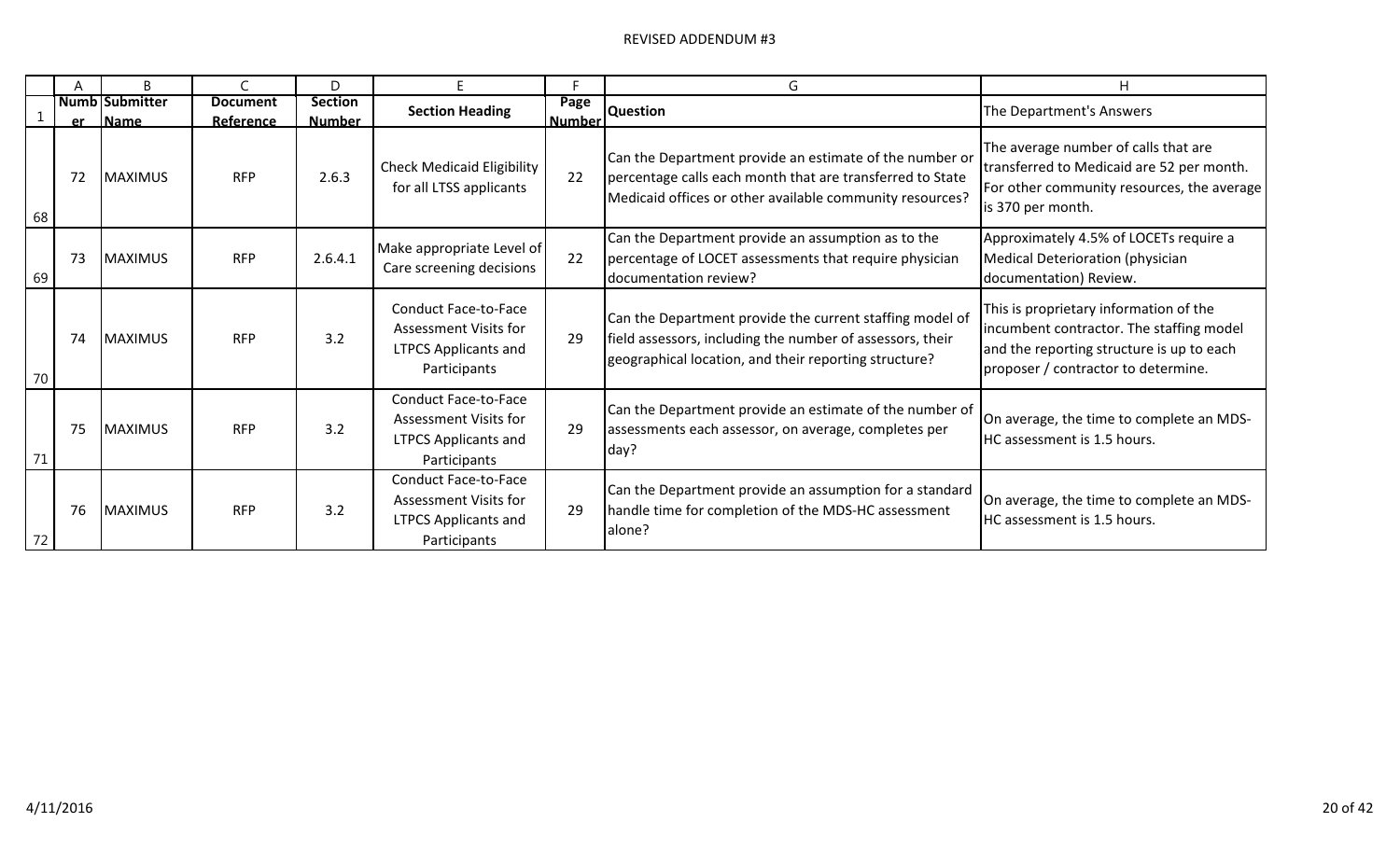|          |    | B                                | $\mathsf{C}$                 | D                               | E.                                                                                                         | F.                    | G                                                                                                                                                                                                                              | H                                                                                                                                                                                                                                                                                                                                                                                                                                                                                                              |
|----------|----|----------------------------------|------------------------------|---------------------------------|------------------------------------------------------------------------------------------------------------|-----------------------|--------------------------------------------------------------------------------------------------------------------------------------------------------------------------------------------------------------------------------|----------------------------------------------------------------------------------------------------------------------------------------------------------------------------------------------------------------------------------------------------------------------------------------------------------------------------------------------------------------------------------------------------------------------------------------------------------------------------------------------------------------|
|          |    | <b>Numb Submitter</b><br>er Name | <b>Document</b><br>Reference | <b>Section</b><br><b>Number</b> | <b>Section Heading</b>                                                                                     | Page<br><b>Number</b> | <b>Question</b>                                                                                                                                                                                                                | The Department's Answers                                                                                                                                                                                                                                                                                                                                                                                                                                                                                       |
|          | 77 | <b>MAXIMUS</b>                   | <b>RFP</b>                   | 3.2                             | <b>Conduct Face-to-Face</b><br>Assessment Visits for<br><b>LTPCS Applicants and</b><br>Participants        | 29                    | Can the Department provide an assumption for a standard<br>handle time for completion of the plan of care and<br>provider choice components separate from completion of<br>the assessment itself?                              | Typically, the time to complete a plan of<br>care meeting ranges from 30 mintues to 1<br>hour and the typical time to write the plan<br>of care is 30 minutes to 1 hour. The provider<br>choice component cannot be included in<br>this time estimate. It includes many other<br>steps such as whether the participant<br>already has a provider, is changing<br>providers, making a selection of a provider<br>for the first time, and the provider's process<br>for deciding whether to accept the referral. |
| 73<br>74 | 78 | <b>MAXIMUS</b>                   | <b>RFP</b>                   | 3.2                             | <b>Conduct Face-to-Face</b><br><b>Assessment Visits for</b><br><b>LTPCS Applicants and</b><br>Participants | 29                    | Does the current contractor reimburse assessment staff for<br>mileage driven in conducting face-to-face assessments for<br>this population?                                                                                    | This is proprietary information of the<br>incumbent contractor. These arrangements<br>are up to each proposer / contractor to<br>determine.                                                                                                                                                                                                                                                                                                                                                                    |
| 75       | 79 | <b>MAXIMUS</b>                   | <b>RFP</b>                   | 3.2                             | <b>Conduct Face-to-Face</b><br><b>Assessment Visits for</b><br><b>LTPCS Applicants and</b><br>Participants | 29                    | Can the Department provide an estimate of the average<br>mileage driven per day or per month by field assessment<br>staff?                                                                                                     | The department does not track this.                                                                                                                                                                                                                                                                                                                                                                                                                                                                            |
| 76       | 80 | <b>MAXIMUS</b>                   | <b>RFP</b>                   | 3.2                             | <b>Conduct Face-to-Face</b><br><b>Assessment Visits for</b><br><b>LTPCS Applicants and</b><br>Participants | 29                    | Can the Department clarify its preferred contingency<br>process if an assessment is scheduled, contractor staff<br>arrive on site, and the Telesys system is for some reason<br>unavailable or internet access is unavailable? | Options for the contractor include a system<br>that provides keystroke recording and<br>playback or paper hardcopy for later data<br>entry.                                                                                                                                                                                                                                                                                                                                                                    |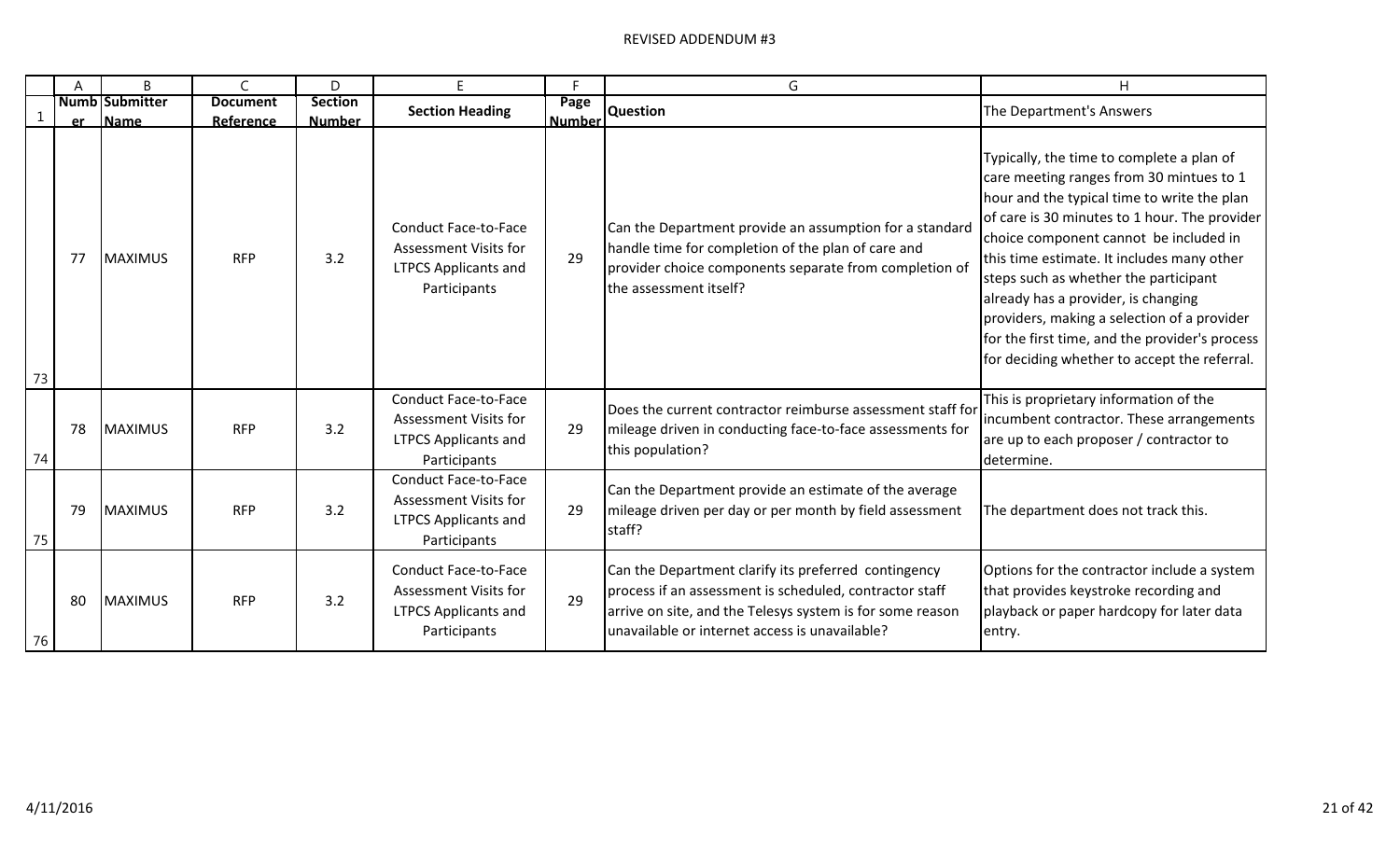|    | A         | B                             | $\mathsf C$                  | D                               | F                                                                         | F                     | G                                                                                                                                                                                                                                                   | H                                                                                                                                                                                                                                                                                                                                                                                                                                                                                                                      |
|----|-----------|-------------------------------|------------------------------|---------------------------------|---------------------------------------------------------------------------|-----------------------|-----------------------------------------------------------------------------------------------------------------------------------------------------------------------------------------------------------------------------------------------------|------------------------------------------------------------------------------------------------------------------------------------------------------------------------------------------------------------------------------------------------------------------------------------------------------------------------------------------------------------------------------------------------------------------------------------------------------------------------------------------------------------------------|
|    | <b>er</b> | <b>Numb Submitter</b><br>Name | <b>Document</b><br>Reference | <b>Section</b><br><b>Number</b> | <b>Section Heading</b>                                                    | Page<br><b>Number</b> | <b>Question</b>                                                                                                                                                                                                                                     | The Department's Answers                                                                                                                                                                                                                                                                                                                                                                                                                                                                                               |
| 77 | 81        | <b>MAXIMUS</b>                | <b>RFP</b>                   | 3.4                             | Develop Plan of Care for<br><b>LTPCS Participants</b>                     | 33                    | Can the Department confirm that the completion of the<br>Plan of Care is an automated process within the Telesys<br>system, partially informed by the data collected during the<br>administration of the MDS-HC assessment?                         | The only sections of the Plan of Care that<br>autopopulate in the Telesys syestem, is<br>Section A (Client Informaiton) and a portion<br>of Section B (Household Information). The<br>remaining sections of the Plan of Care must<br>be typed.                                                                                                                                                                                                                                                                         |
| 78 | 82        | <b>MAXIMUS</b>                | <b>RFP</b>                   | 3.6                             | Provide Freedom of<br>Choice of Providers to<br><b>LTPCS Participants</b> | 33                    | Is the freedom of choice listing of available providers<br>housed in the State's Telesys system, or is this choice<br>administered through use of the statewide resource<br>directory database maintained by the contractor in their<br>own system. | The freedom of choice listing of available<br>prividers is maintained by the Medicaid<br>Fiscal Intermediary. This can be accessed<br>through a text file. OAAS maintains the<br>specifications for the text file.                                                                                                                                                                                                                                                                                                     |
| 79 | 83        | <b>MAXIMUS</b>                | <b>RFP</b>                   | 3.6                             | Provide Freedom of<br>Choice of Providers to<br><b>LTPCS Participants</b> | 33                    | Could the Department expound upon any exception<br>processes that exist in the circumstance that the service<br>provider does not accept the individual for care or does<br>not agree with the plan of care as developed?                           | DHH/OAAS provides specific language<br>regarding providers refusal of participants in<br>the Medicaid Personal Care Services Policy<br>Manual.<br>http://www.lamedicaid.com/provweb1/Pro<br>vidermanuals/manuals/PCS/pcs.pdf<br>Section 30.5 (page 1 of 2) & Section 30.6<br>(page 1 of 3). The plan of care is developed<br>between the assessor and the participant.<br>The provider is not asked to agree or<br>disagree with the plan of care and has no<br>rights to disagree with or appeal the plan of<br>care. |
| 80 | 84        | <b>MAXIMUS</b>                | <b>RFP</b>                   | 3.6                             | Provide Freedom of<br>Choice of Providers to<br><b>LTPCS Participants</b> | 33                    | Can the Department provide an estimate of the call volume Important to note this only indicates calls<br>(number of monthly calls or percentage of the total)<br>allocated to coordination with providers?                                          | Approximately 1979 calls per month.<br>to/from providers, this does not indicate<br>calls from any other type of callers in<br>reference to provider issues.                                                                                                                                                                                                                                                                                                                                                           |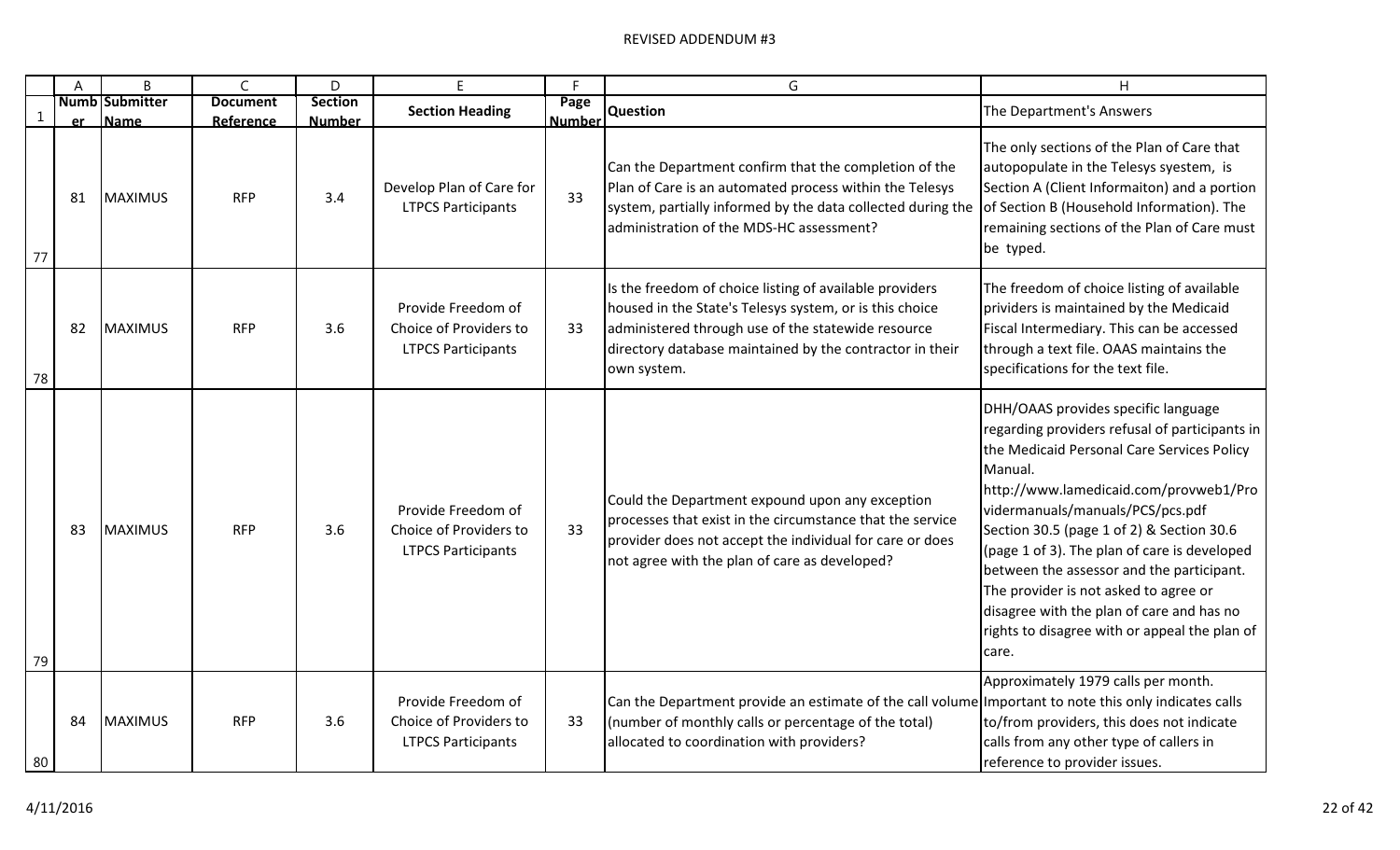|    | A         | B                             |                              | D                               | E.                                                                  | F                     | G                                                                                                                                                                                                                                                                                                                                                       | Н                                                                                                                                                                                                                                                                                                                                                                                                                                                                            |
|----|-----------|-------------------------------|------------------------------|---------------------------------|---------------------------------------------------------------------|-----------------------|---------------------------------------------------------------------------------------------------------------------------------------------------------------------------------------------------------------------------------------------------------------------------------------------------------------------------------------------------------|------------------------------------------------------------------------------------------------------------------------------------------------------------------------------------------------------------------------------------------------------------------------------------------------------------------------------------------------------------------------------------------------------------------------------------------------------------------------------|
|    | <b>er</b> | <b>Numb Submitter</b><br>Name | <b>Document</b><br>Reference | <b>Section</b><br><b>Number</b> | <b>Section Heading</b>                                              | Page<br><b>Number</b> | <b>Question</b>                                                                                                                                                                                                                                                                                                                                         | The Department's Answers                                                                                                                                                                                                                                                                                                                                                                                                                                                     |
| 81 | 85        | <b>MAXIMUS</b>                | <b>RFP</b>                   | 3.1                             | Participant and Service<br>Monitoring for ALL LTPCS<br>Participants | 35                    | Can the Department provide an estimate of the number of<br>monthly service monitoring calls performed by the<br>contractor?                                                                                                                                                                                                                             | Approximately 2673 per month.                                                                                                                                                                                                                                                                                                                                                                                                                                                |
| 82 | 86        | <b>MAXIMUS</b>                | <b>RFP</b>                   | 3.1                             | Participant and Service<br>Monitoring for ALL LTPCS<br>Participants | 35                    | Can the Department provide an estimate of the average<br>handle time of client monitoring calls performed by the<br>contractor?                                                                                                                                                                                                                         | The average time for client monitoring is<br>approximately 30 minutes per call.                                                                                                                                                                                                                                                                                                                                                                                              |
| 83 | 87        | <b>MAXIMUS</b>                | <b>RFP</b>                   | 10.2                            | Anticipated Schedule for<br>Transition                              | 84                    | Would the Department entertain any extension of the<br>Phase One Readiness Review timeframe as addressed in<br>this section? This schedule is heavily prohibitive for any but<br>the incumbent contractor. This timeline will also increase<br>costs for any non-incumbent contractor compared to a<br>more typical transition period (90-120 days).    | The Department sees no compelling reason<br>to extend the timeframe for readiness<br>review. The contractor may not invoice for or<br>be paid the administrative component until<br>they successfully demonstrate performance<br>of contract functions. The contractor<br>therefore assumes the cost of any delay.                                                                                                                                                           |
| 84 | 88        | <b>MAXIMUS</b>                | Appendix G                   | N/A                             | N/A                                                                 |                       | Would the Department please clarify where they desire<br>any start-up or implementation costs to be captured in the<br>cost submittal? Alternately, would the State consider<br>leveling the cost submittals to avoid favoritism of the<br>incumbent contractor, who does not have to incur these<br>costs and allocate them to the various line items? | Start up and implementation costs should be<br>included in Administrative Expenses to be<br>paid monthly. The state recognizes that<br>administrative costs may be higher at<br>implementation and/or other times during<br>the 3 year period of the contract, but is<br>asking that total administrative costs for the<br>three year period be averaged to produce a<br>consistent monthly administrative payment<br>that does not change over the term of the<br>contract. |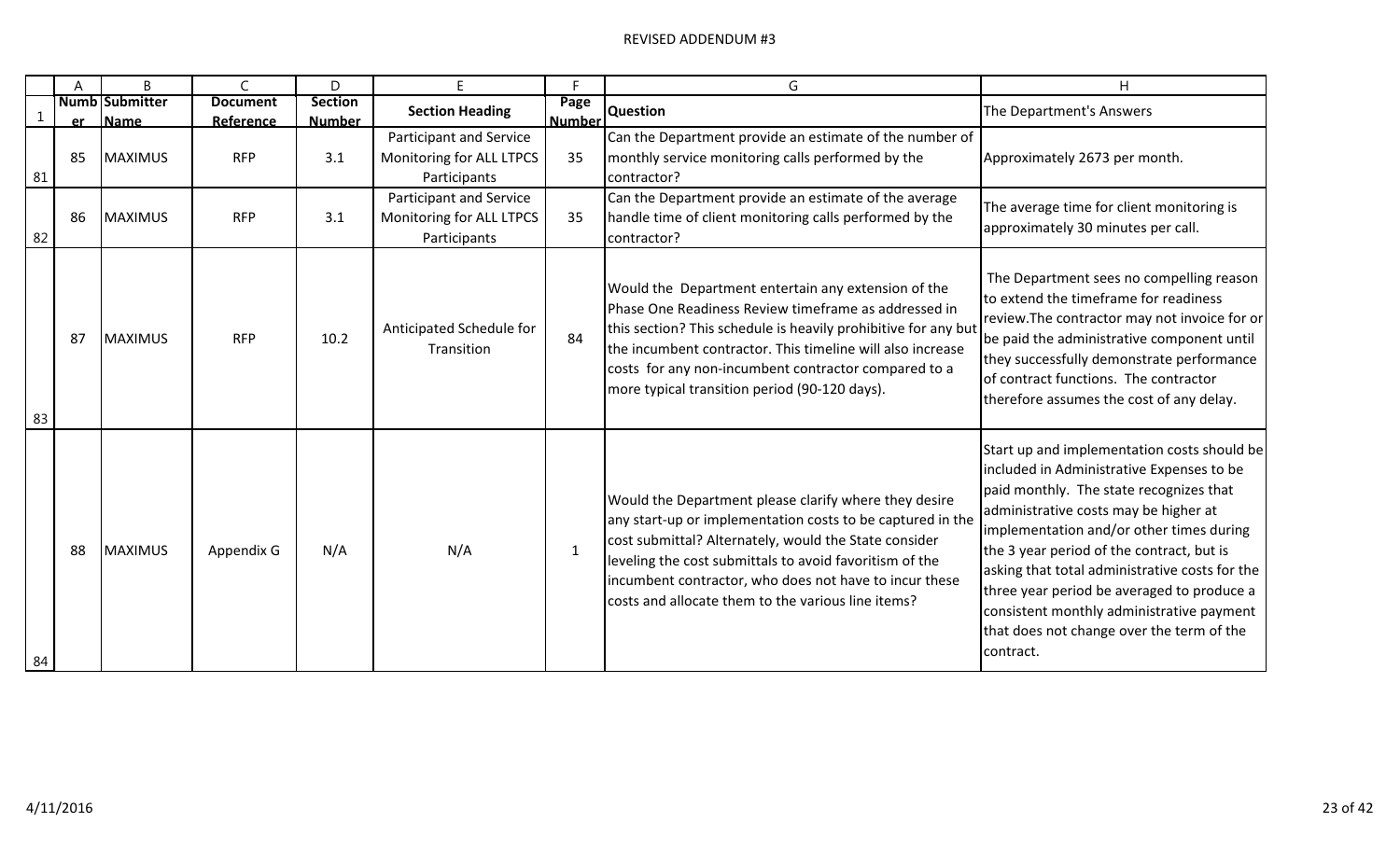|              | A         | B                      | $\mathsf{C}$                    | D                               | E                      | Е                     | G                                                                                                                                                                                                                                                                                                                                                                                                                                                               | H                                                                                                                                                                                                                                                                                                                                                       |
|--------------|-----------|------------------------|---------------------------------|---------------------------------|------------------------|-----------------------|-----------------------------------------------------------------------------------------------------------------------------------------------------------------------------------------------------------------------------------------------------------------------------------------------------------------------------------------------------------------------------------------------------------------------------------------------------------------|---------------------------------------------------------------------------------------------------------------------------------------------------------------------------------------------------------------------------------------------------------------------------------------------------------------------------------------------------------|
| $\mathbf{1}$ | <b>er</b> | Numb Submitter<br>Name | <b>Document</b><br>Reference    | <b>Section</b><br><b>Number</b> | <b>Section Heading</b> | Page<br><b>Number</b> | <b>Question</b>                                                                                                                                                                                                                                                                                                                                                                                                                                                 | The Department's Answers                                                                                                                                                                                                                                                                                                                                |
| 85           | -89       | <b>MAXIMUS</b>         | Appendix G                      | N/A                             | N/A                    | $\mathbf{1}$          | Would the Department reconsider allowing contractors to<br>enter implementation/start-up costs separately in the cost<br>submittal? The cost model as it stands heavily favors an<br>incumbent contractor, as per-unit rates of any non-<br>incumbent would have to be inflated to absorb start-up<br>costs that the incumbent would not bear, regardless of the<br>actual cost to the State for providing those services if such<br>a measure was not allowed. | INo.                                                                                                                                                                                                                                                                                                                                                    |
| 86           | 90        | <b>MAXIMUS</b>         | Annual<br>Contractor<br>Volumes | N/A                             | N/A                    | $\mathbf{1}$          | Could the Department provide an estimate of the number<br>of outbound calls conducted but the incumbent contractor. Outbound calls are not included in the call<br>Is this is a subset of the Number of Calls to I & R Helpline<br>shown?<br>The process is articulated would require both outreach and<br>coordination with providers and outreach to consumers for<br>client monitoring and follow-up purposes.                                               | volumes provided. OAAS cannot provide<br>this estimate.                                                                                                                                                                                                                                                                                                 |
| 87           | 91        | <b>MAXIMUS</b>         | Annual<br>Contractor<br>Volumes | N/A                             | N/A                    | 1                     | Can the Department provide an average handle time for<br>inbound calls (weighted across all types)                                                                                                                                                                                                                                                                                                                                                              | Types of calls $-$ times per call<br>Complaints - average of 10 - 15 minutes<br>Information and Referral - average of 10 -<br>15 minutes<br>Request for Services – average of $30 - 45$<br>minutes (completing LOCET during this time)<br>Schedule Assessment - average of 10<br><i>Iminutes</i><br>Status of Services – average of $5 - 10$<br>minutes |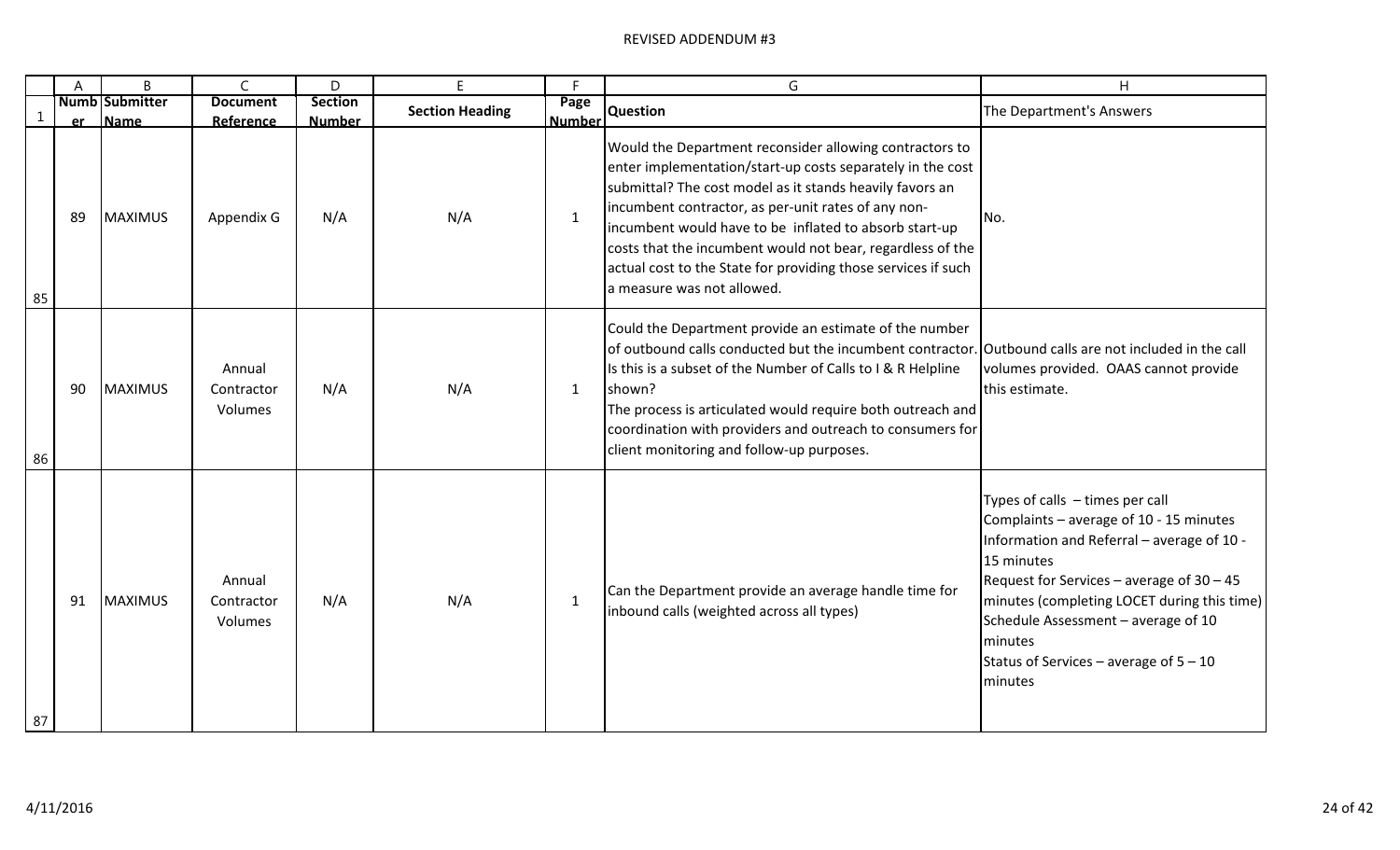|              | A         | B                             | $\mathsf{C}$                                       | D                               | E                      | F                     | G                                                                                                                                                                                                                                                                                                                | H                                                                                                                                                                                          |
|--------------|-----------|-------------------------------|----------------------------------------------------|---------------------------------|------------------------|-----------------------|------------------------------------------------------------------------------------------------------------------------------------------------------------------------------------------------------------------------------------------------------------------------------------------------------------------|--------------------------------------------------------------------------------------------------------------------------------------------------------------------------------------------|
| $\mathbf{1}$ | <b>er</b> | <b>Numb Submitter</b><br>Name | <b>Document</b><br>Reference                       | <b>Section</b><br><b>Number</b> | <b>Section Heading</b> | Page<br><b>Number</b> | <b>Question</b>                                                                                                                                                                                                                                                                                                  | The Department's Answers                                                                                                                                                                   |
| 88           | 92        | <b>MAXIMUS</b>                | Annual<br>Contractor<br>Volumes                    | N/A                             | N/A                    | $\mathbf{1}$          | Can the State provide an estimate of average after-call<br>work for inbound calls (weighted against all types) separate<br>from the total handle time above?                                                                                                                                                     | The State cannot. After-call work varies<br>greatly depending on the nature of the call.                                                                                                   |
| 89           | 93        | <b>MAXIMUS</b>                | Annual<br>Contractor<br>Volumes                    | N/A                             | N/A                    | $\mathbf{1}$          | Can the State provide an estimate of the extent to which<br>inbound or outbound call activity would decrease (on an<br>average monthly basis) as a result of the move to MLTSS?<br>In particular,<br>what impact the removal of client monitoring and some<br>provider coordination would have upon total volume | Please see Section 2.1 Comparison Table for<br>FFS and MLTSS models on page 9. Also see<br>Appendix G, Cost Template (page 2/3) for<br>expected monthly volumes for each FFS and<br>MLTSS. |
| 90           | 94        | <b>MAXIMUS</b>                | Contractor<br>Letter and<br><b>Notice Volumes</b>  | N/A                             | N/A                    | $\mathbf{1}$          | There are a number of letter types included in the<br>Procurement Library under OAAS Letters Mailed Out by<br>Contractors that do not appear on this table of volumes.<br>If these are the responsibility of the contractor to mail,<br>could the State provide an estimate of volume for each<br>one?           | See "Detail of Notices Generated and<br>Mailed" which has been added to the<br>Procurement Library.                                                                                        |
| 91           | 95        | <b>MAXIMUS</b>                | Contractor<br>Letters and<br><b>Notice Volumes</b> | N/A                             | N/A                    | $\mathbf{1}$          | Could the Department provide an estimate of the number<br>of inbound documents (by type if possible) received and<br>processed by the contractor on a monthly basis?                                                                                                                                             | From July - December 2015, 1100 USPS<br>documents received monthly                                                                                                                         |
| 92           | 96        | <b>MAXIMUS</b>                | Contractor<br>Letters and<br><b>Notice Volumes</b> | N/A                             | N/A                    | $\mathbf{1}$          | Could the Department provide an estimate of the number<br>of inbound faxes received (by type if possible) by the<br>contractor on a monthly basis?                                                                                                                                                               | From July - December 2015, 10,518 faxes<br>received monthly                                                                                                                                |
| 93           | 97        | <b>MAXIMUS</b>                | Contractor<br>Letters and<br><b>Notice Volumes</b> | N/A                             | N/A                    | $\mathbf{1}$          | Could the Department provide an estimate of the number<br>of outbound faxes sent by the contractor on an average<br>monthly basis?                                                                                                                                                                               | Less than 50                                                                                                                                                                               |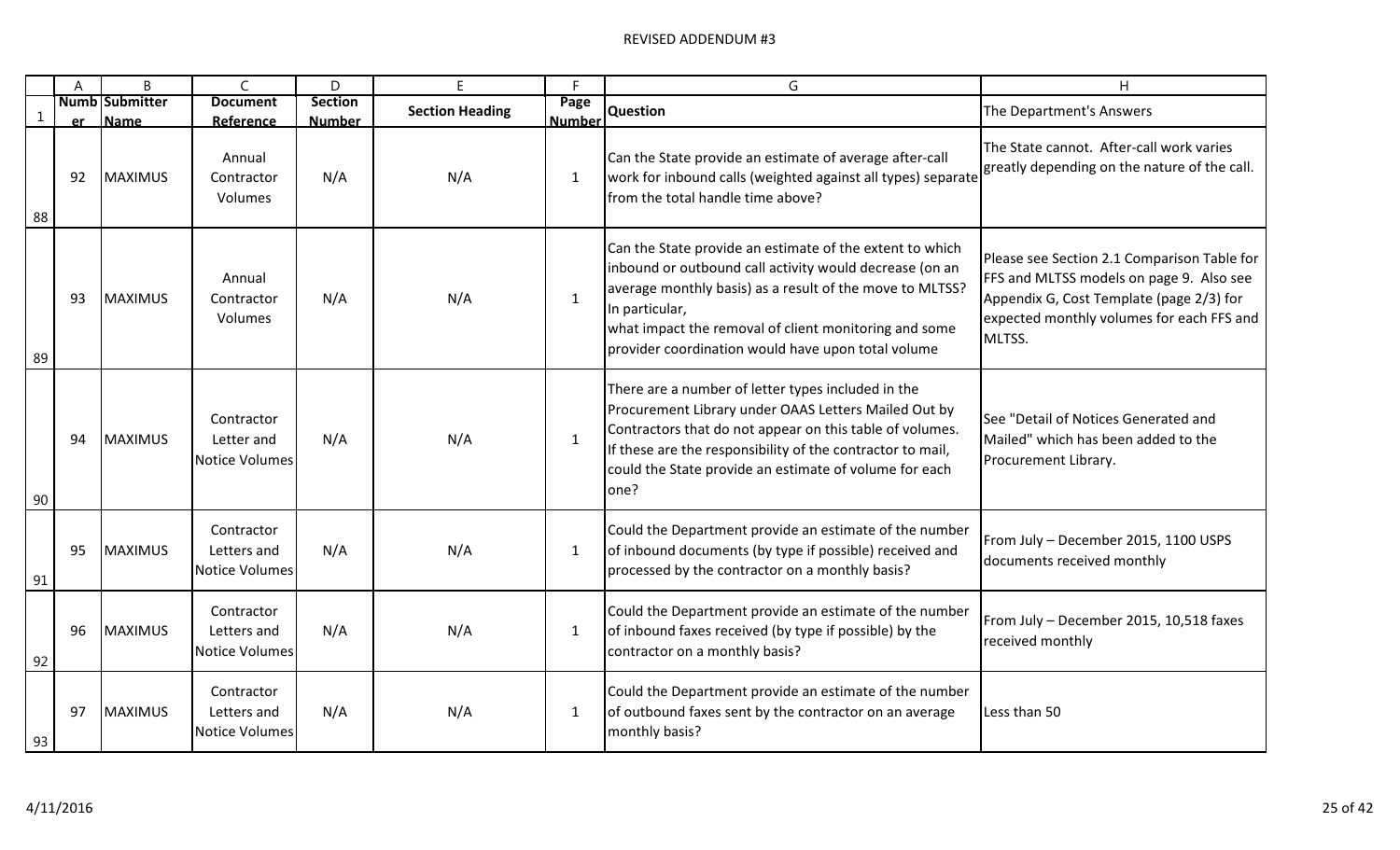|              | A   | B                             | $\mathsf{C}$                 | D                               | E                                                                                               | F                     | G                                                                                                                                                                                                                                                                                                                                                                                                                  | Η                                                                                                                                                                                                                                                                                                                                         |
|--------------|-----|-------------------------------|------------------------------|---------------------------------|-------------------------------------------------------------------------------------------------|-----------------------|--------------------------------------------------------------------------------------------------------------------------------------------------------------------------------------------------------------------------------------------------------------------------------------------------------------------------------------------------------------------------------------------------------------------|-------------------------------------------------------------------------------------------------------------------------------------------------------------------------------------------------------------------------------------------------------------------------------------------------------------------------------------------|
| $\mathbf{1}$ | er  | <b>Numb Submitter</b><br>Name | <b>Document</b><br>Reference | <b>Section</b><br><b>Number</b> | <b>Section Heading</b>                                                                          | Page<br><b>Number</b> | <b>Question</b>                                                                                                                                                                                                                                                                                                                                                                                                    | The Department's Answers                                                                                                                                                                                                                                                                                                                  |
| 94           | 98  | <b>MAXIMUS</b>                | <b>RFP</b>                   | 2.3.4.4                         | Call Center Operations to<br>Provide Effective<br><b>Information and Referral</b>               | 11                    | The RFP indicates that the vendor shall report an<br>abandoned call as any caller who has hung up before<br>reaching a call center representative. Is there a threshold<br>under which a hang up<br>should not be counted as an abandoned call? For example,<br>would a call where the caller disconnected while waiting<br>on hold for only 2 seconds count as abandoned for the<br>purposes of this calculation? | Refer to 2.3.4.4. In the example given, the<br>call would be considered abandoned.                                                                                                                                                                                                                                                        |
| 95           | 99  | <b>MAXIMUS</b>                | <b>RFP</b>                   | 2.5.2                           | Initiate and Assist<br>Individuals in Voter<br><b>Registration at Specified</b><br><b>Times</b> | 14                    | The RFP requires that the vendor retain copies of the<br>MVRA forms and completed VRD forms. For how long<br>should the vendor retain these documents?<br>Can these documents be retained as electronic images or<br>should hard copies be retained as well?                                                                                                                                                       | Yes, the vendor must retain all completed<br>National Voter Registration Act (NVRA)<br>forms (completed VRD forms and copies of<br>the MVRA forms). They may be maintained<br>in either electronic format OR hard copy<br>format:<br>Electronic copies must be maintained for 10<br>vears.<br>Hard copies must be maintained for 5 years. |
| 96           | 100 | <b>MAXIMUS</b>                | <b>RFP</b>                   | 2.5.2                           | Initiate and Assist<br>Individuals in Voter<br><b>Registration at Specified</b><br><b>Times</b> | 14                    | The RFP requires that the vendor retain copies of the<br>MVRA forms and completed VRD forms. Can the state<br>provide the current volume of forms that the incumbent<br>retains and approximately how many new<br>forms are received on a monthly or annual basis? Will a<br>new vendor be required to receive and retain the forms<br>currently retained by the incumbent?                                        | For 2015, the current vendor received a<br>total of 12,715 NVRA forms (MVRA & VRD<br>forms).<br>The incumbent currently retains 29,172<br>forms.<br>Current contractor will hand over all of their<br>NVRA documents to OAAS, and new<br>contractor will need to store the documents.                                                     |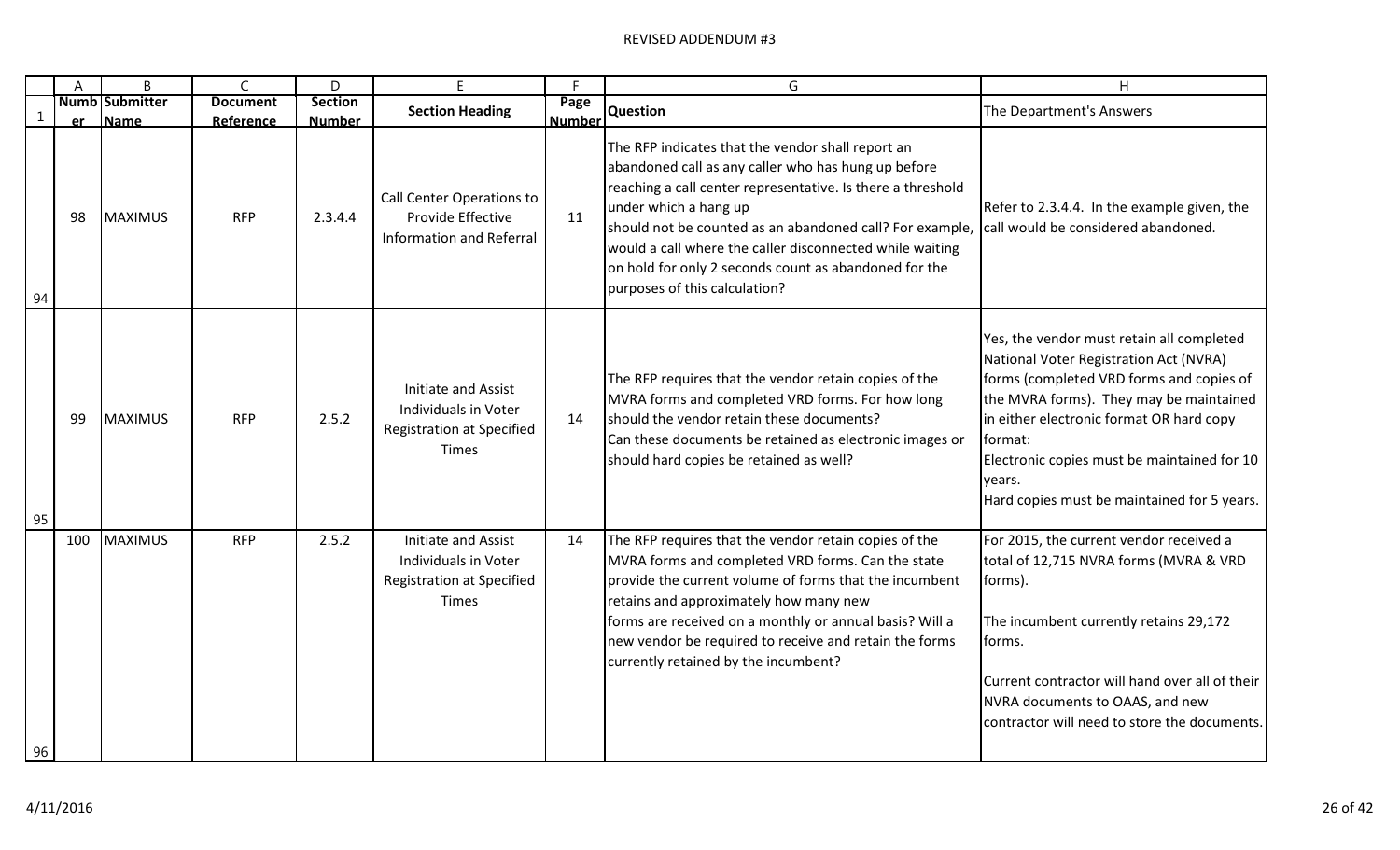|    | Α           | B                                    |                                     | D                               | E                                                                                                          | Е                     | G                                                                                                                                                                                                                                                                                                                                                                            | H                                                                                       |
|----|-------------|--------------------------------------|-------------------------------------|---------------------------------|------------------------------------------------------------------------------------------------------------|-----------------------|------------------------------------------------------------------------------------------------------------------------------------------------------------------------------------------------------------------------------------------------------------------------------------------------------------------------------------------------------------------------------|-----------------------------------------------------------------------------------------|
|    |             | <b>Numb Submitter</b><br><b>Name</b> | <b>Document</b><br><b>Reference</b> | <b>Section</b><br><b>Number</b> | <b>Section Heading</b>                                                                                     | Page<br><b>Number</b> | <b>Question</b>                                                                                                                                                                                                                                                                                                                                                              | The Department's Answers                                                                |
| 97 | er -<br>101 | <b>MAXIMUS</b>                       | <b>RFP</b>                          | 2.6.2.1.1                       | Timely Level of Care<br>Screening using Level of<br>Care Eligibility Tool<br>(LOCET)                       | 15                    | The RFP requires that the vendor perform 100% of LOCET<br>screenings for individuals in a hospital within two (2)<br>calendar days of receiving the request. If a request is<br>received on a<br>Friday and cannot be completed on the same day, should<br>the vendor make an attempt to complete the LOCET on a<br>Saturday or Sunday?                                      | Yes                                                                                     |
| 98 | 102         | <b>MAXIMUS</b>                       | <b>RFP</b>                          | 2.6.2.1.3                       | Timely Level of Care<br>Screening using Level of<br>Care Eligibility Tool<br>(LOCET)                       | 15                    | The RFP requires that the vendor perform 100% of LOCET<br>screenings for individuals in protective services and who<br>are in the hospital within two (2) calendar days of receiving<br>the request.<br>If a request is received on a Friday and cannot be<br>completed on the same day, should the vendor make an<br>attempt to complete the LOCET on a Saturday or Sunday? | <b>Yes</b>                                                                              |
| 99 | 103         | <b>MAXIMUS</b>                       | <b>RFP</b>                          | 3.2.5.1.5                       | <b>Conduct Face-to-Face</b><br><b>Assessment Visits for</b><br><b>LTPCS Applicants and</b><br>Participants | 25                    | The RFP states that the vendor must conduct annual<br>recertification assessments for LTPCS participants. Will a<br>new contractor be required to convert data from the<br>incumbent's system in order to<br>determine the date of the most recent recertification for<br>existing LTPCS participants, or will a new contractor be able<br>to receive that data from OAAS?   | The contractor will have access to a DHH<br>data system that contains this information. |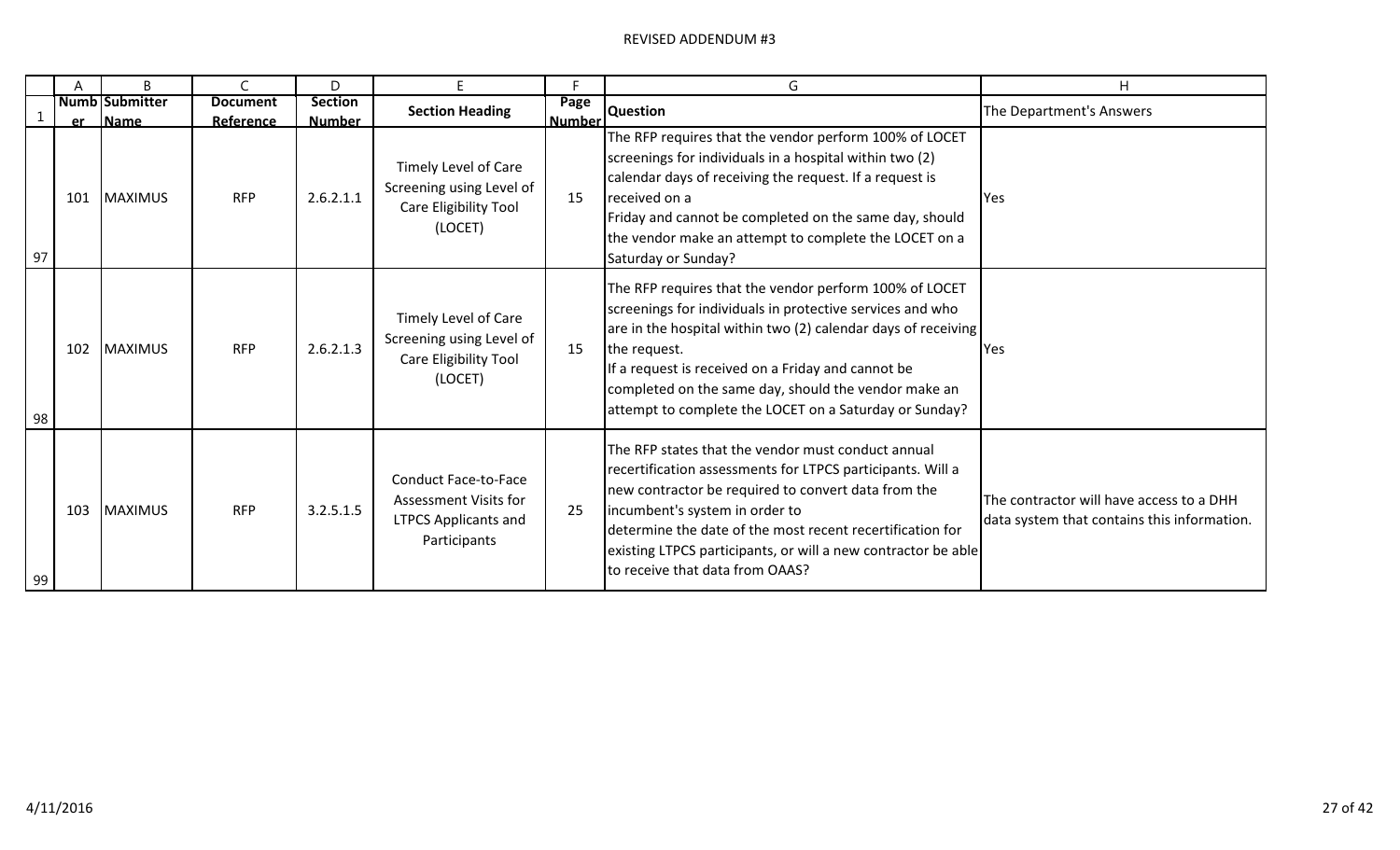|              | A   | B                             | $\mathsf{C}$                 | D                        | F                                            | F                     | G                                                                                                                                                                                                                                                                                                                                                       | H                                                                                                                                                                                                                                                                                                                                                                                                                                             |
|--------------|-----|-------------------------------|------------------------------|--------------------------|----------------------------------------------|-----------------------|---------------------------------------------------------------------------------------------------------------------------------------------------------------------------------------------------------------------------------------------------------------------------------------------------------------------------------------------------------|-----------------------------------------------------------------------------------------------------------------------------------------------------------------------------------------------------------------------------------------------------------------------------------------------------------------------------------------------------------------------------------------------------------------------------------------------|
| $\mathbf{1}$ | er  | <b>Numb Submitter</b><br>Name | <b>Document</b><br>Reference | Section<br><b>Number</b> | <b>Section Heading</b>                       | Page<br><b>Number</b> | <b>Question</b>                                                                                                                                                                                                                                                                                                                                         | The Department's Answers                                                                                                                                                                                                                                                                                                                                                                                                                      |
| 100          | 104 | MAXIMUS                       | <b>RFP</b>                   | 9.2                      | Scoring for Veteran and<br>Hudson Initiative | 81                    | Can the Department clarify the formula to be used to<br>calculate the allocation of points for a bidder that is not a<br>certified small entrepeneurship but has engaged one or<br>more certified entrepeneruships as a subcontractor?<br>The criteria for selection are present in the RFP, but the<br>formula to calculate the bidder's score is not. | There is no mathematical formula applicable<br>to the allocation of points to a proposer that<br>is not a certified small entrepreneurship but<br>has engaged one or more such entities as<br>subcontractors. Instead, points will be<br>allocated to such a proposer in a way that<br>reflects the evaluation team's best judgment<br>of the extent to which the criteria set forth<br>in section 9.20.1.2 have been met.                    |
| 101          | 105 | MAXIMUS                       | Appendix G                   | N/A                      | N/A                                          | 1                     | Can the Department clarify that the volumes shown in the<br>Monthly Volume column are the volumes the State desires<br>the contractor to price to?<br>In addition, are the 2050 face-to-face assessments<br>referenced for managed care in addition to the 1500<br>referenced in the fee-for-service estimate, or is there<br>overlap?                  | The volumes shown in the Monthly Volume<br>column are the volumes the State desires<br>the contractor to price to. The 2050 face-to-<br>face assessments referenced for managed<br>care are inclusive of the 1500 assessments<br>referenced in the fee-for-service estimate.<br>Fee-for-service model includes assessments<br>for the LTPCS program only. The managed<br>care model includes assessments for LTPCS,<br>ADHC and CCW programs. |
| 102          | 106 | <b>MAXIMUS</b>                | <b>RFP</b>                   | 2.8.3.1                  | Written Language                             | 18                    | What languages are spoken by more than 4% of the<br>population?                                                                                                                                                                                                                                                                                         | Refer to the Procurement Library item,<br>"Louisiana Language Distribution."                                                                                                                                                                                                                                                                                                                                                                  |
| 103          | 107 | <b>MAXIMUS</b>                | <b>RFP</b>                   | 2.9.3.                   | <b>OAAS- Provided Training</b>               | 18                    | The RFP requires that the The contractor receive a daily file enrollments in an MLTSS scope. The<br>from the Enrollment Broker. For what purpose will this<br>daily file be used (.e.g., to reconcile enrollments in a<br>managed care scope or something else)?                                                                                        | Yes, the purpose is to reconcile the<br>contractor would need to communicate the<br>results of a client's assessment to the EB.<br>This file would serve as a reference<br>Idocument.                                                                                                                                                                                                                                                         |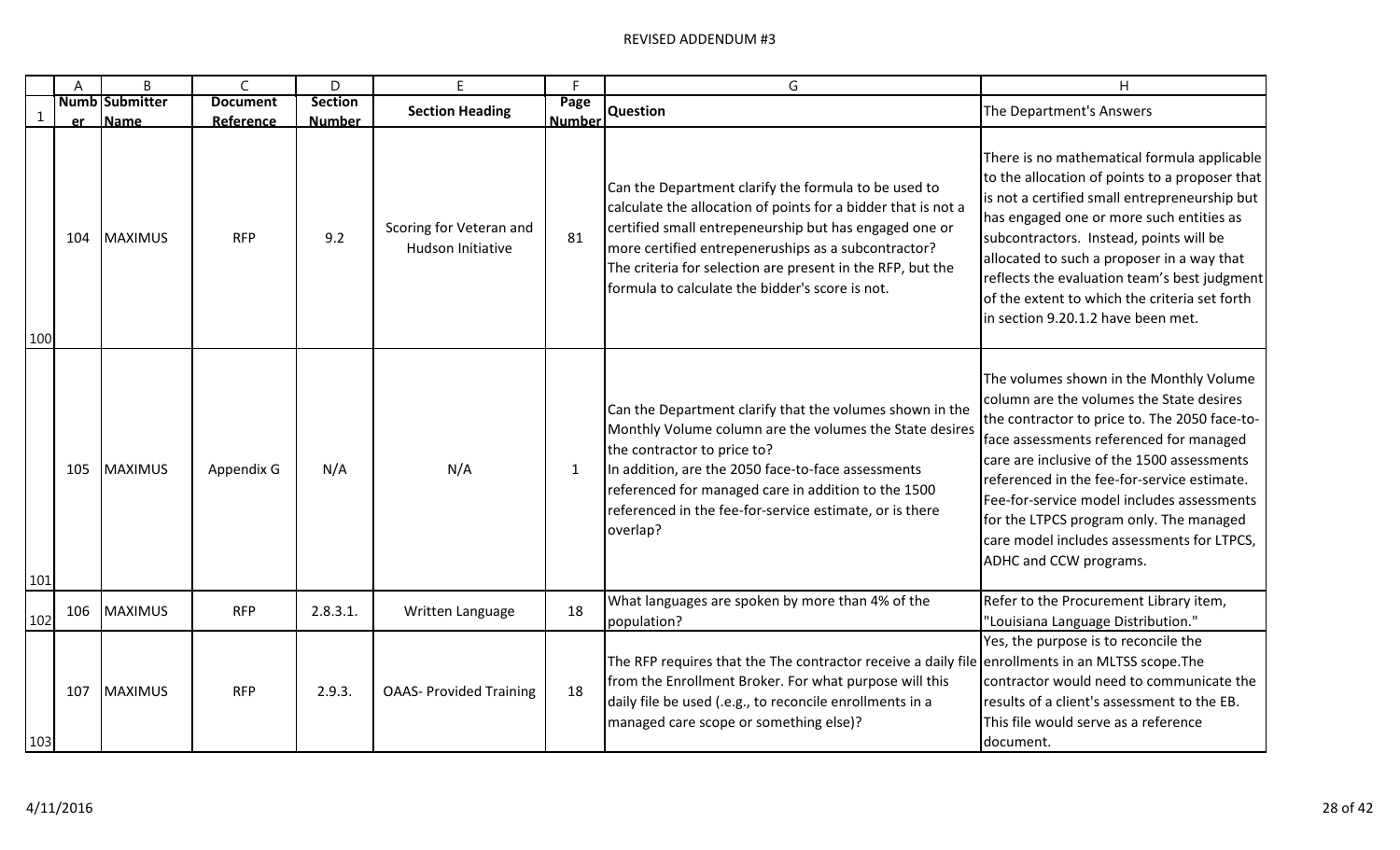|              | A   | B                             | $\mathsf{C}$                 | D                               | F                                                                                       | Е                     | G                                                                                                                                                                                                                                    | H                                                                                                                                                                                                                                                                                                                                          |
|--------------|-----|-------------------------------|------------------------------|---------------------------------|-----------------------------------------------------------------------------------------|-----------------------|--------------------------------------------------------------------------------------------------------------------------------------------------------------------------------------------------------------------------------------|--------------------------------------------------------------------------------------------------------------------------------------------------------------------------------------------------------------------------------------------------------------------------------------------------------------------------------------------|
| $\mathbf{1}$ | er  | <b>Numb Submitter</b><br>Name | <b>Document</b><br>Reference | <b>Section</b><br><b>Number</b> | <b>Section Heading</b>                                                                  | Page<br><b>Number</b> | <b>Question</b>                                                                                                                                                                                                                      | The Department's Answers                                                                                                                                                                                                                                                                                                                   |
| 104          | 108 | <b>MAXIMUS</b>                | <b>RFP</b>                   | 2.11.3.3.2.                     | Simple Random Sample                                                                    | 21                    | What random record review audit tool will supplied by<br>OAAS to measure accuracy, completeness and timeliness<br>of the MDS-HC assessments? Please confirm that this tool<br>will be supplied by OAAS.                              | OAAS can provide information for the<br>development of an audit tool which the<br>contractor may wish to modify to address<br>additional quality assurance needs of the<br>contractor. Information about OAAS MDS-<br>HC quality audits may be found in the<br>Procurement Library under "OAAS internal<br>Operations Manual, Section VI." |
| 105          | 109 | <b>MAXIMUS</b>                | <b>RFP</b>                   | 3.1.                            | Perform Comprehensive<br><b>Assessments for LTPCS</b><br>Applicants and<br>Participants | 23                    | What percentage of the population typically requires a re-<br>assessment due to a change in status?                                                                                                                                  | Individuals may have multiple change of<br>status assessments performed. The<br>procurement library contains historical<br>counts of change in status assessments.                                                                                                                                                                         |
| 106          | 110 | <b>MAXIMUS</b>                | <b>RFP</b>                   | 2.3.9.1                         | <b>Maintain Community</b><br><b>Resource Directory</b>                                  | 13                    | Can the contractor assume that an existing database of<br>community resources is available and will be provded to<br>the contractor at the beginning of the contract? How is<br>this community resources database currently updated? | <b>IDHH will make the referral database</b><br>available to the contractor through a DHH<br>data system or as an Excel spreadsheet (to<br>be determined by DHH). The contractor is<br>responsible for maintaining the and<br>updating the resource directory.                                                                              |
| 107          | 111 | <b>MAXIMUS</b>                | <b>RFP</b>                   | 6.10.1                          | <b>Eligibility Data Exchange</b>                                                        | 50                    | The RFP requires that the the contractor receive a daily file<br>from the Enrollment Broker. For what purpose will this<br>daily file be used (.e.g., to reconcile enrollments in a<br>managed care scope or something else)?        | See above answer.                                                                                                                                                                                                                                                                                                                          |
| 108          | 112 | <b>MAXIMUS</b>                | <b>RFP</b>                   | Gen                             | N/A                                                                                     | N/A                   | the RFP requires that the the contractor receive a daily file<br>from the Enrollment Broker. For what purpose will this<br>daily file be used (.e.g., to reconcile enrollments in a<br>managed care scope or something else)?        | See above answer.                                                                                                                                                                                                                                                                                                                          |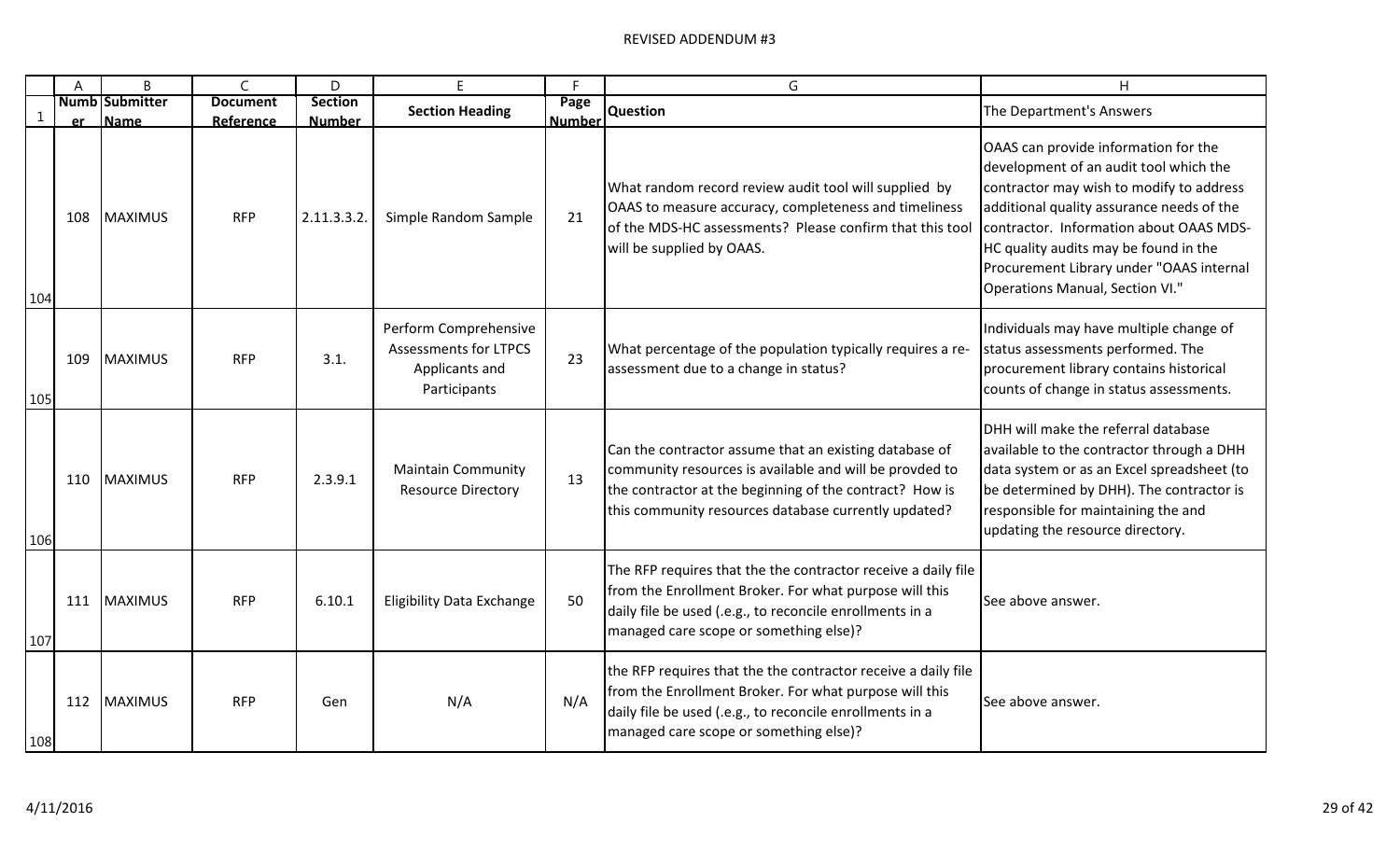|     | $\mathsf{A}$ | B                             | $\mathsf{C}$                  | D                               | E.                     | F                     | G                                                                                                                                                                                                                                                                                                                                                                                                                                                                                                                | H                                                                                                                                                                                                                            |
|-----|--------------|-------------------------------|-------------------------------|---------------------------------|------------------------|-----------------------|------------------------------------------------------------------------------------------------------------------------------------------------------------------------------------------------------------------------------------------------------------------------------------------------------------------------------------------------------------------------------------------------------------------------------------------------------------------------------------------------------------------|------------------------------------------------------------------------------------------------------------------------------------------------------------------------------------------------------------------------------|
| 1   | er -         | <b>Numb Submitter</b><br>Name | <b>Document</b><br>Reference  | <b>Section</b><br><b>Number</b> | <b>Section Heading</b> | Page<br><b>Number</b> | <b>Question</b>                                                                                                                                                                                                                                                                                                                                                                                                                                                                                                  | The Department's Answers                                                                                                                                                                                                     |
| 109 | 113          | MAXIMUS                       | Appenix F                     | Table                           | Part II, Question 4    | n/a                   | Appendix F requests that the table be completed for each<br>LTSS contract we have entered into in the last five years. It<br>also says to limt our response to two pages inclusive of the<br>table As we have many LTSS contracts within the last five<br>years,<br>it is unlikely that we could limit the table to two pages. Do<br>you prefer to have us select some of our contracts and<br>remain within the 2 page limit, or provide information for<br>all of the contracts and exceed the two page limit? | The proposer should use a separate<br>Appendix F for each LTSS contract entered<br>into within the last five (5) years. The<br>proposer can use up to two pages for each<br>contract description.                            |
| 110 |              | PCG                           | Public<br>Consulting<br>Group | 2.3.4.3                         |                        |                       | With respect to requirement 2.3.4.3., is a live operator<br>needed at the call center 24 hours/day, 7 days/week?                                                                                                                                                                                                                                                                                                                                                                                                 | Refer to Section 2.3.4.2. The 1-800 number<br>shall be manned during business hours (8:00<br>am to 5:00 pm M-F) excluding official state<br>holidays.                                                                        |
| 111 |              | PCG                           | Public<br>Consulting<br>Group | 2.7.1.2.                        |                        |                       | With respect to requirement 2.7.1.2., what defines a timely affiliate staff as the accused shall be<br>report?                                                                                                                                                                                                                                                                                                                                                                                                   | All incidents of possible abuse involving DHH<br>clients as alleged victims and/or DHH or<br>reported immediately to APS. APS may<br>develop specific reporting procedures for<br>individual facilities/programs within DHH. |
| 112 |              | PCG                           | Public<br>Consulting<br>Group | 3.14.1.                         |                        |                       | With respect to requirement 3.14.1., what is defined as<br>'not delivered appropriately'?                                                                                                                                                                                                                                                                                                                                                                                                                        | Services which are not delivered<br>appropriately are those which do not adhere<br>to the participant's approved person-<br>centered plan of care.                                                                           |
| 113 |              | PCG                           | Public<br>Consulting<br>Group | 3.6.1                           |                        |                       | With respect to requirement 3.6.1., will DHH supply the<br>contractor with a list of available service provider<br>agencies?                                                                                                                                                                                                                                                                                                                                                                                     | Yes.                                                                                                                                                                                                                         |
| 114 |              | PCG                           | Public<br>Consulting<br>Group |                                 |                        |                       | What is the monthly average of participant complaints<br>received?                                                                                                                                                                                                                                                                                                                                                                                                                                               | Average of 19 complaints per month.                                                                                                                                                                                          |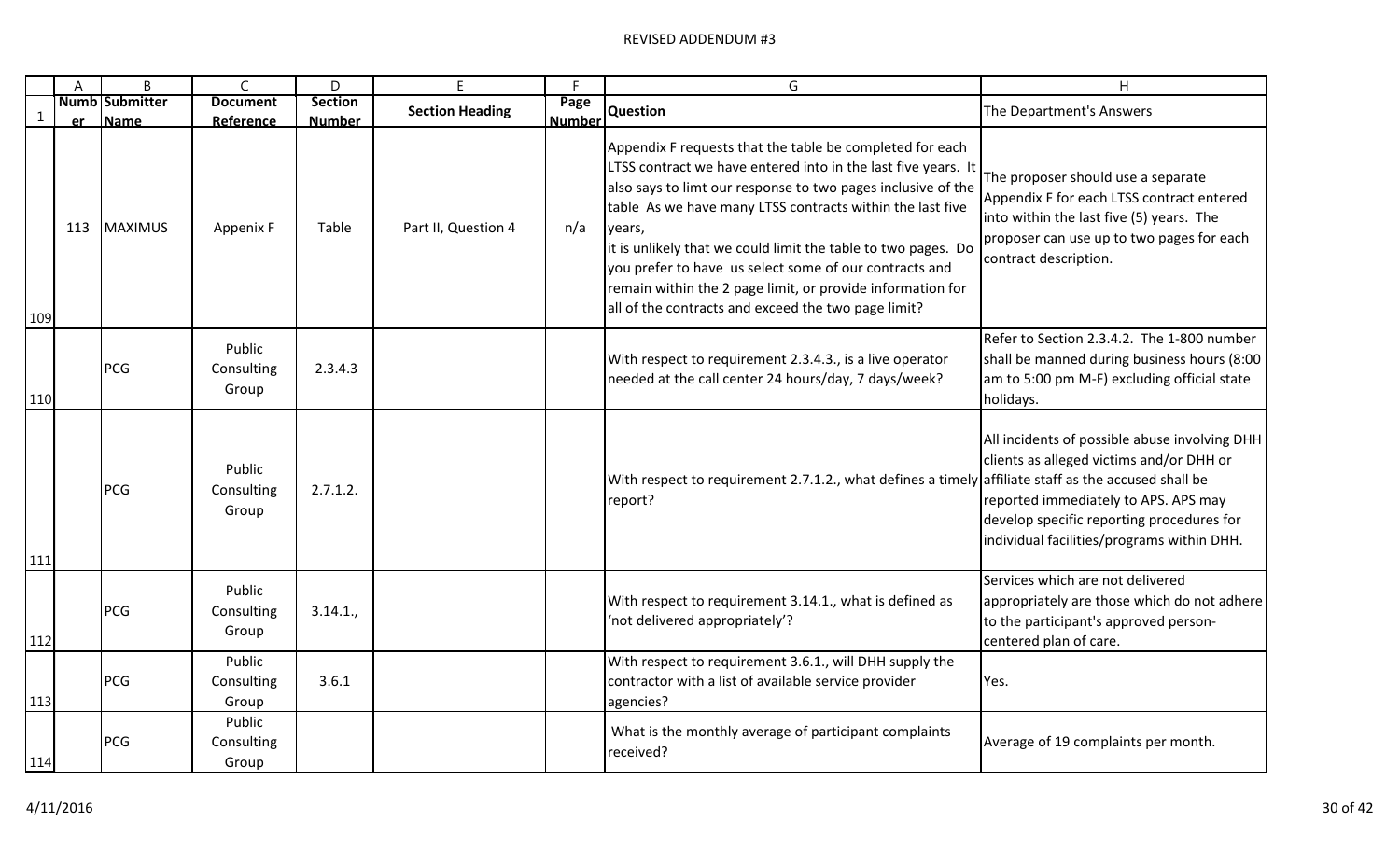|     | $\mathsf{A}$ | B                             | $\mathsf{C}$                  | D                               | E                      | F                     | G                                                                                                           | H                                                                                                                                                                                                                                                                                      |
|-----|--------------|-------------------------------|-------------------------------|---------------------------------|------------------------|-----------------------|-------------------------------------------------------------------------------------------------------------|----------------------------------------------------------------------------------------------------------------------------------------------------------------------------------------------------------------------------------------------------------------------------------------|
| 1   |              | <b>Numb Submitter</b><br>Name | <b>Document</b><br>Reference  | <b>Section</b><br><b>Number</b> | <b>Section Heading</b> | Page<br><b>Number</b> | <b>Question</b>                                                                                             | The Department's Answers                                                                                                                                                                                                                                                               |
| 115 | <b>er</b>    | <b>PCG</b>                    | Public<br>Consulting<br>Group |                                 |                        |                       | Does DHH intend to award each scope of work outlined in<br>this RFP to a separate vendor?                   | No. DHH expects one vendor to perform the<br>scope of work required currently in the fee-<br>for-service delivery model and then<br>transition to the MLTSS scope of work in the<br>event that the MLTSS service delivery model<br>is implemented during the term of this<br>contract. |
| 116 |              | <b>PCG</b>                    | Public<br>Consulting<br>Group |                                 |                        |                       | How many FTEs currently work on each scope of this<br>project?                                              | Current FTE is 130. This should not be taken<br>as guideline by proposers. Proposers should<br>develop their own FTE and staffing design<br>based on the requirements of this RFP.                                                                                                     |
| 117 |              | <b>PCG</b>                    | Public<br>Consulting<br>Group |                                 |                        |                       | How many individuals currently receive services on each<br>waiver or program?                               | Refer to the Procurement Library items,<br>"Volumes."                                                                                                                                                                                                                                  |
| 118 |              | <b>PCG</b>                    | Public<br>Consulting<br>Group |                                 |                        |                       | Is the contractor responsible for securing locations at<br>which to conduct face-to-face assessment visits? | Face-to-face assessment visits are<br>conducted in the participant's home.                                                                                                                                                                                                             |
| 119 |              | PCG                           | Public<br>Consulting<br>Group |                                 |                        |                       | What is the expected application volume for each waiver<br>or program?                                      | Refer to the Procurement Library items,<br>"Volumes."                                                                                                                                                                                                                                  |
| 120 |              | PCG                           | Public<br>Consulting<br>Group |                                 |                        |                       | What is the expected call center volume?                                                                    | Refer to the Procurement Library items,<br>'Volumes, LTC Contractor Annual Volumes<br>for period 07-01-2011 through 01-31-2016"                                                                                                                                                        |
| 121 |              | <b>PCG</b>                    | Public<br>Consulting<br>Group |                                 |                        |                       | What is the value of the current contract?                                                                  | \$52,232,522.00 for the five year contract<br>period ending June 30, 2016.                                                                                                                                                                                                             |
| 122 |              | <b>PCG</b>                    | Public<br>Consulting<br>Group |                                 |                        |                       | Who is the current incumbent?                                                                               | Xerox State Healthcare, LLC                                                                                                                                                                                                                                                            |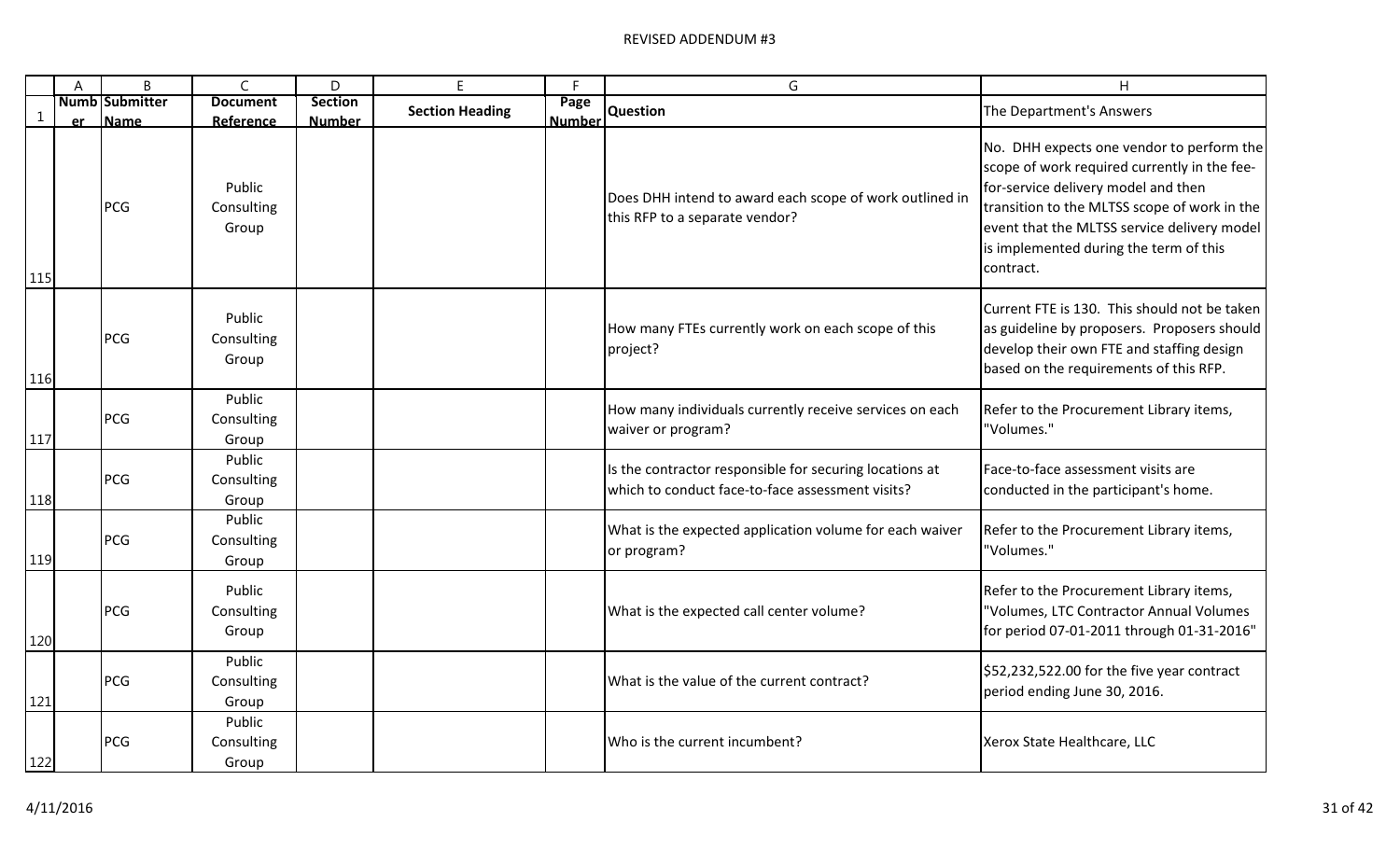|             | Α         | B                                                      | C                                    | D                               | F                      | c.                    | G                                                                                                                                                                                                                                             | H                                                                                                                                                                                                                                                                                                                                                                                                                        |
|-------------|-----------|--------------------------------------------------------|--------------------------------------|---------------------------------|------------------------|-----------------------|-----------------------------------------------------------------------------------------------------------------------------------------------------------------------------------------------------------------------------------------------|--------------------------------------------------------------------------------------------------------------------------------------------------------------------------------------------------------------------------------------------------------------------------------------------------------------------------------------------------------------------------------------------------------------------------|
| $\mathbf 1$ | <b>er</b> | <b>Numb Submitter</b><br><b>Name</b>                   | <b>Document</b><br>Reference         | <b>Section</b><br><b>Number</b> | <b>Section Heading</b> | Page<br><b>Number</b> | <b>Question</b>                                                                                                                                                                                                                               | The Department's Answers                                                                                                                                                                                                                                                                                                                                                                                                 |
| 123         |           | <b>PCG</b>                                             | Public<br>Consulting<br>Group        |                                 |                        |                       | Will DHH please provide the OAAS Quality Monitoring<br>audit tool?                                                                                                                                                                            | OAAS cannot provide the tool. However<br>relevant sections from the OAAS internal<br>"Operations Manual, Section VI" have been<br>added to the procurement library.                                                                                                                                                                                                                                                      |
| 124         |           | <b>PCG</b>                                             | <b>Public</b><br>Consulting<br>Group |                                 |                        |                       | Will DHH provide any training to the selected contractor<br>a. Will staff complete training and certification in the use of areas, including MDS-HC certification,<br>the Level of Care Eligibility Tool (LOCET) after the RFP is<br>awarded? | See appendix H, item 12. Also, the<br>Procurement Library Document, "List of<br>OAAS-Required Training" is all provided by<br>OAAS. OAAS will provide training in many<br>LOCET, appeals, NVRA, plan of care<br>development, etc. Staff will complete<br>training for LOCET after the contract is<br>awarded.                                                                                                            |
| 125         |           | <b>Xerox Care</b><br>and Quality<br>Solutions,<br>Inc. | <b>RFP</b>                           | General                         | N/A                    | N/A                   | Will DHH please confirm whether the Proposers can submit<br>a list of negotiation points with their proposal. If so, where<br>in the proposal should they include these points?                                                               | No, proposers should not submit negotiation<br>points with their proposal. After the<br>contract has been awarded, DHH and the<br>successful proposer will have the<br>opportunity to consider and discuss possible<br>revisions to be included in the language of<br>the final executed contract. DHH expressly<br>disclaims any intention to make a binding<br>commitment that it will agree to any such<br>revisions. |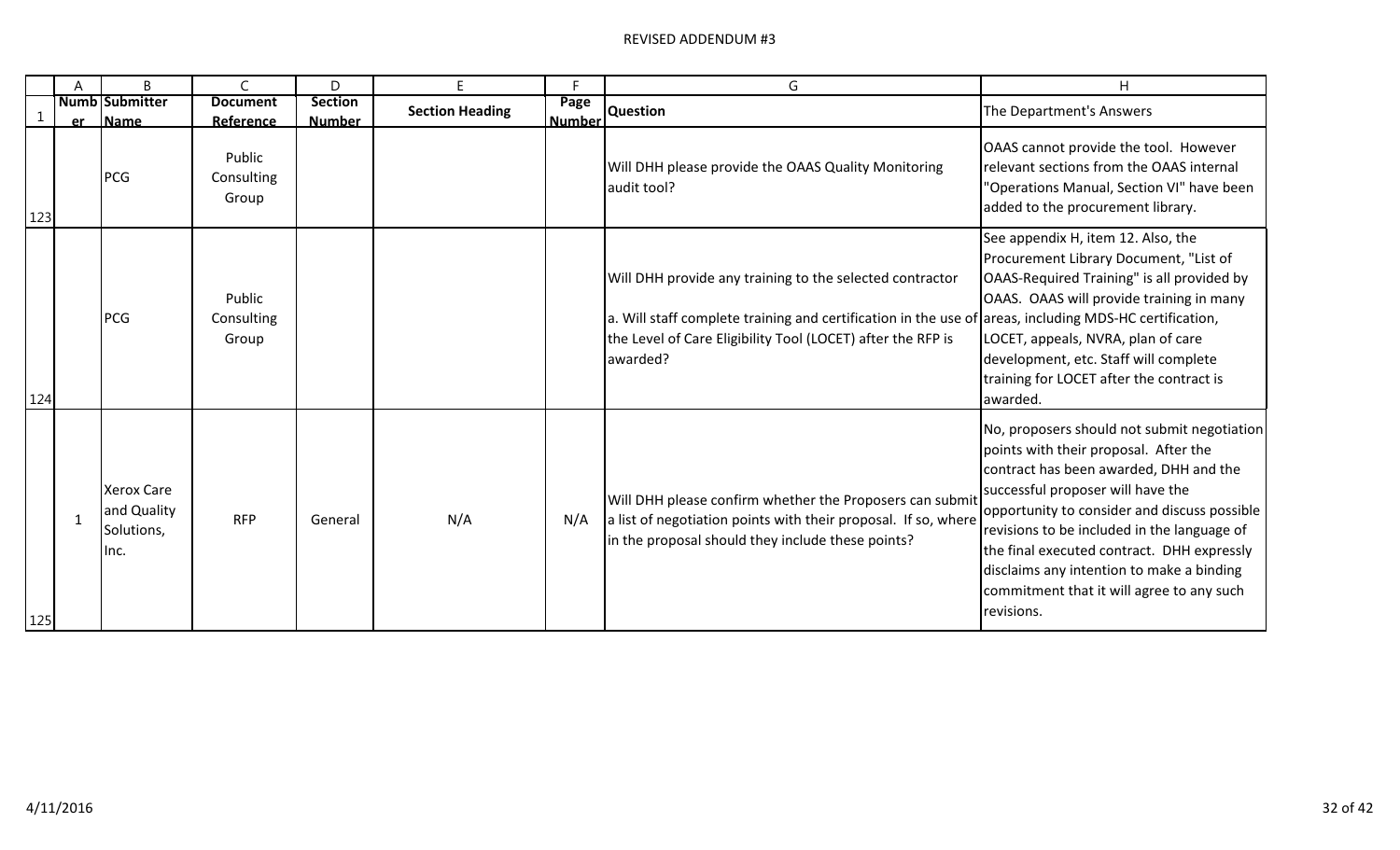|     | A | B                                                      | C                            | D                               | Ε                                                                                                                                                                                                                                                                                                                                                                                        | F                     | G                                                                                                                                                                                                                                                                                                                                                                                                                                                                  | Н                                                                                                                                                                                                                                                                                                                                                                                |
|-----|---|--------------------------------------------------------|------------------------------|---------------------------------|------------------------------------------------------------------------------------------------------------------------------------------------------------------------------------------------------------------------------------------------------------------------------------------------------------------------------------------------------------------------------------------|-----------------------|--------------------------------------------------------------------------------------------------------------------------------------------------------------------------------------------------------------------------------------------------------------------------------------------------------------------------------------------------------------------------------------------------------------------------------------------------------------------|----------------------------------------------------------------------------------------------------------------------------------------------------------------------------------------------------------------------------------------------------------------------------------------------------------------------------------------------------------------------------------|
|     |   | <b>Numb Submitter</b><br>er Name                       | <b>Document</b><br>Reference | <b>Section</b><br><b>Number</b> | <b>Section Heading</b>                                                                                                                                                                                                                                                                                                                                                                   | Page<br><b>Number</b> | Question                                                                                                                                                                                                                                                                                                                                                                                                                                                           | The Department's Answers                                                                                                                                                                                                                                                                                                                                                         |
| 126 | 2 | <b>Xerox Care</b><br>and Quality<br>Solutions,<br>Inc. | <b>RFP</b>                   | General                         | N/A                                                                                                                                                                                                                                                                                                                                                                                      | N/A                   | Will DHH please confirm that the Proposers will have the<br>ability to negotiate the final agreement prior to contract<br>execution including Appendix B?                                                                                                                                                                                                                                                                                                          | After the contract has been awarded, DHH<br>and the successful proposer will have the<br>opportunity to consider and discuss possible<br>revisions to be included in the language of<br>the final executed contract. DHH expressly<br>disclaims any intention to make a binding<br>commitment that it will agree to any such<br>revisions.                                       |
| 127 | 3 | <b>Xerox Care</b><br>and Quality<br>Solutions,<br>Inc. | <b>RFP</b>                   | 2.0                             | <b>ORGANIZATION OF RFP:</b><br>Two Scopes of Work,<br>Three Sets of Deliverables<br>DHH has conducted<br>planning and development<br>to implement a system of<br>managed Medicaid for<br>individuals receiving or at<br>risk for needing LTSS.<br>Proposers are required to<br>provide responses,<br>including distinct cost<br>proposals, for each of the<br>two<br>(2) scopes of work. | 8                     | Since the State emphasizes the different scope of work and transition nor confirm that the transition will<br>cost of services under the current LTSS Delivery model<br>versus the future MLTSS Delivery model, can the State<br>please clarify when the transition is set to occur? Also,<br>please clarify whether it will be a phased in transition,<br>either over time, or by region? This information will help<br>bidders plan staff resources accordingly. | The State cannot provide timing for this<br>definitely occur during the term of the<br>contract. However, it is a possibility that the<br>State will move to an MLTSS delivery model.<br>Planning completed thus far does not call for<br>a phased in implementation. The contractor<br>will have several months lead time to<br>prepare for such a transition if it does occur. |
| 128 | 4 | <b>Xerox Care</b><br>and Quality<br>Solutions,<br>Inc. | <b>RFP</b>                   | 2.3.4.2                         | Call Center Operations to<br>Provide Effective Info and<br>Referral                                                                                                                                                                                                                                                                                                                      | 11                    | Please confirm that it is acceptable to allow the caller to<br>leave a message instead of a number.                                                                                                                                                                                                                                                                                                                                                                | It is acceptable for the caller to leave a<br>message and/or a number.                                                                                                                                                                                                                                                                                                           |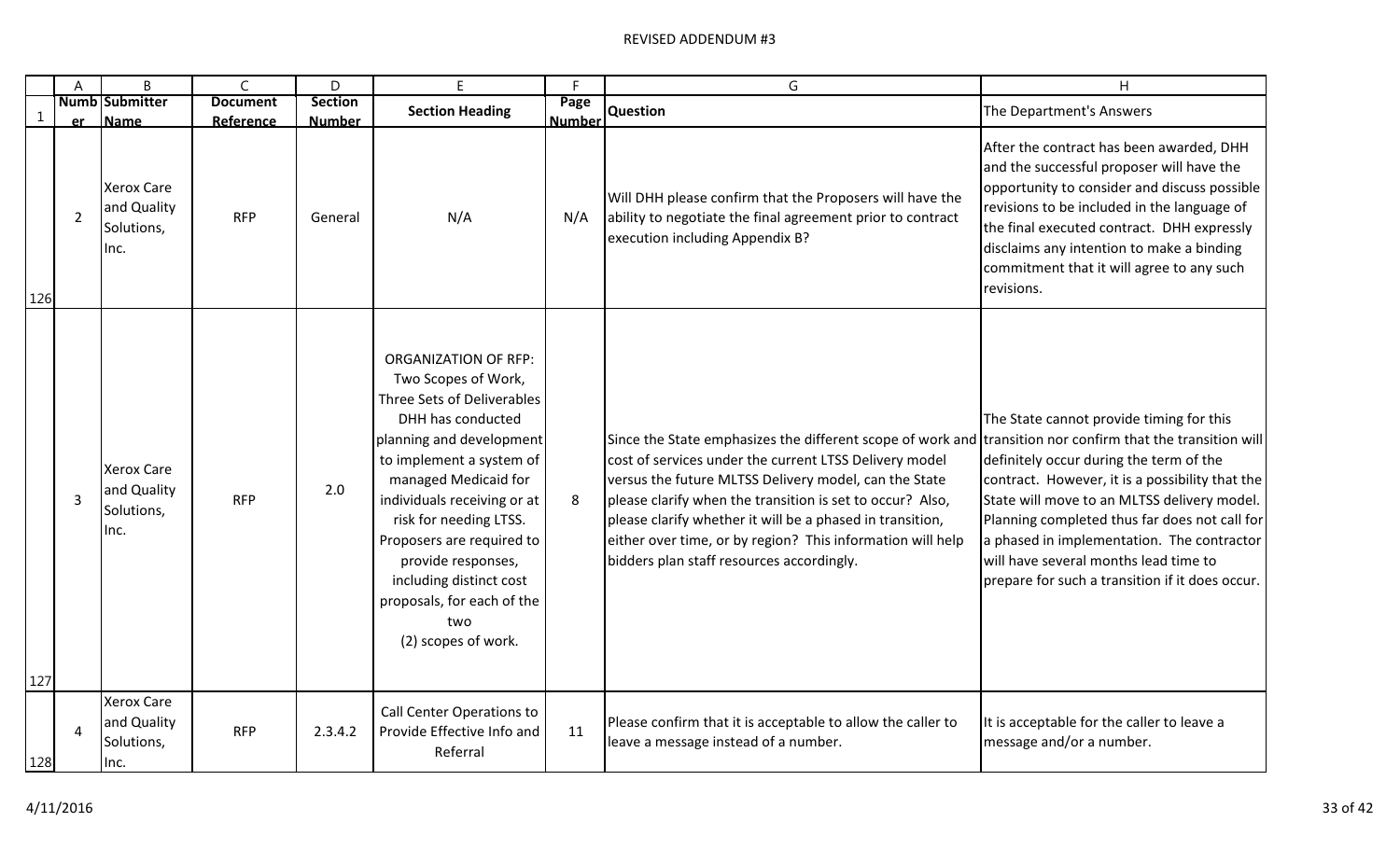|              | A               | B                                                      | $\mathsf{C}$                 | D                               | E.                                                                                                                                                                                                                                                                        | F                     | G                                                                                                                                                         | H                                                                                                                                                                                                                                                                                                                                                                                                                                                                                                                                                                                                                                                                                                                            |
|--------------|-----------------|--------------------------------------------------------|------------------------------|---------------------------------|---------------------------------------------------------------------------------------------------------------------------------------------------------------------------------------------------------------------------------------------------------------------------|-----------------------|-----------------------------------------------------------------------------------------------------------------------------------------------------------|------------------------------------------------------------------------------------------------------------------------------------------------------------------------------------------------------------------------------------------------------------------------------------------------------------------------------------------------------------------------------------------------------------------------------------------------------------------------------------------------------------------------------------------------------------------------------------------------------------------------------------------------------------------------------------------------------------------------------|
| $\mathbf{1}$ | <b>er</b>       | <b>Numb Submitter</b><br>Name                          | <b>Document</b><br>Reference | <b>Section</b><br><b>Number</b> | <b>Section Heading</b>                                                                                                                                                                                                                                                    | Page<br><b>Number</b> | <b>Question</b>                                                                                                                                           | The Department's Answers                                                                                                                                                                                                                                                                                                                                                                                                                                                                                                                                                                                                                                                                                                     |
| 129          | $\overline{5}$  | <b>Xerox Care</b><br>and Quality<br>Solutions,<br>Inc. | <b>RFP</b>                   | 3.9.5.2                         | Performance Indicator:<br>The contractor shall<br>provide representation at<br>100% of appeals.                                                                                                                                                                           | 29                    | What is the anticipated number of hearings per year that<br>the Contractor is expected to attend?                                                         | The contractor is expected to have staff at<br>all hearings. Data regarding appeals and<br>hearings can be found in the Procurement<br>Library. Assessors are not generally<br>required to attend appeals. In the last year<br>there have been 9 instances where an<br>assessor was required to call in for an appeal<br>hearing. Instances why an assessor may be<br>lasked to call in are as follows: 1. at the<br>request of the contractor if the contractor<br>feels the appeals coordinator will have a<br>difficult time defending the MDS-HC or MDS-<br>HC notebook 2. at the request of the<br>Administrative Law Judge 3. At the request<br>of the State 4. If there is legal<br>representation for the appellant. |
| 130          | $6\phantom{1}6$ | <b>Xerox Care</b><br>and Quality<br>Solutions,<br>Inc. | <b>RFP</b>                   | 4.2.7                           | The contractor shall<br>perform accurate and<br>timely change of status<br>reassessments through<br>face-to-face assessment<br>visits. These are<br>conducted upon any<br>reported change in<br>condition which may<br>affect the participant's<br>continued eligibility. | 36                    | How will the contractor be notified of the need for an MCO established for this process. Prior to<br>participant to have a change of status reassessment? | The MCO shall have the responsibility to<br>notify the Access Contractor of a need for<br>status change. Procedures have not been<br>implementation of a managed care delivery<br>system, OAAS will work with the Access<br>Contractor and MCOs to establish the<br>procedures.                                                                                                                                                                                                                                                                                                                                                                                                                                              |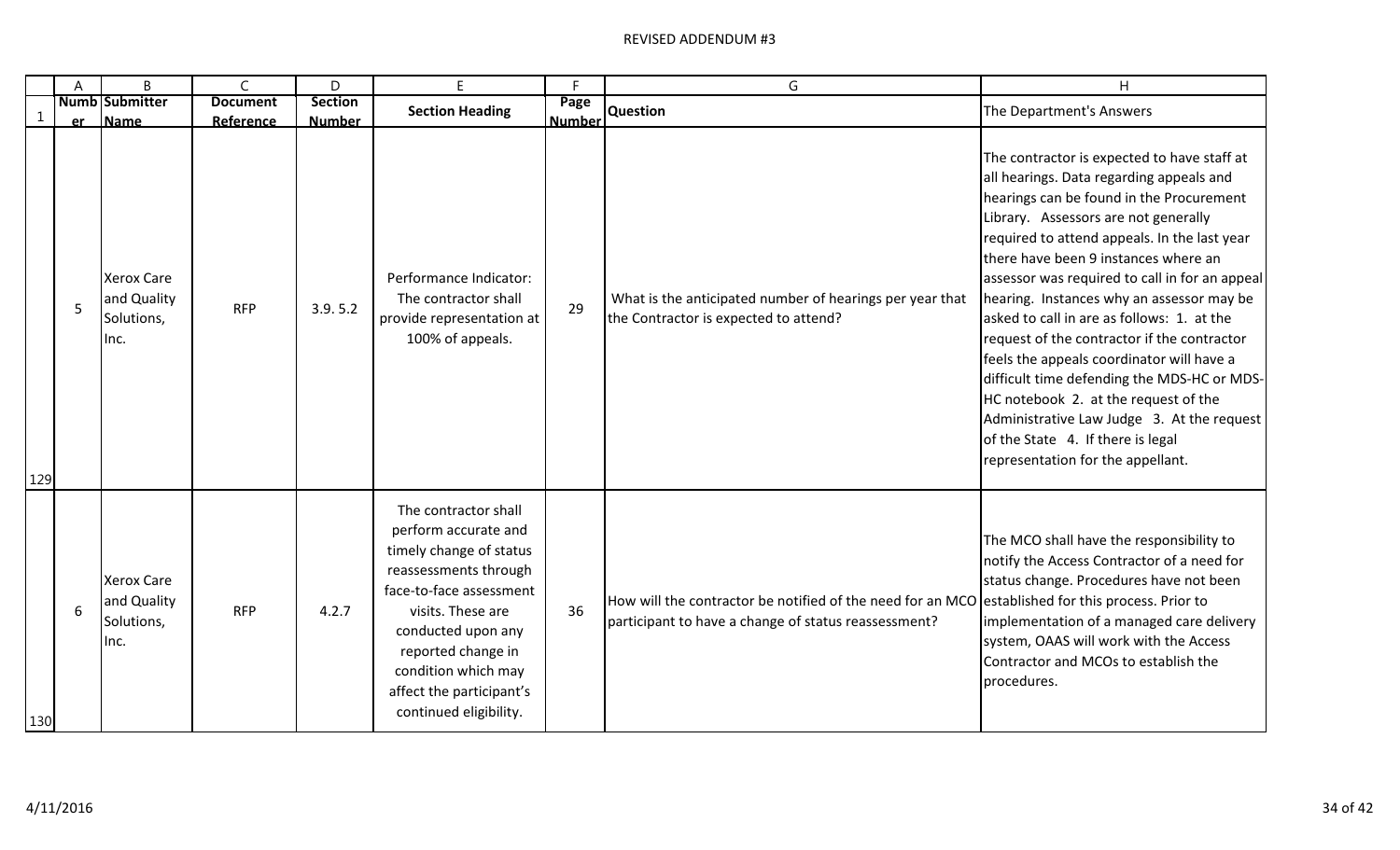|             | A              | B                                                                 | $\mathsf{C}$            | D                                                      | E                                                                                                                                                                                                                                                                                                                                                                                                                                                     | F.                               | G                                                                                                                                                                                                                                                                                                                                                                        | H                                                                                                                                                                                                          |
|-------------|----------------|-------------------------------------------------------------------|-------------------------|--------------------------------------------------------|-------------------------------------------------------------------------------------------------------------------------------------------------------------------------------------------------------------------------------------------------------------------------------------------------------------------------------------------------------------------------------------------------------------------------------------------------------|----------------------------------|--------------------------------------------------------------------------------------------------------------------------------------------------------------------------------------------------------------------------------------------------------------------------------------------------------------------------------------------------------------------------|------------------------------------------------------------------------------------------------------------------------------------------------------------------------------------------------------------|
| $\mathbf 1$ |                | <b>Numb Submitter</b>                                             | <b>Document</b>         | <b>Section</b><br><b>Number</b>                        | <b>Section Heading</b>                                                                                                                                                                                                                                                                                                                                                                                                                                | Page                             | Number Question                                                                                                                                                                                                                                                                                                                                                          | The Department's Answers                                                                                                                                                                                   |
| 131         | $\overline{7}$ | er Name<br><b>Xerox Care</b><br>and Quality<br>Solutions,<br>Inc. | Reference<br><b>RFP</b> | 6.1.9.<br>12.1.5<br>12.3.<br>12.12.3<br>12.16<br>12.29 | <b>Systems and Technical</b><br>Requirements, General<br>Requirements<br>Terms and Conditions,<br><b>General Requirements</b><br>Terms and Conditions,<br>Applicable Laws and<br>Regulations<br>Terms and Conditions,<br><b>Entire Contract</b><br>Terms and Conditions,<br>HIPAA Privacy and<br>Security Compliance and<br><b>HIPAA Business Associate</b><br>Agreement<br>Terms and Conditions,<br>References to Statutes,<br>Rules, or Regulations | 44<br>89<br>90<br>94<br>94<br>99 | Will DHH please confirm that if a change in any applicable<br>State or Federal laws, regulations, policies, or procedures<br>results in a change of scope that affects the cost of services<br>being provided by the Contractor, that any resulting<br>change in scope will be handled through the modification,<br>amendment, or PAQ procedures as outlined in the RFP? | Confirmed, but only if the change in<br>applicable state or federal laws, regulations,<br>policies, or procedures has a substantial<br>effect on the cost of services being provided<br>by the contractor. |
| 132         | 8              | <b>Xerox Care</b><br>and Quality<br>Solutions,<br>Inc.            | <b>RFP</b>              | 6.2.3.                                                 | 6.2.3. The systems shall<br>conform to the following<br>HIPAA-compliant<br>standards as amended for<br>information exchange.<br>Transaction types may<br>include,<br>• ASC X12N 270/271<br>Eligibility/Benefit<br>Inquiry/Response;                                                                                                                                                                                                                   | 45                               | Please provide the reasons when the contractor would be<br>expected to use the 270/271 eligibility transactions.                                                                                                                                                                                                                                                         | Currently eligibility status is queried using<br>an online system. It is possible that future<br>State systems would make use of the<br>270/271 transaction for Medicaid eligibility<br>interchange.       |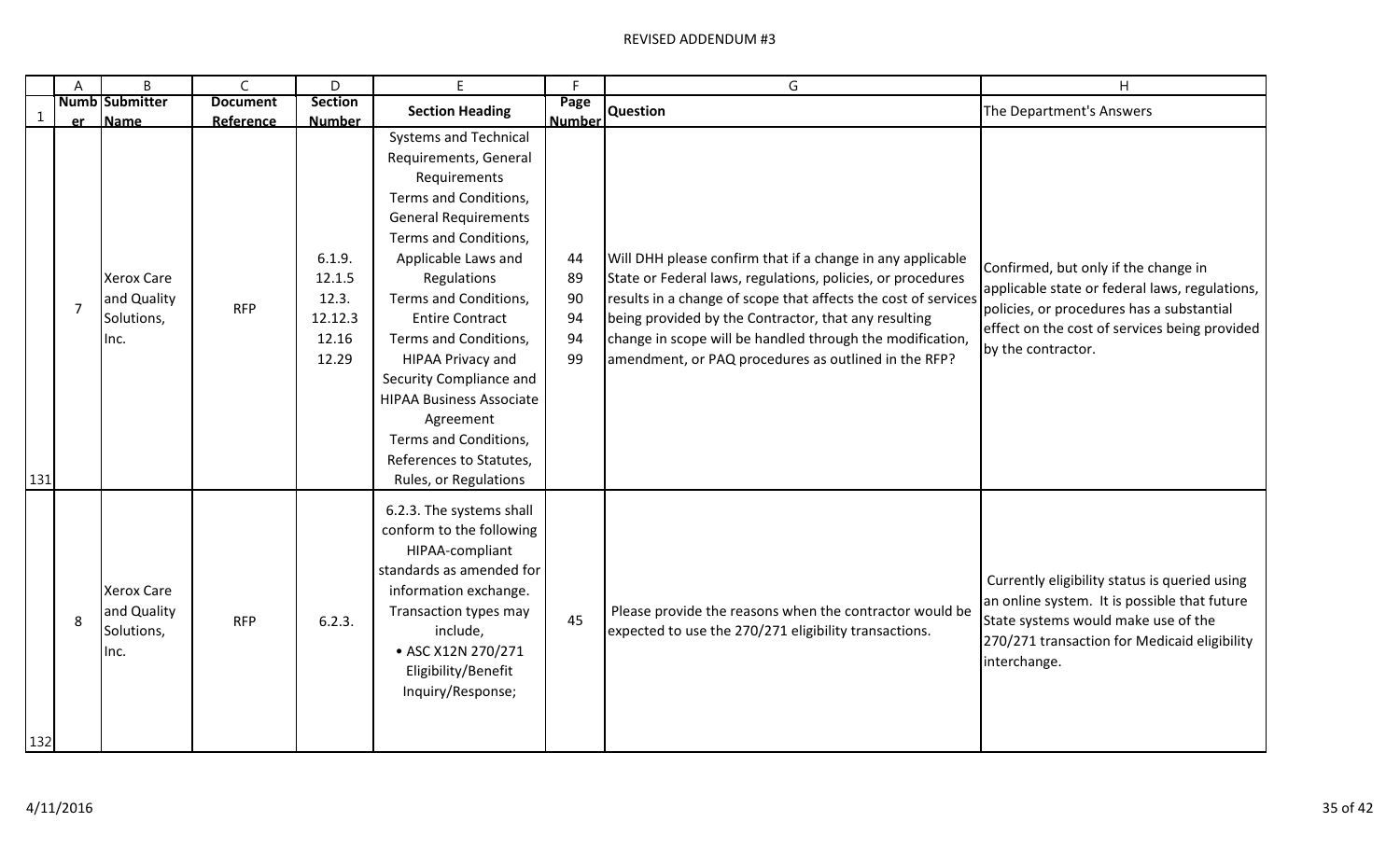|              | A              | B                                                      | $\mathsf{C}$                 | D                               | F                                                                                                                                                                                                                          | F                     | G                                                                                                                                                                                                                                                              | H                                                                                                                                                                                                                                                                                                                                                                                                                            |
|--------------|----------------|--------------------------------------------------------|------------------------------|---------------------------------|----------------------------------------------------------------------------------------------------------------------------------------------------------------------------------------------------------------------------|-----------------------|----------------------------------------------------------------------------------------------------------------------------------------------------------------------------------------------------------------------------------------------------------------|------------------------------------------------------------------------------------------------------------------------------------------------------------------------------------------------------------------------------------------------------------------------------------------------------------------------------------------------------------------------------------------------------------------------------|
| $\mathbf{1}$ |                | <b>Numb Submitter</b><br><b>Name</b>                   | <b>Document</b><br>Reference | <b>Section</b><br><b>Number</b> | <b>Section Heading</b>                                                                                                                                                                                                     | Page<br><b>Number</b> | <b>Question</b>                                                                                                                                                                                                                                                | The Department's Answers                                                                                                                                                                                                                                                                                                                                                                                                     |
| 133          | <b>er</b><br>q | <b>Xerox Care</b><br>and Quality<br>Solutions,<br>Inc. | <b>RFP</b>                   | 6.2.3.                          | 6.2.3. The systems shall<br>conform to the following<br>HIPAA-compliant<br>standards as amended for<br>information exchange.<br>Transaction types may<br>include,<br>• ASC X12N 278Utilization<br>Review Inquiry/Response; | 45                    | Please provide the reasons when the contractor would be<br>expected to transmit 278 authorization data transactions.                                                                                                                                           | It is possible that future State systems would<br>make use of the 278 transaction for prior<br>authorization interchange.                                                                                                                                                                                                                                                                                                    |
| 134          | 10             | <b>Xerox Care</b><br>and Quality<br>Solutions,<br>Inc. | <b>RFP</b>                   | 7.1 & 7.1.1                     | <b>General Requirements</b>                                                                                                                                                                                                | 56                    | In this requirement the State refers to an "approved<br>Disclosure Form" which should be submitted with the<br>proposal. Would the State please provide this form as it<br>was not included with the RFP or the released Appendices,<br>as listed on page 104? | See Procurement Library for the<br>"Disclosure of Ownership Form."                                                                                                                                                                                                                                                                                                                                                           |
| 135          | 11             | <b>Xerox Care</b><br>and Quality<br>Solutions,<br>Inc. | <b>RFP</b>                   | $\overline{7}$                  | General Requirements,<br><b>Insurance Requirements</b>                                                                                                                                                                     | 56-58                 | Would DHH please consider negotiating the insurance<br>terms in Section 7 to ensure that the State's insurance<br>requirements also align with the Contractor's standard<br>corporate policies?                                                                | At this time, DHH will not consider revising<br>the RFP language as requested. After the<br>contract has been awarded, DHH and the<br>successful proposer will have the<br>opportunity to consider and discuss possible<br>revisions to be included in the language of<br>the final executed contract. DHH expressly<br>disclaims any intention to make a binding<br>commitment that it will agree to any such<br>revisions. |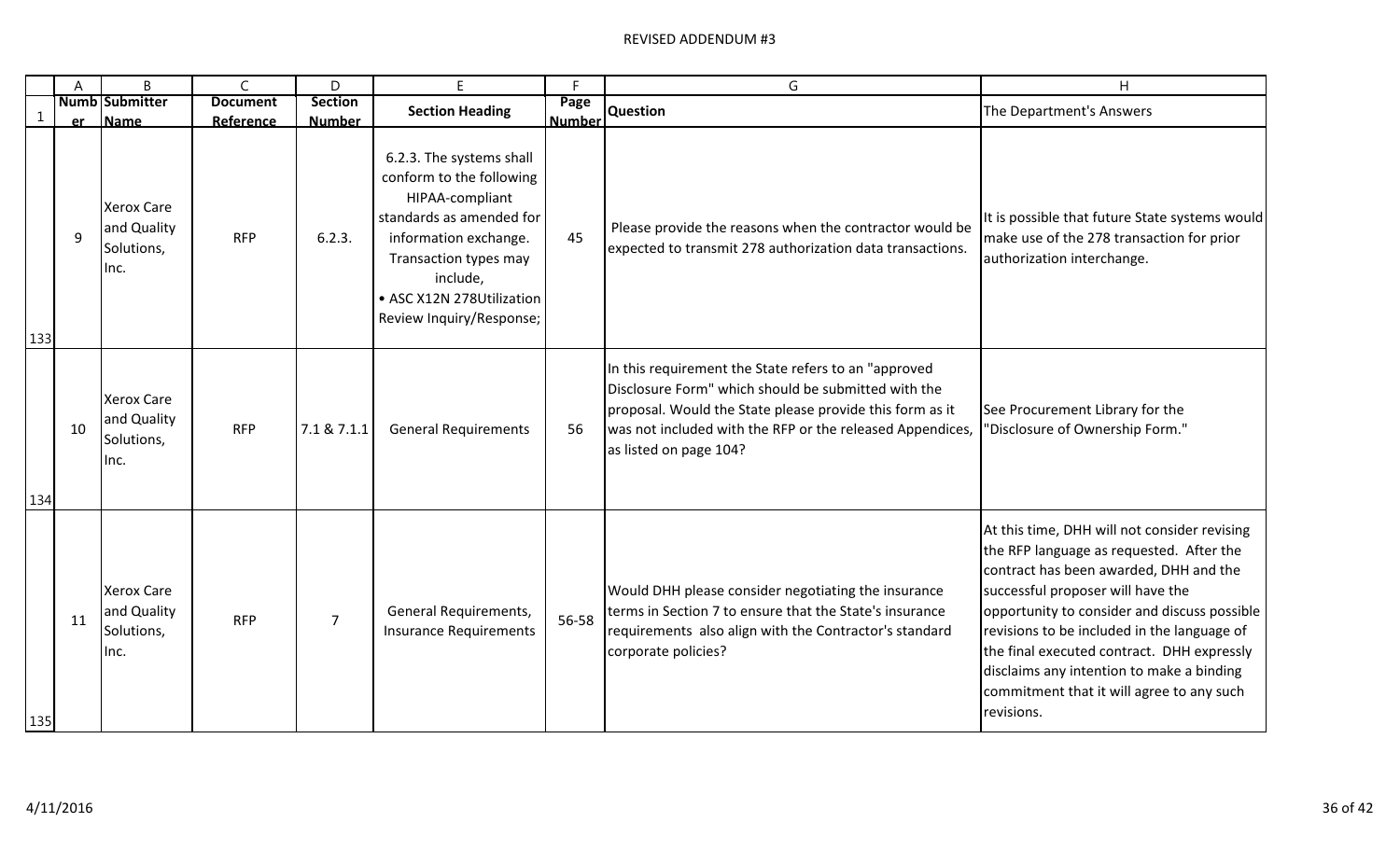|             | A         | B                                                      | C                            | D                               |                                                                                        | E                     | G                                                                                                                                                                                                                                                                                                                                                                                                                                                                                                                                                                                                                                                                                                                                                                                                                                                                                       | H                                                                                                                                                                                                                                                                                                                                                                                                                            |
|-------------|-----------|--------------------------------------------------------|------------------------------|---------------------------------|----------------------------------------------------------------------------------------|-----------------------|-----------------------------------------------------------------------------------------------------------------------------------------------------------------------------------------------------------------------------------------------------------------------------------------------------------------------------------------------------------------------------------------------------------------------------------------------------------------------------------------------------------------------------------------------------------------------------------------------------------------------------------------------------------------------------------------------------------------------------------------------------------------------------------------------------------------------------------------------------------------------------------------|------------------------------------------------------------------------------------------------------------------------------------------------------------------------------------------------------------------------------------------------------------------------------------------------------------------------------------------------------------------------------------------------------------------------------|
| $\mathbf 1$ | <b>er</b> | <b>Numb Submitter</b><br><b>Name</b>                   | <b>Document</b><br>Reference | <b>Section</b><br><b>Number</b> | <b>Section Heading</b>                                                                 | Page<br><b>Number</b> | <b>Question</b>                                                                                                                                                                                                                                                                                                                                                                                                                                                                                                                                                                                                                                                                                                                                                                                                                                                                         | The Department's Answers                                                                                                                                                                                                                                                                                                                                                                                                     |
| 136         | 12        | <b>Xerox Care</b><br>and Quality<br>Solutions,<br>Inc. | <b>RFP</b>                   | 8.11                            | Contract Monitoring and<br>Compliance, Imposing<br><b>Liquidated Damages</b>           | 63                    | Will DHH please consider adding the following language to<br>Section 8.11 to allow for the fair assessment of liquidated<br>damages?<br>Liquidated damages will not be imposed in the following<br>circumstances:<br>1. When changes in scope, direction, or program funding<br>are made at the request of DHH, and such changes impact<br>the Contractor's ability to perform in accordance with<br>service levels;<br>2. When a force majeure event occurs;<br>3. When program processes are changed at the request of<br>DHH, and such changes impact the Contractor's ability to<br>perform in accordance with service levels;<br>4. When any stated assumption on which a performance<br>goal is based turns out not to have been correct; or<br>5. When the failure is due to the acts or omissions of DHH<br>or a third party outside of the Contractor's reasonable<br>control. | At this time, DHH will not consider revising<br>the RFP language as requested. After the<br>contract has been awarded, DHH and the<br>successful proposer will have the<br>opportunity to consider and discuss possible<br>revisions to be included in the language of<br>the final executed contract. DHH expressly<br>disclaims any intention to make a binding<br>commitment that it will agree to any such<br>revisions. |
| 137         | 13        | <b>Xerox Care</b><br>and Quality<br>Solutions,<br>Inc. | <b>RFP</b>                   | 8.12.1                          | <b>Contract Monitoring and</b><br>Compliance, Amounts for<br><b>Liquidated Damages</b> | 63                    | Would DHH be willing to negotiate a monthly total<br>aggregate cap on liquidated damages? The Contractor's<br>suggested cap would be at ten (10%) percent of the<br>monthly invoice amount.                                                                                                                                                                                                                                                                                                                                                                                                                                                                                                                                                                                                                                                                                             | At this time, DHH will not consider revising<br>the RFP language as requested. After the<br>contract has been awarded, DHH and the<br>successful proposer will have the<br>opportunity to consider and discuss possible<br>revisions to be included in the language of<br>the final executed contract. DHH expressly<br>disclaims any intention to make a binding<br>commitment that it will agree to any such<br>revisions. |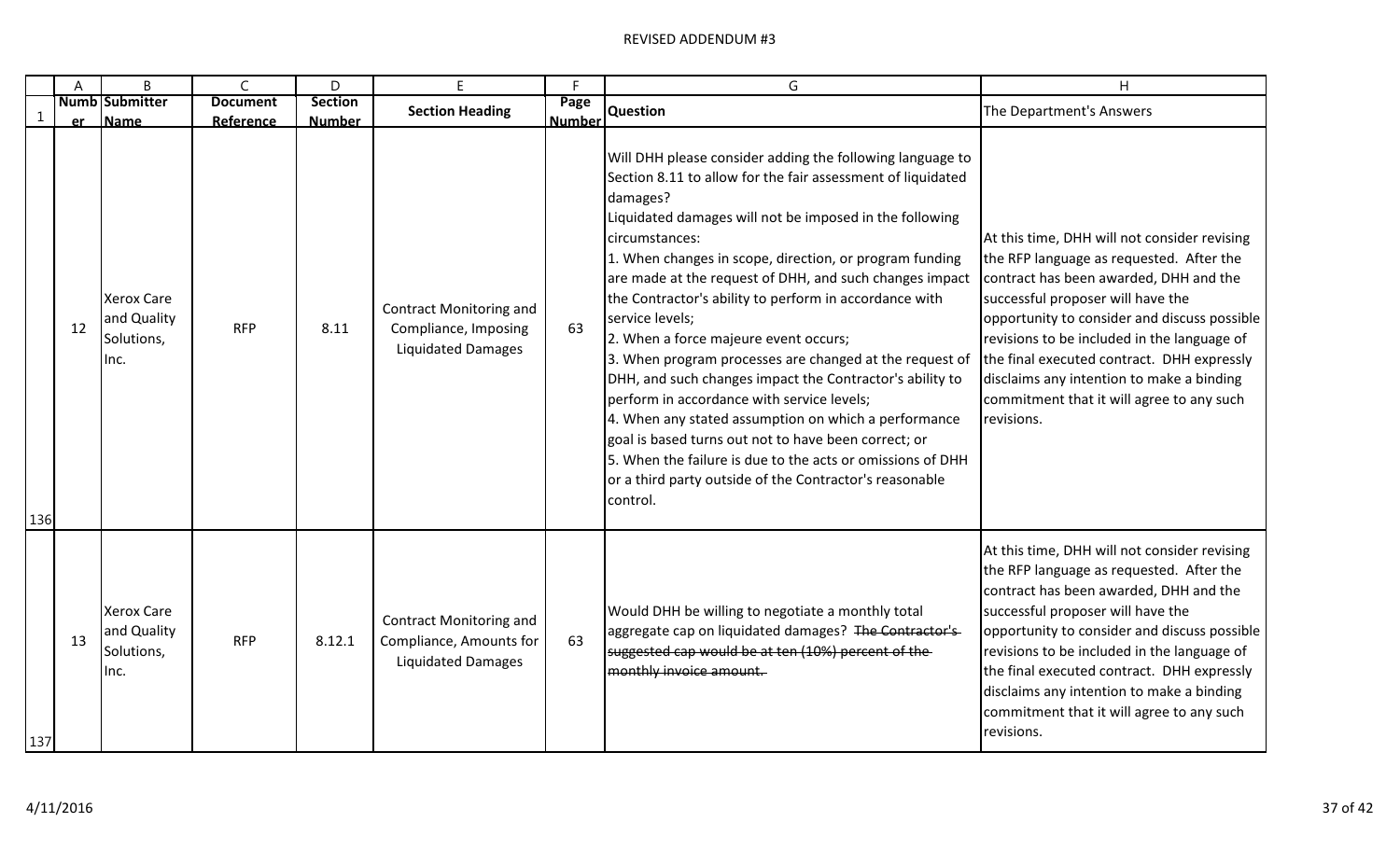|             | A         | B                                                              | $\mathsf{C}$            | D                                            | E                                                                       | F                        | G                                                                                                                                                                                                                                                                                                                                                                                                                                                                                                  | H                                                                                                                                                                                                                                                                                                                                                                            |
|-------------|-----------|----------------------------------------------------------------|-------------------------|----------------------------------------------|-------------------------------------------------------------------------|--------------------------|----------------------------------------------------------------------------------------------------------------------------------------------------------------------------------------------------------------------------------------------------------------------------------------------------------------------------------------------------------------------------------------------------------------------------------------------------------------------------------------------------|------------------------------------------------------------------------------------------------------------------------------------------------------------------------------------------------------------------------------------------------------------------------------------------------------------------------------------------------------------------------------|
| $\mathbf 1$ |           | <b>Numb Submitter</b>                                          | <b>Document</b>         | <b>Section</b>                               | <b>Section Heading</b>                                                  | Page                     | Question                                                                                                                                                                                                                                                                                                                                                                                                                                                                                           | The Department's Answers                                                                                                                                                                                                                                                                                                                                                     |
| 138         | er.<br>14 | Name<br><b>Xerox Care</b><br>and Quality<br>Solutions,<br>Inc. | Reference<br><b>RFP</b> | <b>Number</b><br>9.11 &<br>9.11.3,<br>9.17.9 | <b>Proposal Submission</b>                                              | <b>Number</b><br>69 & 73 | Would the State please confirm that the cost proposal<br>(Part XIII) and the financial statements (Part XV) should be<br>included in one separate binder from other binders<br>required for submission?                                                                                                                                                                                                                                                                                            | See Addendum 2.                                                                                                                                                                                                                                                                                                                                                              |
| 139         | 15        | <b>Xerox Care</b><br>and Quality<br>Solutions,<br>Inc.         |                         |                                              |                                                                         |                          | [No question submitted.]                                                                                                                                                                                                                                                                                                                                                                                                                                                                           |                                                                                                                                                                                                                                                                                                                                                                              |
| 140         | 16        | <b>Xerox Care</b><br>and Quality<br>Solutions,<br>Inc.         | <b>RFP</b>              | 12.7                                         | Contract Language<br>Interpretation                                     |                          | Page 92   Would DHH please consider deleting Section 12.7?                                                                                                                                                                                                                                                                                                                                                                                                                                         | No.                                                                                                                                                                                                                                                                                                                                                                          |
| 141         | 17        | <b>Xerox Care</b><br>and Quality<br>Solutions,<br>Inc.         | <b>RFP</b>              | 12.18.1                                      | Terms and Conditions,<br>Indemnification and<br>Limitation of Liability | 95                       | See Addendum 4 for this question and answer.                                                                                                                                                                                                                                                                                                                                                                                                                                                       |                                                                                                                                                                                                                                                                                                                                                                              |
| 142         | 18        | <b>Xerox Care</b><br>and Quality<br>Solutions,<br>Inc.         | <b>RFP</b>              | 12.18.1                                      | Terms and Conditions,<br>Indemnification and<br>Limitation of Liability | 95                       | Will DHH please consider applying the following carve outs   At this time, DHH will not consider revising<br>under section 12.18.2. to section 12.18.1:<br>12.18.2.1. Prompt written notice of any action, claim or<br>threat of infringement suit, or other suit,<br>12.18.2.2. The opportunity to take over, settle or defend<br>such action, claim or suit at the contractor's sole expense,<br>and<br>12.18.2.3. Assistance in the defense of any such action at<br>the expense of contractor. | the RFP language as requested. After the<br>contract has been awarded, DHH and the<br>successful proposer will have the<br>opportunity to consider and discuss possible<br>revisions to be included in the language of<br>the final executed contract. DHH expressly<br>disclaims any intention to make a binding<br>commitment that it will agree to any such<br>revisions. |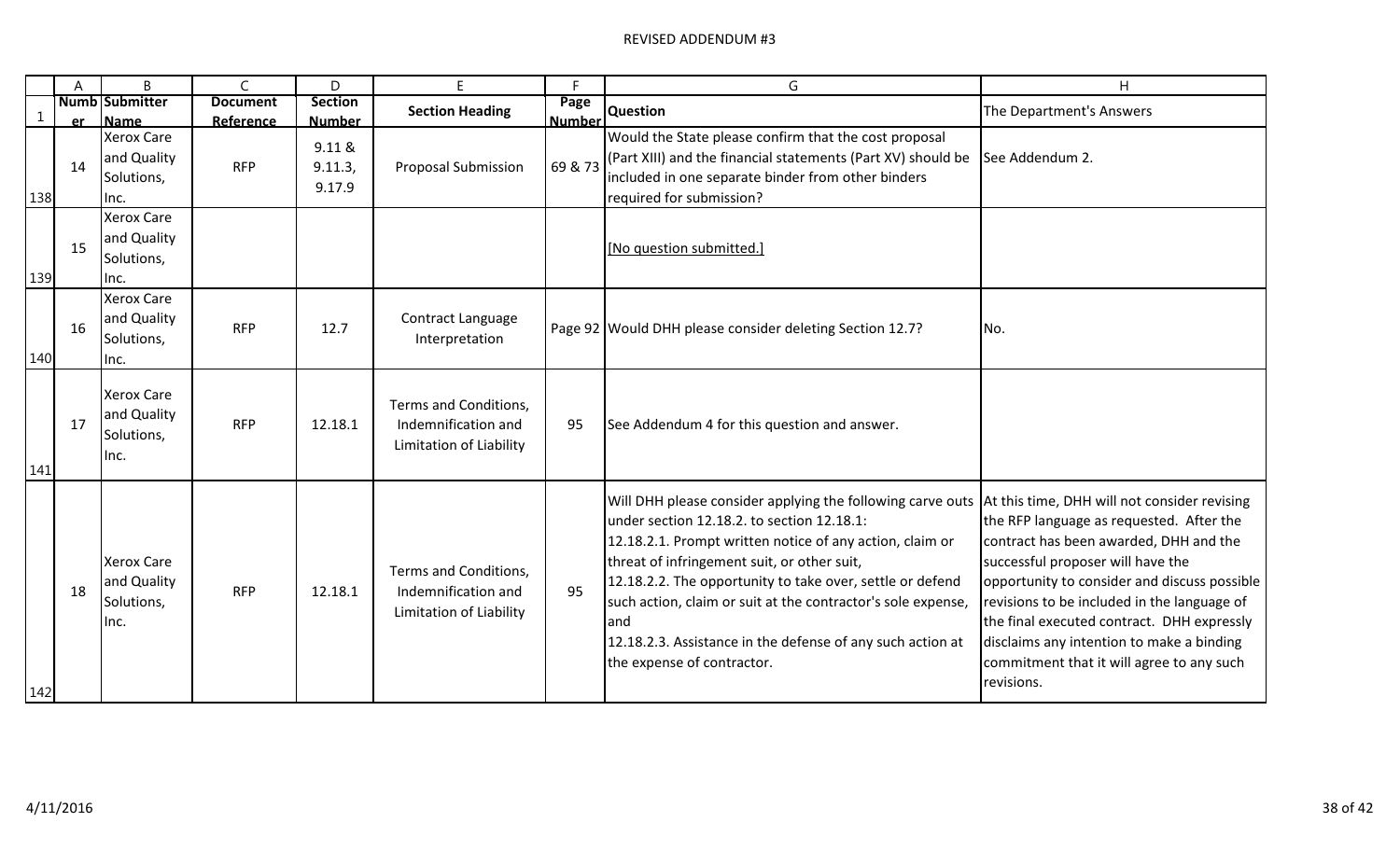|     | A  | B                                                       | $\mathsf{C}$    | D              | E                                                                                                                                                                                                                                                                                                                                                                                                                                                                          | F.            | G                                                                                                                                                                                                                                      | H                                                                                                                                                |
|-----|----|---------------------------------------------------------|-----------------|----------------|----------------------------------------------------------------------------------------------------------------------------------------------------------------------------------------------------------------------------------------------------------------------------------------------------------------------------------------------------------------------------------------------------------------------------------------------------------------------------|---------------|----------------------------------------------------------------------------------------------------------------------------------------------------------------------------------------------------------------------------------------|--------------------------------------------------------------------------------------------------------------------------------------------------|
|     |    | Numb Submitter                                          | <b>Document</b> | <b>Section</b> | <b>Section Heading</b>                                                                                                                                                                                                                                                                                                                                                                                                                                                     | Page          | <b>Question</b>                                                                                                                                                                                                                        | The Department's Answers                                                                                                                         |
|     | er | <b>Name</b>                                             | Reference       | <b>Number</b>  |                                                                                                                                                                                                                                                                                                                                                                                                                                                                            | <b>Number</b> |                                                                                                                                                                                                                                        |                                                                                                                                                  |
|     | 19 | <b>Xerox Care</b><br>and Quality<br>Solutions,<br>llnc. | <b>RFP</b>      | 12.18.8        | Indemnification and<br>Limitation of Liability,<br>"The State and Authorized<br>User may, in addition to<br>other remedies available<br>to them at law or equity<br>and upon notice to the<br>contractor, retain such<br>monies from amounts due<br>contractor, or may<br>proceed against the<br>performance and payment<br>bond, if any, as may be<br>necessary to satisfy any<br>claim for damages,<br>penalties, costs and the<br>like asserted by or against<br>them." | 96            | There is a reference to a performance and payment bond.<br>Please confirm a performance and payment bond is not a<br>requirement of the RFP.                                                                                           | Confirmed.                                                                                                                                       |
| 143 |    |                                                         |                 |                |                                                                                                                                                                                                                                                                                                                                                                                                                                                                            |               |                                                                                                                                                                                                                                        |                                                                                                                                                  |
| 144 | 20 | <b>Xerox Care</b><br>and Quality<br>Solutions,<br>Inc.  | <b>RFP</b>      | 12.26.8        | Terms and Conditions,<br>Terms of Payment                                                                                                                                                                                                                                                                                                                                                                                                                                  | 99            | Will DHH confirm the Contractor will not be under<br>obligation to continue to perform once DHH is invoiced the<br>maximum amount of the contract unless the contract<br>maximum is increased through an amendment to the<br>contract? | Confirmed.                                                                                                                                       |
| 145 | 21 | <b>Xerox Care</b><br>and Quality<br>Solutions,<br>Inc.  | <b>RFP</b>      | 12.30          | Terms and Conditions,<br><b>Right to Audit</b>                                                                                                                                                                                                                                                                                                                                                                                                                             | 100           | Will DHH please confirm that the only financial information<br>that will be audited under this section are those required<br>to validate the accuracy of invoices?                                                                     | We cannot confirm this because the<br>Department has no control over other<br>auditing agencies and cannot make a<br>commitment on their behalf. |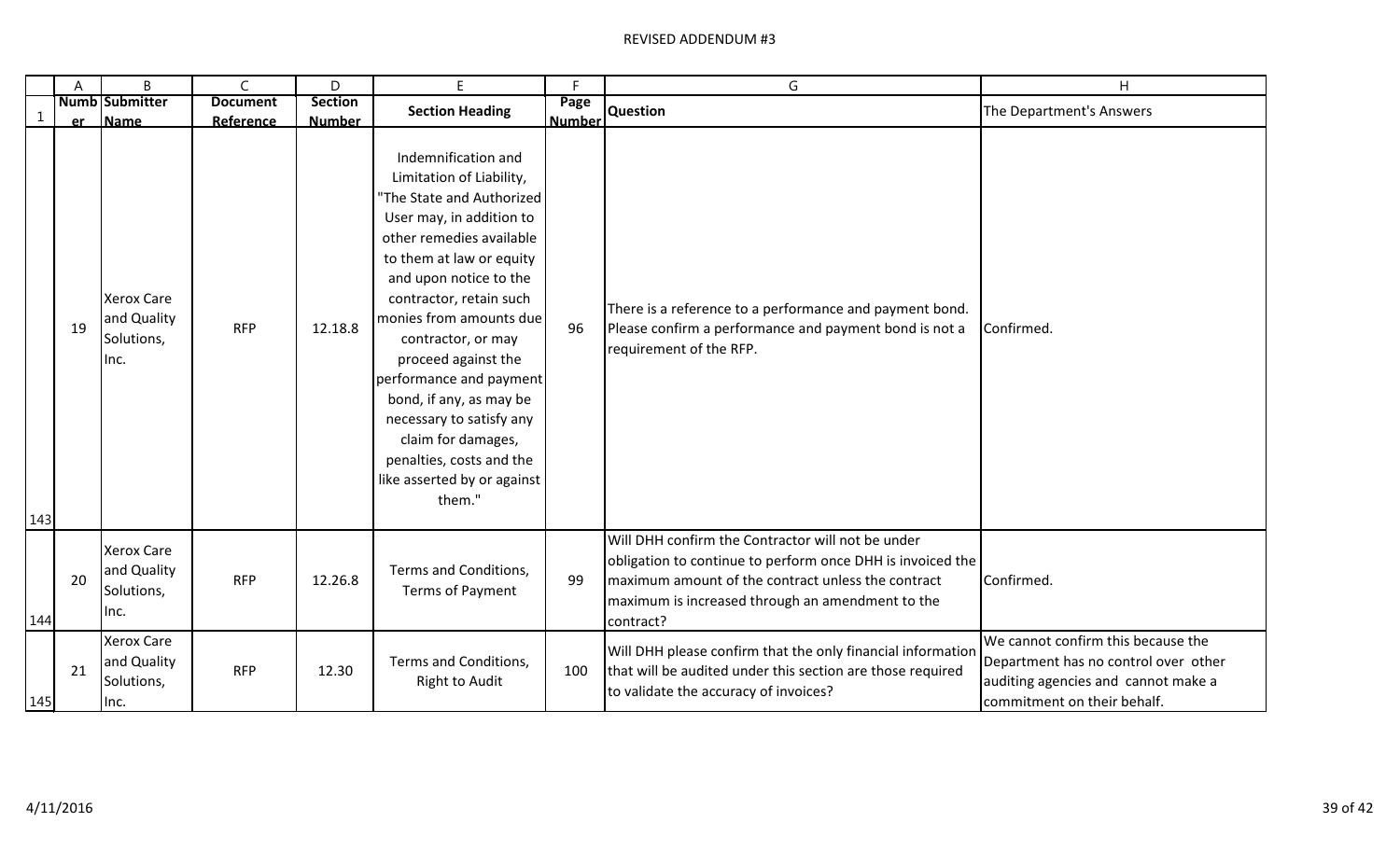|     | A  | B                                                      | $\mathsf{C}$                 | D                               | F                                                                                                                                                                                                                                                                                               | F                     | G                                                                                                                                                                                                                                                                                              | H                                                                                                                                                                                                                                                                                                                                                                                                                            |
|-----|----|--------------------------------------------------------|------------------------------|---------------------------------|-------------------------------------------------------------------------------------------------------------------------------------------------------------------------------------------------------------------------------------------------------------------------------------------------|-----------------------|------------------------------------------------------------------------------------------------------------------------------------------------------------------------------------------------------------------------------------------------------------------------------------------------|------------------------------------------------------------------------------------------------------------------------------------------------------------------------------------------------------------------------------------------------------------------------------------------------------------------------------------------------------------------------------------------------------------------------------|
| 1   | er | <b>Numb Submitter</b><br>Name                          | <b>Document</b><br>Reference | <b>Section</b><br><b>Number</b> | <b>Section Heading</b>                                                                                                                                                                                                                                                                          | Page<br><b>Number</b> | <b>Question</b>                                                                                                                                                                                                                                                                                | The Department's Answers                                                                                                                                                                                                                                                                                                                                                                                                     |
| 146 | 22 | <b>Xerox Care</b><br>and Quality<br>Solutions,<br>Inc. | <b>RFP</b>                   | 12.35<br>12.36<br>12.39         | Terms and Conditions,<br>Termination for<br>Convenience,<br>Terms and Conditions,<br><b>Termination for</b><br>Contractor Insolvency,<br>Bankruptcy, Instability of<br>Funds<br>Terms and Conditions,<br><b>Termination or Reduction</b><br>in Scope of Work for Non-<br>Appropriation of Funds | 101<br>101<br>102     | Would DHH please consider negotiating the termination<br>provisions so that they are in line with industry standards?                                                                                                                                                                          | At this time, DHH will not consider revising<br>the RFP language as requested. After the<br>contract has been awarded, DHH and the<br>successful proposer will have the<br>opportunity to consider and discuss possible<br>revisions to be included in the language of<br>the final executed contract. DHH expressly<br>disclaims any intention to make a binding<br>commitment that it will agree to any such<br>revisions. |
| 147 | 23 | <b>Xerox Care</b><br>and Quality<br>Solutions,<br>Inc. | <b>RFP</b>                   | 12.40                           | Terms and Conditions,<br>Time is of the Essence                                                                                                                                                                                                                                                 | 102                   | Will DHH please consider removing Section 12.40 Time is<br>of the Essence as it is not applicable to the type of services No.<br>being provided under this procurement.                                                                                                                        |                                                                                                                                                                                                                                                                                                                                                                                                                              |
| 148 | 24 | <b>Xerox Care</b><br>and Quality<br>Solutions,<br>Inc. | <b>RFP</b>                   | 12.42                           | Terms and Conditions, Use<br>of Data                                                                                                                                                                                                                                                            | 103                   | Will DHH please confirm that this section does not apply to DHH will not disclose proprietary<br>the Contractor's proprietary data or information?                                                                                                                                             | information.                                                                                                                                                                                                                                                                                                                                                                                                                 |
| 149 | 25 | <b>Xerox Care</b><br>and Quality<br>Solutions,<br>Inc. | <b>RFP</b>                   | 12.45                           | Terms and Conditions,<br>Warranty to Comply with<br><b>State and Federal</b><br>Regulations                                                                                                                                                                                                     | 103                   | Will DHH please consider amending the language as<br>follows:<br>The contractor shall warrant, to the best of its knowledge,<br>that it shall comply with all state and federal laws and<br>regulations as they exist at the time of the Contract or as<br>subsequently amended as applicable. | At this time, DHH will not consider revising<br>the RFP language as requested. After the<br>contract has been awarded, DHH and the<br>successful proposer will have the<br>opportunity to consider and discuss possible<br>revisions to be included in the language of<br>the final executed contract. DHH expressly<br>disclaims any intention to make a binding<br>commitment that it will agree to any such<br>revisions. |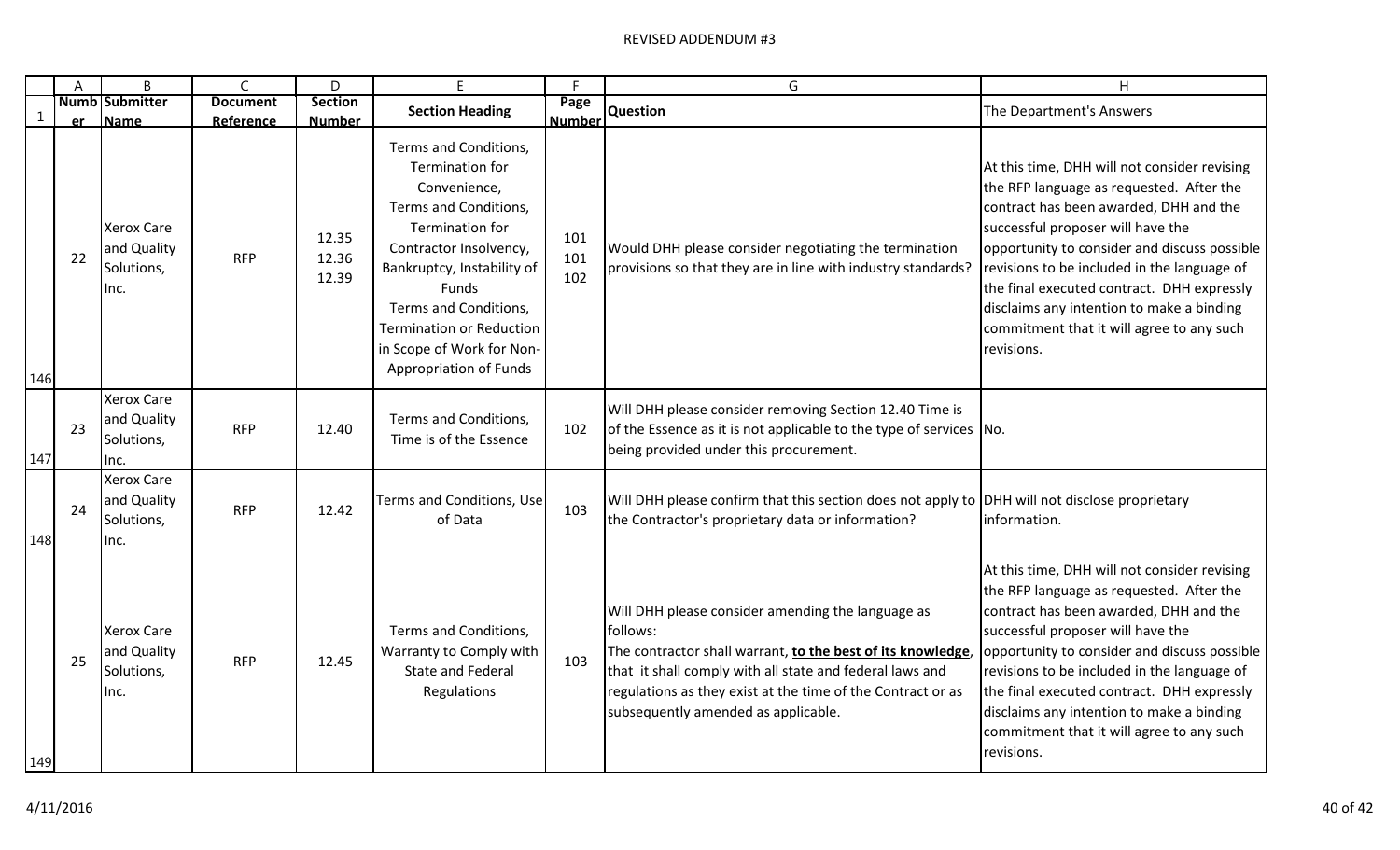|              | Α  | B                                                      | $\mathsf{C}$                 | D                               | E.                                                                                                                       | F                     | G                                                                                                                                                                                                                                                                                                                                                                                                                       | H                                                                                                                                                                                                                                                                                                                                                                                                                                                            |
|--------------|----|--------------------------------------------------------|------------------------------|---------------------------------|--------------------------------------------------------------------------------------------------------------------------|-----------------------|-------------------------------------------------------------------------------------------------------------------------------------------------------------------------------------------------------------------------------------------------------------------------------------------------------------------------------------------------------------------------------------------------------------------------|--------------------------------------------------------------------------------------------------------------------------------------------------------------------------------------------------------------------------------------------------------------------------------------------------------------------------------------------------------------------------------------------------------------------------------------------------------------|
| $\mathbf{1}$ | er | <b>Numb Submitter</b><br><b>Name</b>                   | <b>Document</b><br>Reference | <b>Section</b><br><b>Number</b> | <b>Section Heading</b>                                                                                                   | Page<br><b>Number</b> | <b>Question</b>                                                                                                                                                                                                                                                                                                                                                                                                         | The Department's Answers                                                                                                                                                                                                                                                                                                                                                                                                                                     |
| 150          | 26 | <b>Xerox Care</b><br>and Quality<br>Solutions,<br>Inc. | Appendix B                   | Appendix B-3                    | Contract between State of<br>Louisiana Department of<br>Health and Hospitals,<br>Auditors                                | Page 2                | Would DHH confirm that any audit conducted under this<br>provision will be conducted during business hours on<br>business and will not be intrusive. If audits are intrusive,<br>any liquidated damage incurred as a result of this<br>interruption will be waived. Additionally, will DHH confirm<br>that financial information required for this audit will only<br>be those documents required to validate invoices. | We cannot confirm this because the<br>Department has no control over other<br>auditing agencies and cannot make a<br>commitment on their behalf.                                                                                                                                                                                                                                                                                                             |
| 151          | 27 | <b>Xerox Care</b><br>and Quality<br>Solutions,<br>Inc. | Appendix B                   | Appendix B-7                    | Contract between State of<br>Louisiana Department of<br>Health and Hospitals,<br>Auditors                                | Page 2                | Would DHH confirm that LA DHH is exempt from payment<br>of Louisiana state and local sales/use taxes and will provide<br>Contractor with any necessary certification to document<br>such exemption?                                                                                                                                                                                                                     | Confirmed.                                                                                                                                                                                                                                                                                                                                                                                                                                                   |
| 152          | 28 | <b>Xerox Care</b><br>and Quality<br>Solutions,<br>lnc. | Appendix B                   | ppendix B-1                     | Contract between State of<br>Louisiana Department of<br>Health and Hospitals,<br><b>Ownership of Proprietary</b><br>Data |                       | Would DHH confirm that the Contractor will retain all<br>Page 2 rights to their proprietary information and it will at no time DHH cannot confirm this request as written.<br>be subject to the requirements of this provision.                                                                                                                                                                                         |                                                                                                                                                                                                                                                                                                                                                                                                                                                              |
| 153          | 29 | <b>Xerox Care</b><br>and Quality<br>Solutions,<br>Inc. | Appendix B                   | ppendix B-2                     | Contract between DHH of<br>Louisiana Department of<br>Health and Hospitals,<br>Indemnification                           | Page 3                | Would DHH confirm that the language regarding<br>indemnification in RFP Section 12.8 - Indemnification and<br>Limitation of Liability supersedes the language in Appendix<br>B 21?                                                                                                                                                                                                                                      | At this time, DHH will not consider revising<br>the RFP language as requested. After the<br>contract has been awarded, DHH and the<br>successful proposer will have the<br>opportunity to consider and discuss possible<br>revisions to be included in the language of<br>the final executed contract in order to clarify<br>this matter. DHH expressly disclaims any<br>intention to make a binding commitment<br>that it will agree to any such revisions. |